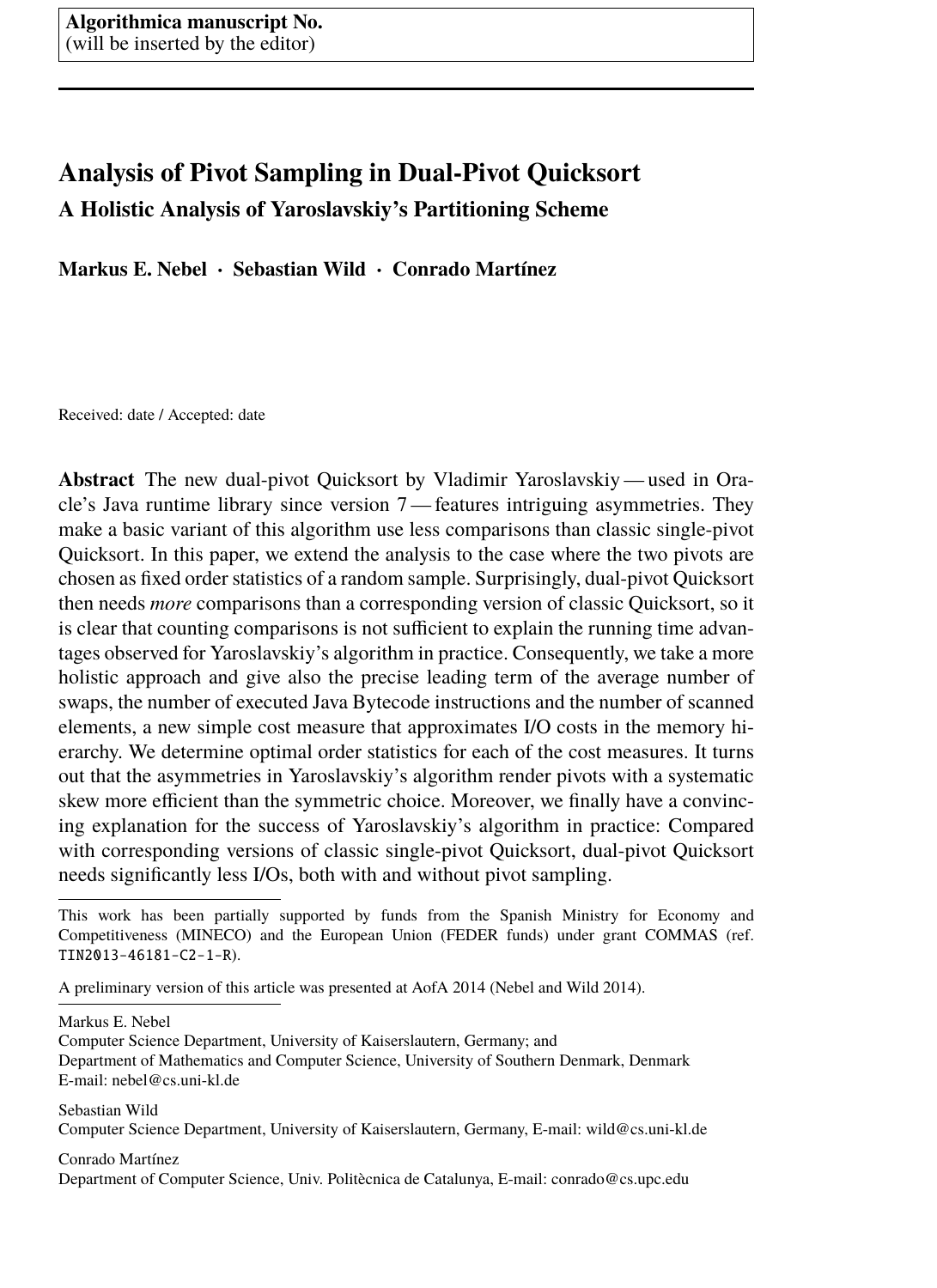**Keywords** Quicksort, dual-pivot, Yaroslavskiy's partitioning method, median of three, average-case analysis, I/O operations, external-memory model

# **1 Introduction**

Quicksort is one of the most efficient comparison-based sorting algorithms and is thus widely used in practice, for example in the sort implementations of the C++ standard library and Oracle's Java runtime library. Almost all practical implementations are based on the highly tuned version of [Bentley and McIlroy](#page-38-0) [\(1993\)](#page-38-0), often equipped with the strategy of [Musser](#page-39-1) [\(1997\)](#page-39-1) to avoid quadratic worst-case behavior. The Java runtime environment was no exception to this — up to version 6. With version 7 released in 2009, Oracle broke with this tradition and replaced its tried and tested implementation by a dual-pivot Quicksort with a new partitioning method proposed by Vladimir Yaroslavskiy.

The decision was based on extensive running time experiments that clearly favored the new algorithm. This was particularly remarkable as earlier analyzed dual-pivot variants had not shown any potential for performance gains over classic single-pivot Quicksort [\(Sedgewick 1975;](#page-39-2) [Hennequin 1991\)](#page-38-1). However, we could show for pivots from fixed array positions (i.e. no sampling) that Yaroslavskiy's asymmetric partitioning method beats classic Quicksort in the comparison model: asymptotically <sup>1</sup>.<sup>9</sup> *<sup>n</sup>* ln *<sup>n</sup>* vs. 2 *<sup>n</sup>* ln *<sup>n</sup>* comparisons on average [\(Wild and Nebel 2012\)](#page-39-3). It is an interesting question how far one can get by exploiting asymmetries in this way. For dual-pivot Quicksort with an *arbitrary* partitioning method, [Aumüller and Dietzfelbinger](#page-38-2) [\(2013\)](#page-38-2) establish a lower bound of asymptotically 1.<sup>8</sup> *<sup>n</sup>* ln *<sup>n</sup>* comparisons and they also propose a partitioning method that attains this bound by dynamically switching the order of comparisons depending on the current subproblem.

The savings in comparisons are opposed by a large increase in the number of swaps, so the competition between classic Quicksort and Yaroslavskiy's Quicksort remained open. To settle it, we compared Java implementations of both variants and found that Yaroslavskiy's method executes *more* Java Bytecode instructions on average [\(Wild et al 2015\)](#page-39-4). A possible explanation why it still shows better running times was recently given by [Kushagra et al](#page-38-3) [\(2014\)](#page-38-3): Yaroslavskiy's algorithm in total needs fewer passes over the array than classic Quicksort, and is thus more efficient in the *external-memory model*. (We rederive and extend their results in this article.)

Our analyses cited above ignore a very effective strategy in Quicksort: for decades, practical implementations choose their pivots as *median of a random sample* of the input to be more efficient (both in terms of average performance and in making worst cases less likely). Oracle's Java 7 implementation also employs this optimization: it chooses its two pivots as the *tertiles of five* sample elements. This equidistant choice is a plausible generalization, since selecting the median as pivot is known to be optimal for classic Quicksort [\(Sedgewick 1975;](#page-39-2) [Martínez and Roura 2001\)](#page-39-5).

However, the classic partitioning methods treat elements smaller and larger than the pivot in symmetric ways — unlike Yaroslavskiy's partitioning algorithm: depending on how elements relate to the two pivots, one of *five* different execution paths is taken in the partitioning loop, and these can have highly different costs! How often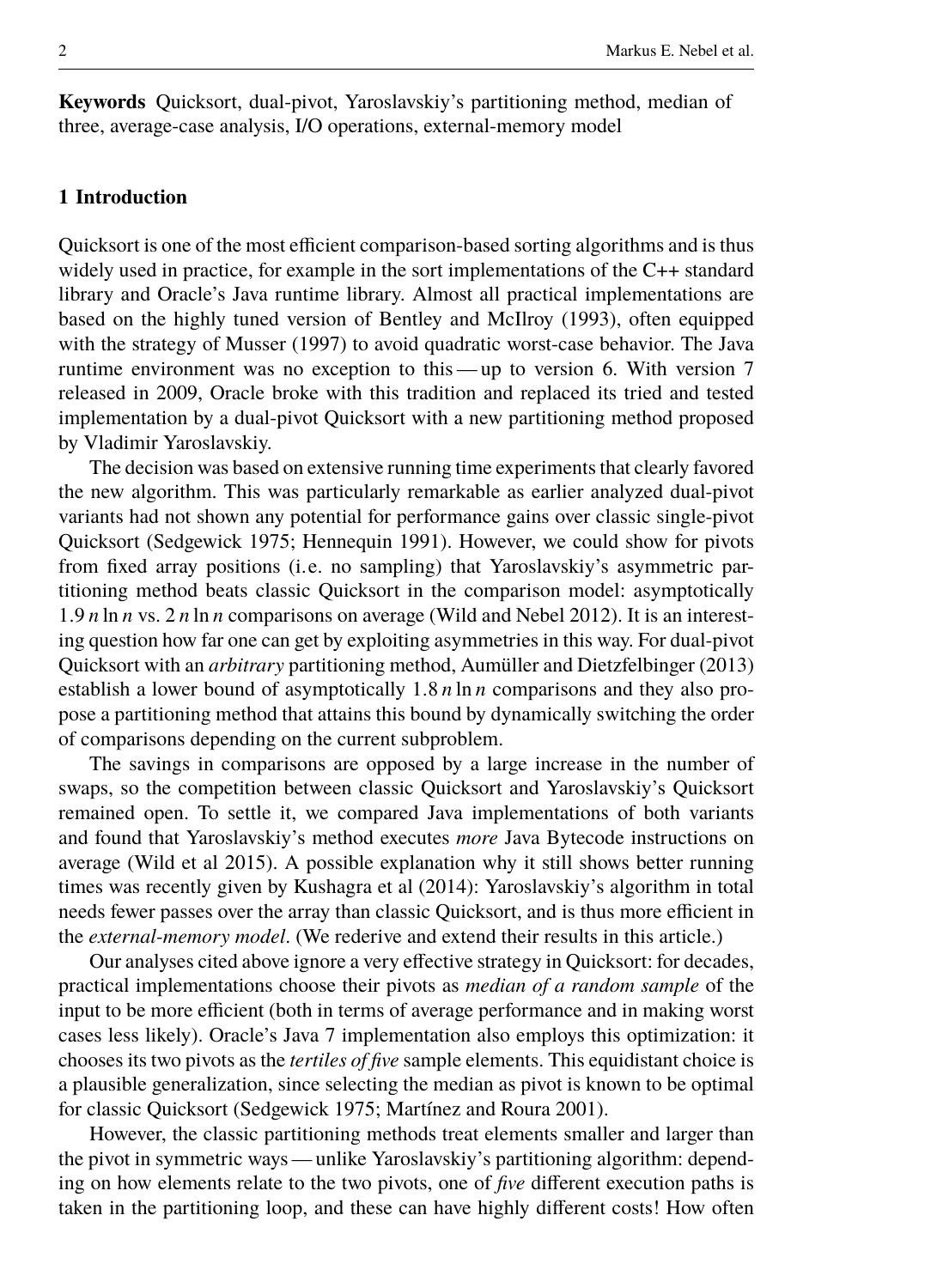each of these five paths is taken depends on the *ranks* of the two pivots, which we can push in a certain direction by selecting *skewed* order statistics of a sample instead of the tertiles. The partitioning costs alone are then minimized if the cheapest execution path is taken all the time. This however leads to very unbalanced distributions of sizes for the recursive calls, such that a *trade-off* between partitioning costs and balance of subproblem sizes has to be found.

We have demonstrated experimentally that there is potential to tune dual-pivot Quicksort using skewed pivots [\(Wild et al 2013\)](#page-39-6), but only considered a small part of the parameter space. It will be the purpose of this paper to identify the optimal way to sample pivots by means of a precise analysis of the resulting overall costs, and to validate (and extend) the empirical findings that way.

There are scenarios where, even for the symmetric, classic Quicksort, a skewed pivot can yield benefits over median of *k* [\(Martínez and Roura 2001;](#page-39-5) [Kaligosi and](#page-38-4) [Sanders 2006\)](#page-38-4). An important difference to Yaroslavskiy's algorithm is, however, that the situation remains symmetric: a relative pivot rank  $\alpha < \frac{1}{2}$  has the same effect as one with rank  $1 - \alpha$ .

Furthermore, it turns out that dual-pivot Quicksort needs more comparisons than classic Quicksort, if both choose their pivots from a sample (of the same size), but the running time advantages of Yaroslavskiy's algorithm remain, so key comparisons do not dominate running time in practice. As a consequence, we consider other cost measures like the number of executed Bytecode instructions and I/O operations.

#### <span id="page-2-0"></span>1.1 Cost Measures for Sorting

As outlined above, we started our attempt to explain the success of Yaroslavskiy's algorithm by counting comparisons and swaps, as it is classically done for the evaluation of sorting strategies. Since the results were not conclusive, we switched to primitive instructions and determined the expected number of *Java Bytecodes* as well as the number of operations executed by Knuth's *MMIX* computer (see [\(Wild 2012\)](#page-39-7)), comparing the different Quicksort variants on this basis. To our surprise, Yaroslavskiy's algorithm is not superior in terms of primitive instructions, either.

At this point we were convinced that features of modern computers like memory hierarchies and/or pipelined execution must be responsible for the speedup empirically observed for the new dual-pivot Quicksort. The memory access pattern of partitioning in Quicksort is essentially like for a sequential scan, only that several scans with separate index variables are interleaved: two indices that alternatingly run towards each other in classic Quicksort, the three indices  $k$ , g and  $\ell$  in Yaroslavskiy's Quicksort (see [Section 3.2\)](#page-5-0) or even four indices in the three-pivot Quicksort of [Kushagra et al](#page-38-3) [\(2014\)](#page-38-3). We claim that a good cost measure is the *total distance covered by all scanning indices*, which we call the number of *"scanned elements"* (where the number of visited elements is used as the unit of "distance").

As we will show, this cost measure is rather easy to analyze, but it might seem artificial at first sight. It is however closely related to the number of cache misses in practice (see [Section 7.2\)](#page-25-0) and the number of I/O operations in the *external-memory model:* For large inputs in external memory, one has to assume that each block of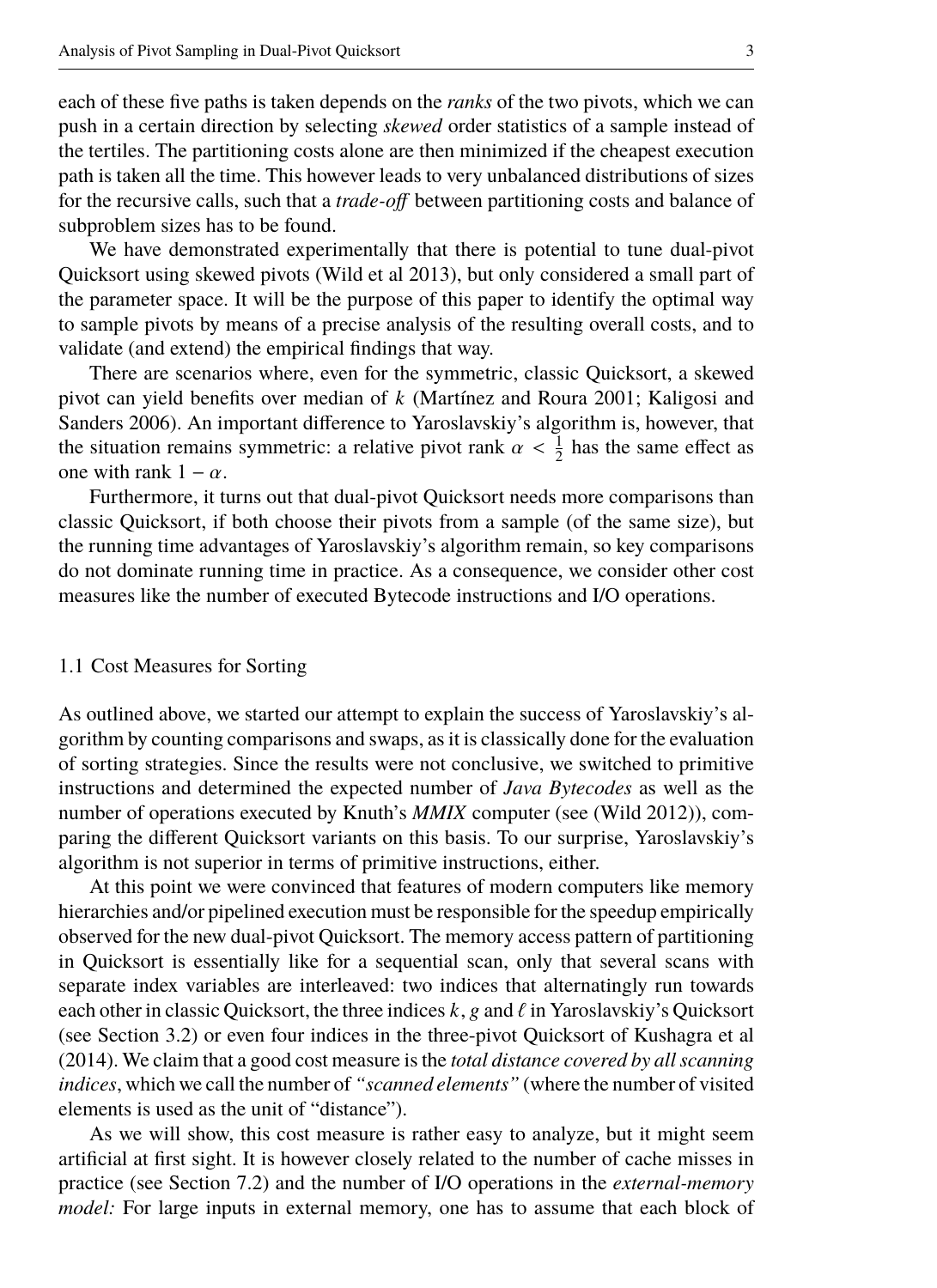elements of the input array is responsible for one I/O when it is accessed for the first time in a partitioning run. No spatial locality between accesses through different scanning indices can be assumed, so memory accesses of one index will not save (many) I/Os for another index. Finally, accesses from different partitioning runs lack temporal locality, so (most) elements accessed in previous partitioning runs will have been removed from internal memory before recursively sorting subarrays. Therefore, the number of I/Os is very close to the number of scanned elements, when the blocks contain just single array elements. This is in fact not far from reality for the caches close to the CPU: the L1 and L2 caches in the AMD Opteron architecture, for example, use block sizes of 64 bytes, which on a 64-bit computer means that only 8 array entries fit in one block [\(Hennessy and Patterson 2006\)](#page-38-5).

The external-memory model is an idealized view itself. Actual hardware has a hierarchy of caches with different characteristics, and for caches near the CPU, only very simple addressing and replacement strategies yield acceptable access delays. From that perspective, we now have three layers of abstraction: Scanned elements are an approximation of I/O operations of the external-memory model (for scanningbased algorithms like Quicksort), which in turn are an approximation of memory hierarchy delays like cache misses.

The theoretical cost measure "scanned elements" has been used implicitly in earlier analyses of the caching behavior of Quicksort and other scanning-based algorithms like, e.g., Mergesort [\(LaMarca and Ladner 1999;](#page-39-8) [Kushagra et al 2014\)](#page-38-3), even though it has (to our knowledge) never been made explicit; it was merely used as an intermediate step of the analysis. In particular, [Kushagra et al](#page-38-3) essentially compute the number of scanned elements for different Quicksort variants for the case of random pivots (i.e., no sampling), and find that Yaroslavskiy's algorithm outperforms classic Quicksort in this cost measure.

Besides the memory hierarchy, the effects of pipelined execution might be an explanation for the speedup observed for the new algorithm. However, the numbers of branch misses (a. k. a. pipeline stalls) incurred by classic Quicksort and Yaroslavskiy's Quicksort do not differ significantly under simple branch predictions schemes [\(Martínez et al 2015\)](#page-39-9), so pipelining is not a convincing explanation.

The rest of this article is organized as follows: After listing some general notation, [Section 3](#page-4-0) introduces the subject of study: Yaroslavskiy's algorithm. [Section 4](#page-12-0) collects the main analytical results of this paper, the proof of which is given in [Sections 5](#page-13-0) and [6.](#page-19-0) Mathematical arguments in the main text are kept concise, but the interested reader is provided with details in the appendices. In [Section 7,](#page-22-0) we compare the analytical result with experimental data for practical input sizes. The algorithmic consequences of our analysis are discussed in [Section 8](#page-28-0) in detail. [Section 9](#page-37-0) concludes the paper.

## **2 Notation and Preliminaries**

We write vectors in bold font, for example  $\mathbf{t} = (t_1, t_2, t_3)$ . For concise notation, we use expressions like  $t + 1$  to mean *element-wise* application, i.e.,  $t + 1 = (t_1 + t_2)$  $1, t_2 + 1, t_3 + 1$ . By Dir( $\alpha$ ), we denote a random variable with *Dirichlet distribution* and shape parameter  $\alpha = (\alpha_1, ..., \alpha_d) \in \mathbb{R}^d_{>0}$ . Likewise for parameters  $n \in \mathbb{N}$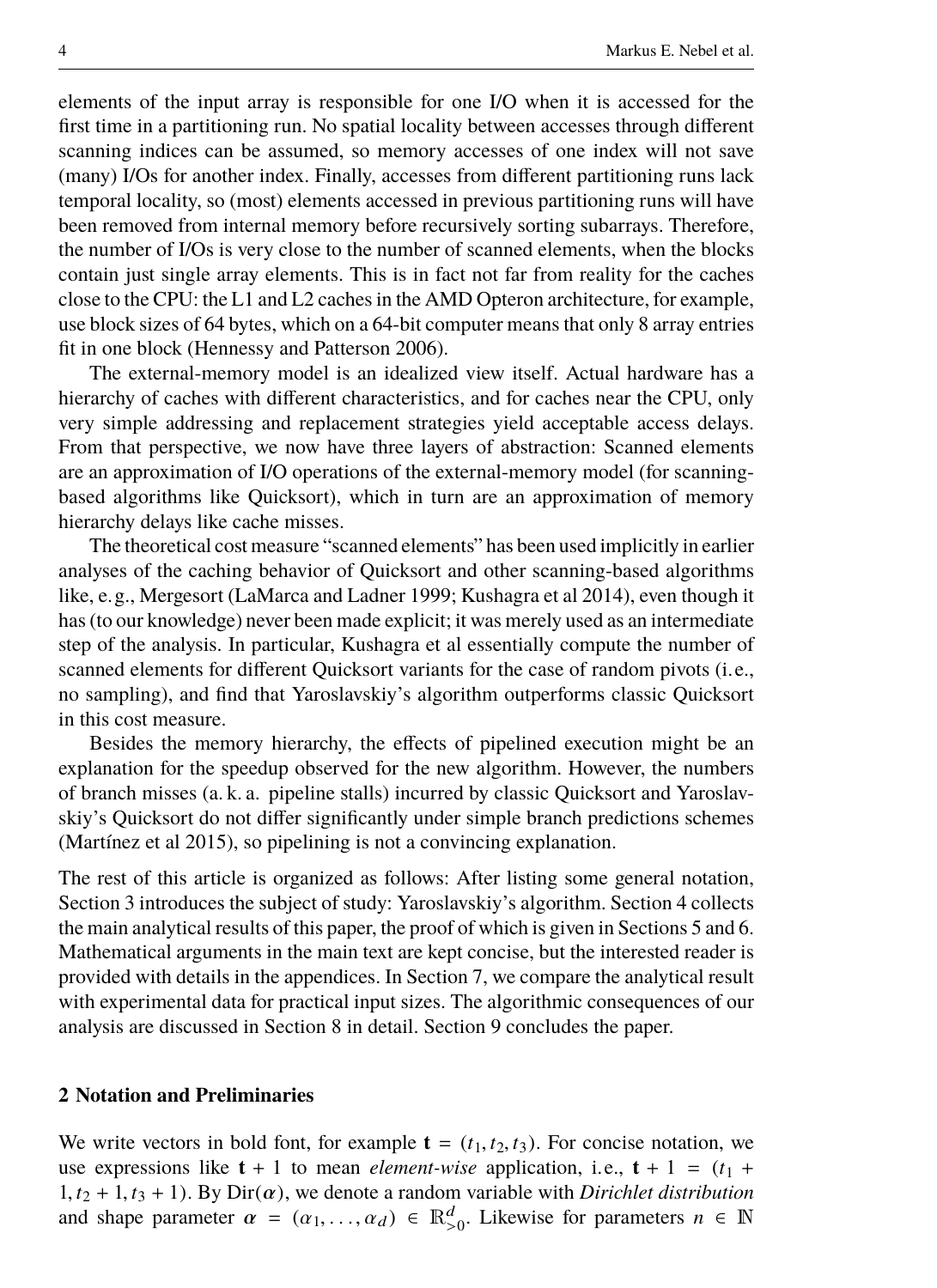and  $\mathbf{p} = (p_1, \ldots, p_d) \in [0, 1]^d$  with  $p_1 + \cdots + p_d = 1$ , we write Mult $(n, \mathbf{p})$  for a random variable with *multinomial distribution* with *n* trials. Hyp $G(k, r, n)$  is a random variable with *hypergeometric distribution*, i.e., the number of red balls when drawing *k* times without replacement from an urn of  $n \in \mathbb{N}$  balls, *r* of which are red, (where  $k, r \in \{1, \ldots, n\}$ ). Finally,  $\mathcal{U}(a, b)$  is a random variable uniformly distributed in the interval  $(a, b)$ , and  $B(p)$  is a Bernoulli variable with probability p to be 1. We use " $\stackrel{.}{=}$ " to denote equality in distribution.

As usual for the average case analysis of sorting algorithms, we assume the *random permutation model*, i.e., all elements are different and every ordering of them is equally likely. The input is given as an array A of length *n* and we denote the initial entries of **A** by  $U_1, \ldots, U_n$ . We further assume that  $U_1, \ldots, U_n$  are i. i. d. uniformly  $U(0, 1)$  distributed; as their ordering forms a random permutation [\(Mahmoud 2000\)](#page-39-10), this assumption is without loss of generality. Some further notation specific to our analysis is introduced below; for reference, we summarize all notations used in this paper in [Appendix A.](#page-40-0)

#### <span id="page-4-0"></span>**3 Generalized Yaroslavskiy Quicksort**

In this section, we review Yaroslavskiy's partitioning method and combine it with the pivot sampling optimization to obtain what we call the *Generalized Yaroslavskiy Quicksort* algorithm. We give a full-detail implementation of the algorithm, because *preservation of randomness* is somewhat tricky to achieve in presence of pivot sampling, but vital for precise analysis. The code we give here can be fully analyzed, but is admittedly not suitable for productive use; it should rather be considered as a mathematical *model* for practical implementations, which often do *not* preserve randomness (see, e.g., the discussion of Java 7's implementation below).

#### <span id="page-4-1"></span>3.1 Generalized Pivot Sampling

Our pivot selection process is declaratively specified as follows, where  $\mathbf{t} = (t_1, t_2, t_3) \in$  $\mathbb{N}^3$  is a fixed parameter: Choose a random sample  $\mathbf{V} = (V_1, \dots, V_k)$  of size  $k = k(\mathbf{t}) :=$ <br> $t_1 + t_2 + t_3 + 2$  from the elements and denote by  $(V_{11}, \dots, V_{k})$  the sorted sample i.e.  $t_1 + t_2 + t_3 + 2$  from the elements and denote by  $(V_{(1)}, \ldots, V_{(k)})$  the *sorted* sample, i.e.,  $V_{(1)} \leq V_{(2)} \leq \ldots \leq V_{(k)}$ . (In case of equal elements any possible ordering will do in  $V_{(1)} \leq V_{(2)} \leq \cdots \leq V_{(k)}$ . (In case of equal elements any possible ordering will do; in this paper, we assume distinct elements.) Then choose the two pivots  $P := V_{(t_1+1)}$  and  $Q = V_{(t_1+t_2+2)}$  such that they divide the sorted sample into three regions of respective sizes  $t_1$ ,  $t_2$  and  $t_3$ :

$$
\underbrace{V_{(1)}\ldots V_{(t_1)}}_{t_1 \text{ elements}} \leq \underbrace{V_{(t_1+1)}}_{=P} \leq \underbrace{V_{(t_1+2)}\ldots V_{(t_1+t_2+1)}}_{t_2 \text{ elements}} \leq \underbrace{V_{(t_1+t_2+2)}}_{=Q} \leq \underbrace{V_{(t_1+t_2+3)}\ldots V_{(k)}}_{t_3 \text{ elements}}.
$$

The parameter choice  $\mathbf{t} = (0, 0, 0)$  corresponds to the case without sampling. Note that by definition,  $P$  is the small(er) pivot and  $Q$  is the large(r) one. We refer to the *k* − 2 elements of the sample that are not chosen as pivots as *"sampled-out"*; *P* and *Q* are the chosen *pivots*. All other elements — those which have not been part of the sample — are referred to as *ordinary* elements.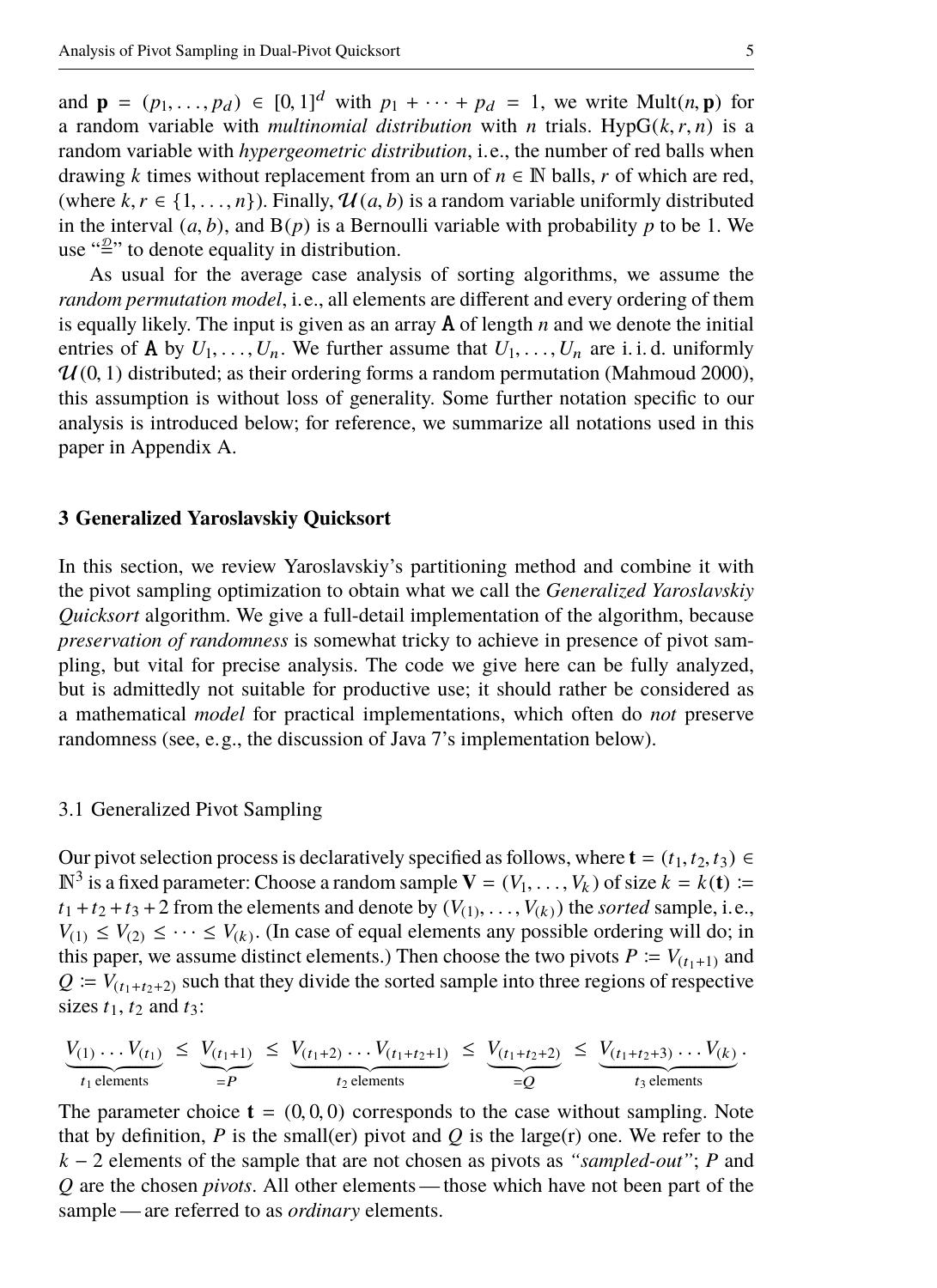<span id="page-5-2"></span><span id="page-5-1"></span>

**Figure 1** The state of the array **A** during and after partitioning. Note that the last values attained by  $k$ , g and  $\ell$  are *not* used to access the array A, so the positions of the indices after partitioning are by definition not contained in the corresponding position sets.

We assume that the sample size *k* does not depend on the size *n* of the current (sub)problem for several reasons: First of all, such strategies are not very practical because they complicate code. Furthermore, if the sample size grows recognizably with  $n$ , they need a sorting method for the samples that is efficient also when samples get large. If, on the other hand, *k* grows very slowly with *n*, the sample is essentially constant for practical input sizes.

Analytically, any growing sample size  $k = k(n) = \omega(1)$  immediately provides asymptotically *precise* order statistics (*law of large numbers*) and thus allows an optimal choice of the pivots. As a consequence, the leading term of costs is the *same* for all such sample sizes and only the linear term of costs is affected (as long as  $k = O(n^{1-\epsilon})$ , see [Martínez and Roura](#page-39-5) [\(2001\)](#page-39-5). This would make it impossible to distinguish pivot selection strategies by looking at leading-term asymptotics.

Note that with  $k = O(1)$ , we hide the cost of selecting order statistics in the second order term, so our leading-term asymptotics ignores the costs of sorting the sample in the end. However, it is a fixed constant whose contribution we can still roughly estimate (as validated in [Section 7\)](#page-22-0). Also, we retain the possibility of letting  $k \to \infty$ analytically (see [Section 8.3\)](#page-31-0).

#### <span id="page-5-0"></span>3.2 Yaroslavskiy's Dual-Pivot Partitioning Method

Yaroslavskiy's partitioning method is given in [Algorithm 1.](#page-6-0) In bird's-eye view, it consists of two indices,  $k$  and  $g$ , that start at the left resp. right end of  $A$  and scan the array until they meet. Elements left of *k* are smaller or equal than *Q*, elements right of g are larger. Additionally, a third index  $\ell$  lags behind  $k$  and separates elements smaller than *P* from those between both pivots. Graphically speaking, this invariant of the algorithm is given in [Figure 1\(a\).](#page-5-1)

When partitioning is finished, k and g have met and thus  $\ell$  and g divide the array into three ranges; precisely speaking, in line 23 of [Algorithm 1](#page-6-0) the array has the shape shown in [Figure 1\(b\).](#page-5-2)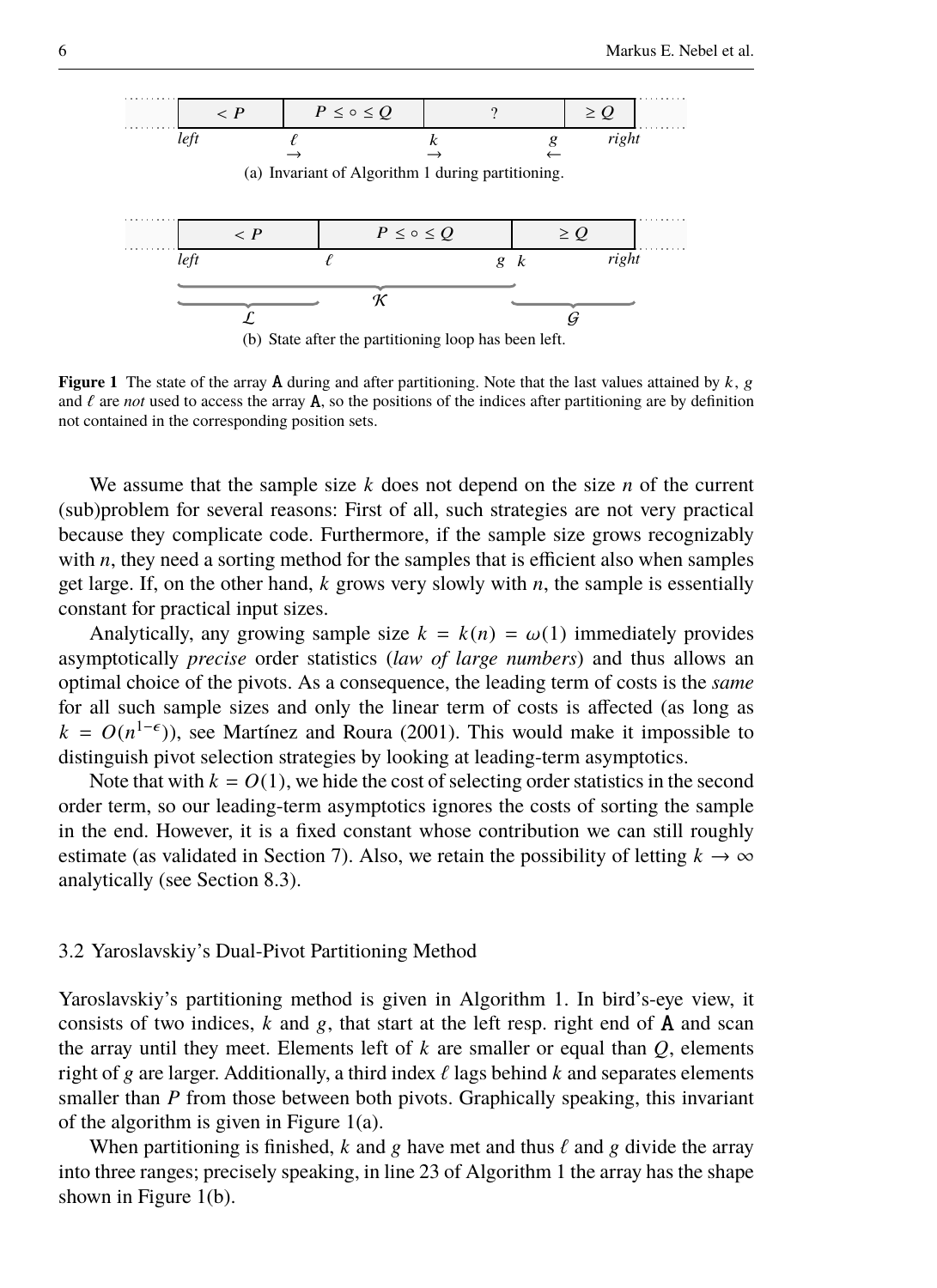<span id="page-6-0"></span>

|              | PARTITION YAROSLAVSKIY (A, left, right, P, Q)                                                                                                                                                                                                                                               |
|--------------|---------------------------------------------------------------------------------------------------------------------------------------------------------------------------------------------------------------------------------------------------------------------------------------------|
|              | // Assumes <i>left</i> $\le$ <i>right.</i><br>// Rearranges <b>A</b> s. t. with return value $(i_p, i_q)$ holds $\begin{cases} A[j] < P, & \text{for left } \le j \le i_p; \\ P \le A[j] \le Q, & \text{for } i_p < j < i_q; \\ A[j] \ge Q, & \text{for } i_q \le j \le right. \end{cases}$ |
|              |                                                                                                                                                                                                                                                                                             |
|              |                                                                                                                                                                                                                                                                                             |
| $\mathbf{1}$ | $\ell := left; \quad g := right; \quad k := \ell$                                                                                                                                                                                                                                           |
| 2<br>3       | while $k \leq g$                                                                                                                                                                                                                                                                            |
| 4            | if $A[k] < P$                                                                                                                                                                                                                                                                               |
|              | Swap $A[k]$ and $A[\ell]$                                                                                                                                                                                                                                                                   |
| 5            | $\ell := \ell + 1$                                                                                                                                                                                                                                                                          |
| 6            | else                                                                                                                                                                                                                                                                                        |
| 7            | if $A[k] \geq Q$                                                                                                                                                                                                                                                                            |
| 8            | while $A[g] > Q$ and $k < g$                                                                                                                                                                                                                                                                |
| 9            | $g := g - 1$                                                                                                                                                                                                                                                                                |
| 10           | end while                                                                                                                                                                                                                                                                                   |
| 11           | if $A[g] \geq P$                                                                                                                                                                                                                                                                            |
| 12           | Swap $A[k]$ and $A[g]$                                                                                                                                                                                                                                                                      |
| 13           | else                                                                                                                                                                                                                                                                                        |
| 14           | Swap $A[k]$ and $A[g]$                                                                                                                                                                                                                                                                      |
| 15           | Swap $A[k]$ and $A[\ell]$                                                                                                                                                                                                                                                                   |
| 16           | $\ell := \ell + 1$                                                                                                                                                                                                                                                                          |
| 17           | end if                                                                                                                                                                                                                                                                                      |
| 18           | $g := g - 1$                                                                                                                                                                                                                                                                                |
| 19           | end if                                                                                                                                                                                                                                                                                      |
| 20           | end if                                                                                                                                                                                                                                                                                      |
| 21           | $k := k + 1$                                                                                                                                                                                                                                                                                |
| 22           | end while                                                                                                                                                                                                                                                                                   |
| 23           | return $(\ell - 1, g + 1)$                                                                                                                                                                                                                                                                  |

We write K, G and L for the sets of all indices that  $k$ , g resp.  $\ell$  attain in the course of the partitioning process — more precisely:  $\mathcal K$  is the set of all values attained by variable *k*, for which we access the array via  $A[k]$ ; similarly for G and L. (We need a precise definition for the analysis later.<sup>[1](#page-6-1)</sup>) As the indices move sequentially these sets are in fact (integer) intervals, as indicated in [Figure 1\(b\).](#page-5-2)

Moreover, we call an element *small*, *medium*, or *large* if it is smaller than *P*, between  $P$  and  $Q$ , or larger than  $Q$ , respectively. The following properties of the algorithm are needed for the analysis, (see [Wild and Nebel](#page-39-3) [\(2012\)](#page-39-3); [Wild et al](#page-39-4) [\(2015\)](#page-39-4) for details):

- <span id="page-6-2"></span>(Y1) Elements  $U_i$  with  $i \in \mathcal{K}$  are first compared with *P* (line 3). Only if  $U_i$  is not small, it is also compared to *Q* (line 7).
- (Y2) Elements  $U_i$  with  $i \in G$  are first compared with Q (line 8). If they are not large, they are also compared to *P* (line 11).
- <span id="page-6-3"></span>(Y3) Every small element  $U_i$  < P eventually causes one swap to put it behind  $\ell$  (at line 4 if  $i \in \mathcal{K}$  resp. at line 15 if  $i \in \mathcal{G}$ ).

<span id="page-6-4"></span><span id="page-6-1"></span><sup>&</sup>lt;sup>1</sup> Note that the meaning of  $\mathcal L$  is different in our previous work [\(Wild et al 2015\)](#page-39-4): therein  $\mathcal L$  includes the last value index variable  $\ell$  attains which is never used to access the array. The authors consider the new definition clearer and therefore decided to change it.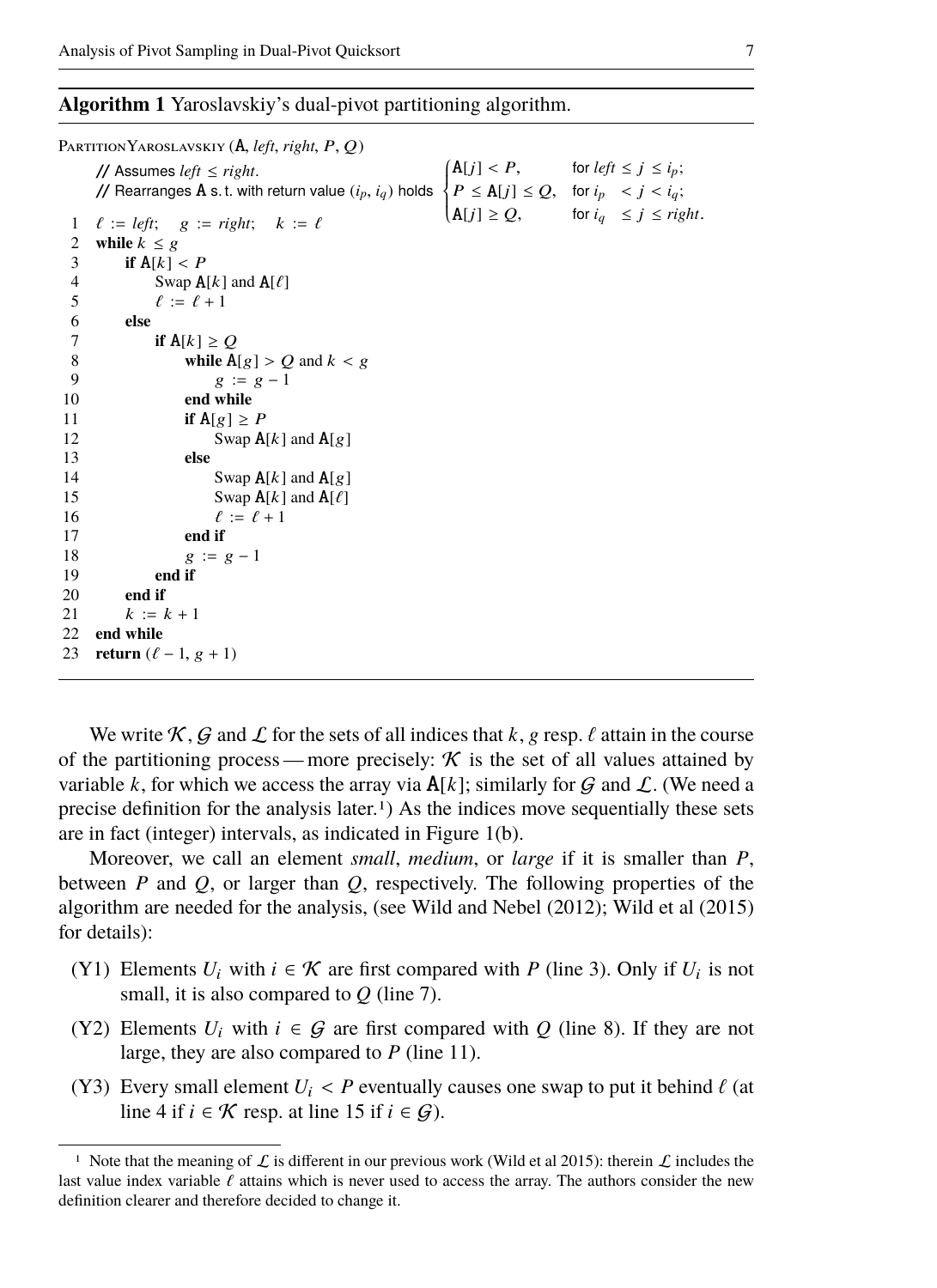(Y4) The large elements located in  $K$  and the non-large elements in  $G$  are always swapped in pairs (line 12 resp. line 14).

For the number of comparisons we will (among other quantities) need to count the large elements  $U_i > Q$  with  $i \in \mathcal{K}$ , cf. [\(Y1\).](#page-6-2) We abbreviate their number by " $l \mathcal{Q} \mathcal{K}$ ". Similarly,  $s \circ \mathcal{K}$  and  $s \circ \mathcal{G}$  denote the number of small elements in *k*'s resp. *g*'s range.

## <span id="page-7-0"></span>3.3 Implementing Generalized Pivot Sampling

While extensive literature on the analysis of (single-pivot) Quicksort with pivot sampling is available, most works do not specify the pivot selection process in detail. (Noteworthy exceptions are [Sedgewick'](#page-39-11)s seminal works which give detailed code for the median-of-three strategy [\(Sedgewick 1975,](#page-39-2) [1978\)](#page-39-12) and [Bentley and McIlroy'](#page-38-0)s influential paper on engineering a practical sorting method [\(Bentley and McIlroy 1993\)](#page-38-0).) The usual justification is that, in any case, we only draw pivots a *linear* number of times and from a constant-size sample. So the costs of pivot selection are negligible for the leading-term asymptotic, and hence also the precise way of how selection is done is not important.

There is one caveat in the argumentation: Analyses of Quicksort usually rely on setting up a recurrence equation of expected costs that is then solved (precisely or asymptotically). This in turn requires the algorithm to *preserve* the distribution of input permutations for the subproblems subjected to recursive calls— otherwise the recurrence does not hold. Most partitioning algorithms, including the one of Yaroslavskiy, have the desirable property to preserve randomness [\(Wild and Nebel](#page-39-3) [2012\)](#page-39-3); but this is not sufficient! We also have to make sure that the main procedure of Quicksort does not alter the distribution of inputs for recursive calls; in connection with elaborate pivot sampling algorithms, this is harder to achieve than it might seem at first sight.

For these reasons, the authors felt the urge to include a minute discussion of how to implement the generalized pivot sampling scheme of [Section 3.1](#page-4-1) in such a way that the recurrence equation remains precise. We have to address the following questions:

*Which elements to choose for the sample?* In theory, a *random* sample produces the most reliable results and also protects against worst case inputs. The use of a random pivot for classic Quicksort has been considered right from its invention [\(Hoare 1961\)](#page-38-6) and is suggested as a general strategy to deal with biased data [\(Sedgewick 1978\)](#page-39-12).

However, all programming libraries known to the authors actually avoid the additional effort of drawing random samples. They use a set of deterministically selected positions of the array, instead; chosen to give reasonable results for common special cases like almost sorted arrays. For example, the positions used in Oracle's Java 7 implementation are depicted in [Figure 2.](#page-8-0)

For our analysis, the input consists of i. i. d. random variables, so *all* subsets (of a certain size) have the same distribution. We might hence select the positions of sample elements such that they are convenient for our (analysis) purposes. For reasons elaborated in [Section 3.4](#page-9-0) below, we have to *exclude* sampled-out elements from partitioning to keep analysis feasible, and therefore, our implementation uses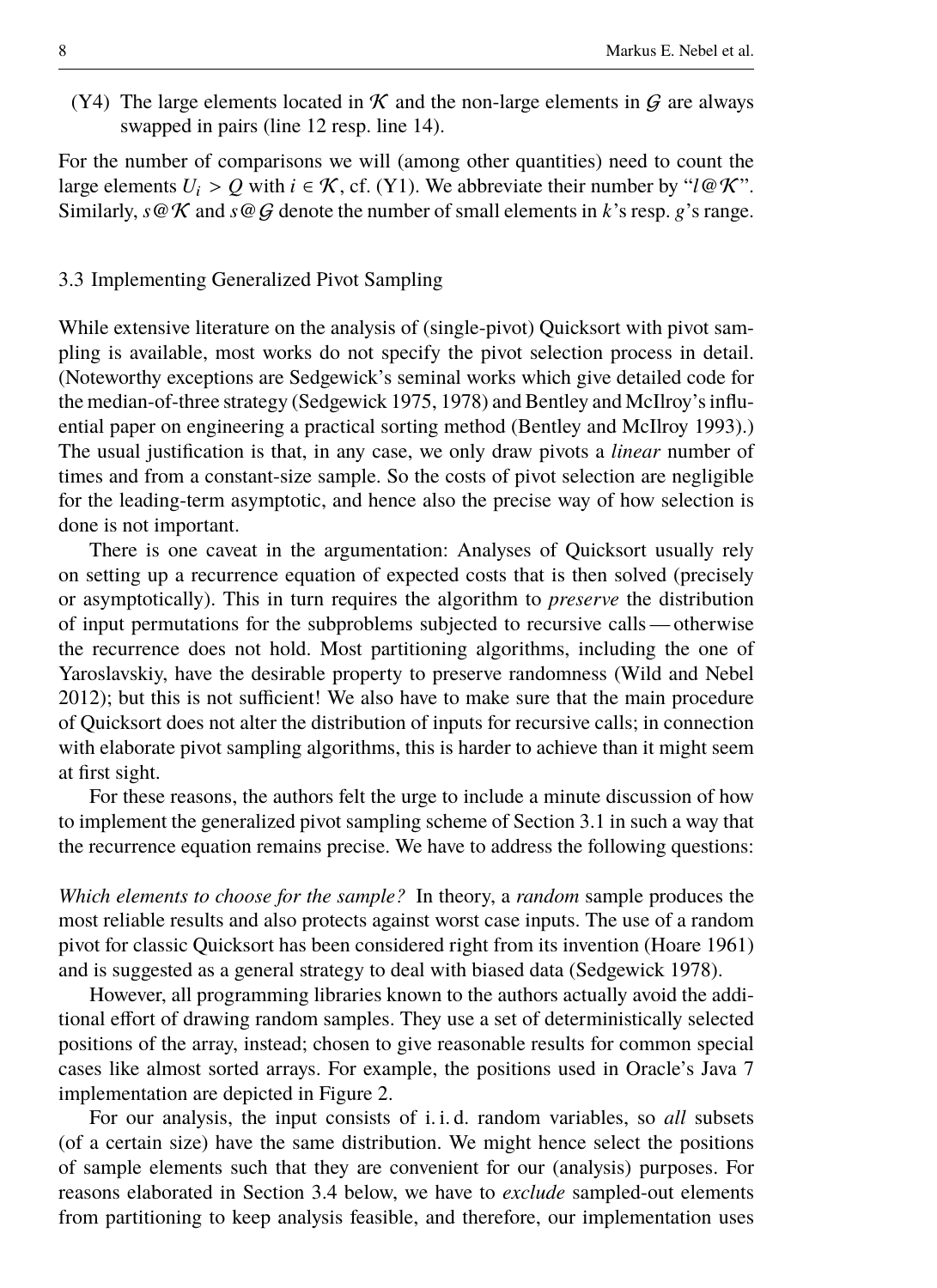

<span id="page-8-0"></span>**Figure 2** The five sample elements in Oracle's Java 7 implementation of Yaroslavskiy's dual-pivot Quicksort are chosen such that their distances are approximately as given above.

the  $t_1 + t_2 + 1$  leftmost and the  $t_3 + 1$  rightmost elements of the array as sample, as illustrated in [Figure 3.](#page-8-1) Then, partitioning can simply be restricted to the range between the two parts of the sample, namely positions  $t_1 + t_2 + 2$  through  $n - t_3 - 1$  (cf. line 17 of [Algorithm 2\)](#page-10-0).

| 1 2 3 4 5 6 7 8 9 10 11 12 13 14 15 16 17 18 19 20          |  |  |  |  |  |  |  |  |  |  |
|-------------------------------------------------------------|--|--|--|--|--|--|--|--|--|--|
| $V_1 V_2 V_3 V_4 V_5 V_6$ $V_6$ $V_7 V_8 V_9 V_{10} V_{11}$ |  |  |  |  |  |  |  |  |  |  |
|                                                             |  |  |  |  |  |  |  |  |  |  |

<span id="page-8-1"></span>**Figure 3** Location of the sample in our implementation of  $YQS_t^w$  with  $t = (3, 2, 4)$ . Only the non-shaded region A[7..15] is subject to partitioning.

*How do we select the desired order statistics from the sample?* Finding a given order statistic of a list of elements is known as the *selection problem* and can be solved by specialized algorithms like Quickselect. Even though these selection algorithms are superior by far on large lists, selecting pivots from a reasonably small sample is most efficiently done by fully sorting the whole sample with an elementary sorting method. Once the sample has been sorted, we find the pivots in  $A[t_1 + 1]$  and  $A[n - t_3]$ , respectively.

We will use an Insertionsort variant for sorting samples. Note that the implementation has to "jump" across the gap between the left part and the right part of the sample. [Algorithm 5 \(page 12\)](#page-11-0) and its symmetric cousin [Algorithm 6](#page-11-1) do that by internally ignoring the gap in index variables and then correct for that whenever the array is actually accessed.

*How do we deal with sampled-out elements?* As discussed in [Section 3.4,](#page-9-0) we exclude sampled-out elements from the partitioning range. After partitioning, we thus have to move the  $t_2$  sampled-out elements, which actually belong between the pivots, to the middle partition. Moreover, the pivots themselves have to be swapped in place. This process is illustrated in [Figure 4](#page-9-1) and spelled out in lines 18 – 21 of [Algorithm 2.](#page-10-0) Note that the order of swaps has been chosen carefully to correctly deal with cases where the regions to be exchanged overlap.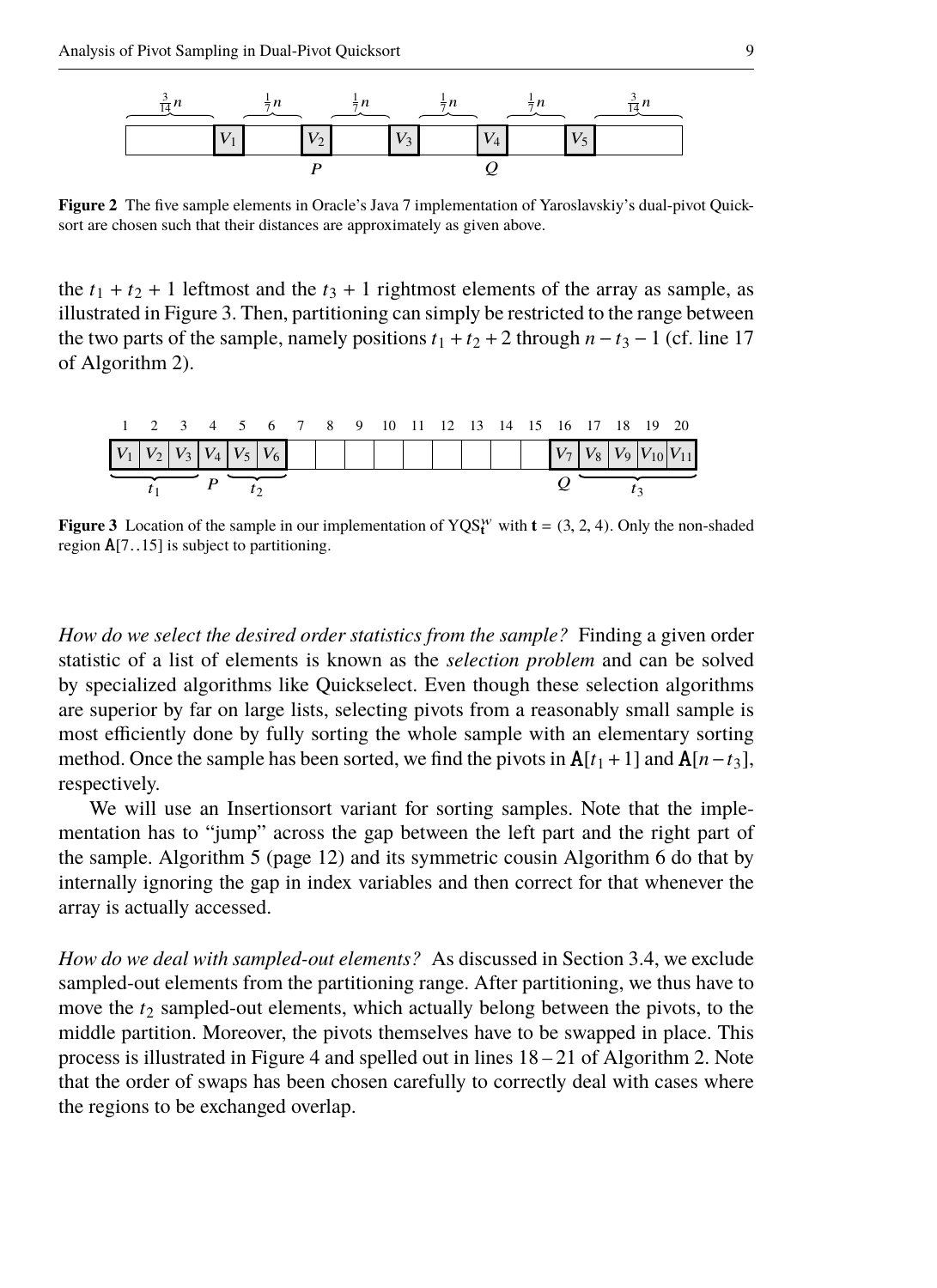

<span id="page-9-1"></span>**Figure 4 First row:** State of the array just after partitioning the ordinary elements (after line 17 of [Algorithm 2\)](#page-10-0). The letters indicate whether the element at this location is smaller  $(s)$ , between  $(m)$  or larger ( $l$ ) than the two pivots  $P$  and  $Q$ . Sample elements are shaded.

**Second row:** State of the array after pivots and sample parts have been moved to their partition (after line 21). The "rubber bands" indicate moved regions of the array.

#### <span id="page-9-0"></span>3.4 Randomness Preservation

For analysis, it is vital to preserve the input distribution for recursive calls, as this allows us to set up a recurrence equation for costs. While Yaroslavskiy's method (as given in [Algorithm 1\)](#page-6-0) preserves randomness inside partitions, pivot sampling requires special care. For efficiently selecting the pivots, we *sort* the entire sample, so the sampled-out elements are far from randomly ordered; including them in partitioning would not produce randomly ordered subarrays! But there is also no need to include them in partitioning, as we already have the sample divided into the three groups of  $t_1$  small,  $t_2$  medium and  $t_3$  large elements. All ordinary elements are still in random order and Yaroslavskiy's partitioning divides them into three randomly ordered subarrays.

What remains problematic is the order of elements for recursive calls. The second row in [Figure 4](#page-9-1) shows the situation after all sample elements (shaded gray) have been put into the correct subarray. As the sample was sorted, the left and middle subarrays have sorted prefixes of length  $t_1$  resp.  $t_2$  followed by a random permutation of the remaining elements. Similarly, the right subarray has a sorted suffix of  $t_3$  elements. So the subarrays are *not* randomly ordered, (except for the trivial case  $t = 0$ )! How shall we deal with this non-randomness?

The maybe surprising answer is that we can indeed *exploit* this non-randomness; not only in terms of a precise analysis, but also for efficiency: the sorted part *always* lies completely inside the *sample range* for the next partitioning phase. So our specific kind of non-randomness only affects sorting the sample (in subsequent recursive calls), but it never affects the partitioning process itself!

It seems natural that sorting should somehow be able to profit from partially sorted input, and in fact, many sorting methods are known to be *adaptive* to existing order [\(Estivill-Castro and Wood 1992\)](#page-38-7). For our special case of a fully sorted prefix or suffix of length  $s \geq 1$  and a fully random rest, we can simply use Insertions ort where the first *s* iterations of the outer loop are skipped. Our Insertionsort implementations accept *s* as an additional parameter.

For Insertionsort, we can also precisely *quantify* the savings resulting from skipping the first *s* iterations: Apart from per-call overhead, we save exactly what it would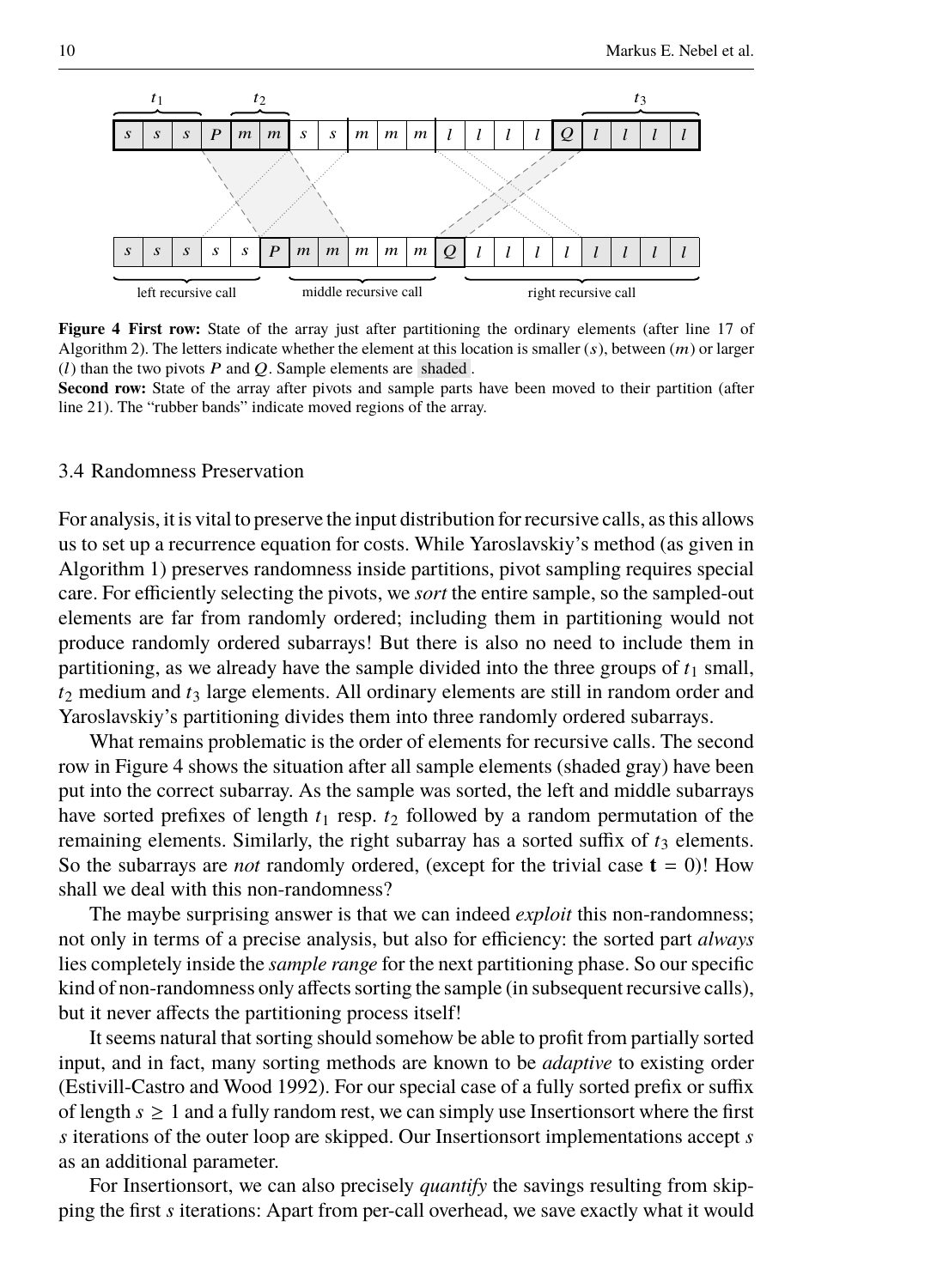# <span id="page-10-0"></span>**Algorithm 2** Yaroslavskiy's Dual-Pivot Quicksort with Generalized Pivot Sampling

```
GeneralizedYaroslavskiy (A, left, right, type)
      // Assumes left ≤ right, w ≥ k − 1
      // Sorts A[left, . . . , right].
  1 if right - left < w2 case distinction on type
 3 in case root do InsertionSortLeft (A, left, right, 1)
 4 in case left do INSERTIONSORTLEFT (A, left, right, max\{t_1, 1\})<br>5 in case middle do INSERTIONSORTLEFT (A, left, right, max\{t_2, 1\})5 in case middle do INSERTIONSORTLEFT (A, left, right, max\{t_2, 1\})<br>6 in case right do INSERTIONSORTRIGHT (A, left, right, max\{t_2, 1\})6 in case right do INSERTIONSORTRIGHT (A, left, right, max{t<sub>3</sub>, 1}) r and cases
           7 end cases
 8 else
           9 case distinction on type // Sort sample
10 in case root do SAMPLESORTLEFT (A, left, right, 1)
11 in case left do SAMPLESORTLEFT (A, left, right, max\{t_1, 1\})<br>12 in case middle do SAMPLESORTLEFT (A, left, right, max\{t_2, 1\})12 in case middle do SAMPLESORTLEFT (A, left, right, max{t<sub>2</sub>, 1})<br>13 in case right do SAMPLESORTRIGHT (A, left, right, max{t<sub>3</sub>, 1})
13 in case right do SAMPLESORTRIGHT (A, left, right, max{t<sub>3</sub>, 1})<br>14 end cases
           end cases
15 p := A[\text{left} + t_1]; \quad q := A[\text{right} - t_3]16 partLeft := left + t_1 + t_2 + 1; partRight := right - t_3 - 117 (i_p, i_q) := \text{PARTITION} \text{YAROSLAVSKIY} (\mathbf{A}, partLeft, partRight, p, q)// Swap middle part of sample and p Figure 4)
18 for j := t_2, \ldots, 0 // iterate downwards
19 Swap A[\text{left} + t_1 + j] and A[i_p - t_2 + j]20 end for
           // Swap q to final place.
21 Swap A[i_q] and A[partRight + 1]22 GENERALIZEDYAROSLAVSKIY (A, left, \quad i_p - t_2 - 1, \text{ left})<br>23 GENERALIZEDYAROSLAVSKIY (A, i_p - t_2 + 1, i_q - 1, \text{ middle})GENERALIZEDYAROSLAVSKIY (A, i_p - t_2 + 1, i_q - 1, \ldots, middle)24 GENERALIZEDYAROSLAVSKIY (A, i_q + 1, \text{ right}, \text{ right})<br>25 end if
      end if
```
#### **Algorithm 3** Insertionsort "from the left", exploits sorted prefixes.

InsertionSortLeft(A, *left*, *right*, s)

```
// Assumes left ≤ right and s ≤ right − left − 1.
// Sorts A[left, . . . , right], assuming that the s leftmost elements are already sorted.
```

```
1 for i = left + s, \ldots, right2 j := i - 1; \quad v := A[i]3 while j \geq left \land v < A[j]4 A[j + 1] := A[j]; \quad j := j - 15 end while
6 A[i + 1] := v7 end for
```
have costed to sort a random permutation of the length of this prefix/suffix with Insertionsort. As all prefixes/suffixes have constant lengths (independent of the length of the current subarray), precise analysis remains feasible, see [Section 5.1.](#page-13-1)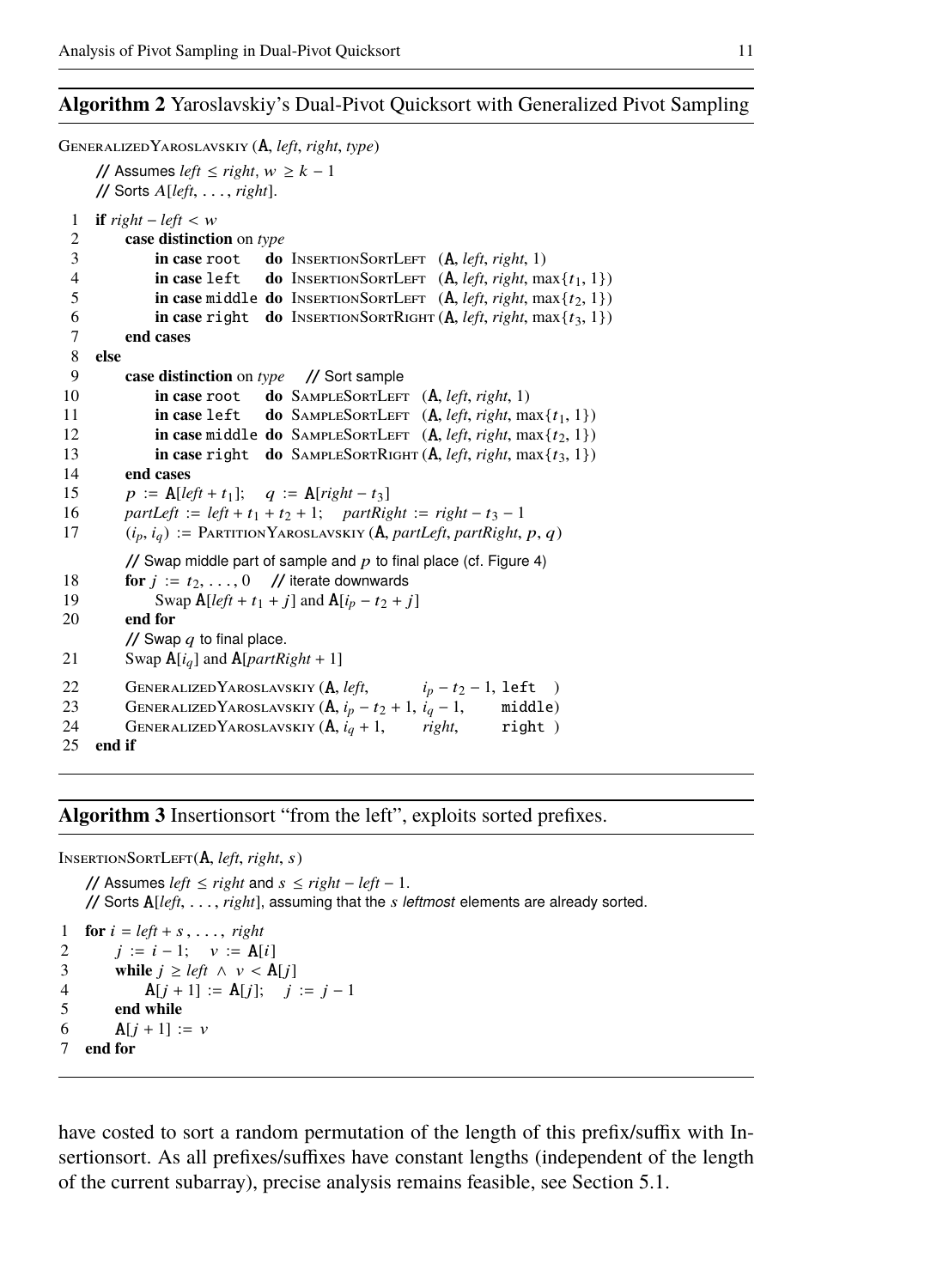# **Algorithm 4** Insertionsort "from the right", exploits sorted suffixes.

InsertionSortRight(A, *left*, *right*, s) // Assumes *left* ≤ *right* and s ≤ *right* − *left* − 1. // Sorts A[*left*, . . . , *right*], assuming that the s *rightmost* elements are already sorted. 1 **for** i = *right* − s , . . . , *left* // iterate downwards 2  $j := i + 1; \quad v := \mathbf{A}[i]$ <br>3 while  $i \leq right \land v >$ **while**  $j$  ≤ *right* ∧  $v > A[j]$ 4  $A[j - 1] := A[j]; \quad j := j + 1$ <br>5 end while 5 **end while** 6  $A[j - 1] := v$ 7 **end for**

<span id="page-11-0"></span>**Algorithm 5** Sorts the sample with Insertionsort "from the left"

```
SAMPLESORTLEFT(A, left, right, s)
```
// Assumes  $right - left + 1 \ge k$  and  $s \le t_1 + t_2 + 1$ . // Sorts the k elements  $A[left]$ , ...,  $A[left + t_1 + t_2]$ ,  $A[right - t_3]$ , ...,  $A[right]$ ,  $\frac{1}{2}$  assuming that the s leftmost elements are already sorted. //  $\Delta$ [[i]] is used as abbreviation for  $\Delta[i + \text{offset}]$ , where *offset* has to be computed as follows: // **if**  $i > left + t_1 + t_2$  **then** *offset* :=  $n - k$  **else** *offset* := 0 **end if**, // where  $n = right - left + 1$ . 1 INSERTIONSORTLEFT(**A**, *left*, *left* + t<sub>1</sub> + t<sub>2</sub>, *s*)<br>2 **for**  $i = \text{left} + t_1 + t_2 + 1$ , ..., *left* + k - 1 **for**  $i = left + t_1 + t_2 + 1, \ldots, left + k - 1$ 3  $j := i - 1; \quad v := \mathbf{A} || i ||$ 4 **while**  $j \geq left \land v < A[[j]]$ 5  $A[[j + 1]] := A[[j]]; j := j - 1$ 6 **end while** 7 **A** $[i + 1]$  := *v* 8 **end for**

#### <span id="page-11-1"></span>**Algorithm 6** Sorts the sample with Insertionsort "from the right"

```
SampleSortRight(A, left, right, s)
```

```
// Assumes right - left + 1 \ge k and s \le t_3 + 1.
    // Sorts the k elements A[\text{left}], ..., A[\text{left} + t_1 + t_2], A[\text{right} - t_3], ..., A[\text{right}],
    // assuming that the s rightmost elements are already sorted.
    // \mathbf{A}[[i]] is used as abbreviation for \mathbf{A}[i + \textit{offset}], where offset has to be computed as follows:
    // if i > left + t_1 + t_2 then offset := n - k else offset := 0 end if,
    // where n = right - left + 1.
1 InsertionSortRight(A, right − t3, right, s)
2 for i = left + k - t_3 - 2, \ldots, left // iterate downwards
3 j := i + 1; \quad v := A[[i]]
```

```
4 while j \leq left + k - 1 \land v > \mathbf{A}[[j]]
```

```
5 A[[i-1]] := A[[i]]; \quad i := j+1
```

```
6 end while
```

```
7 A[j - 1] := v
```

```
8 end for
```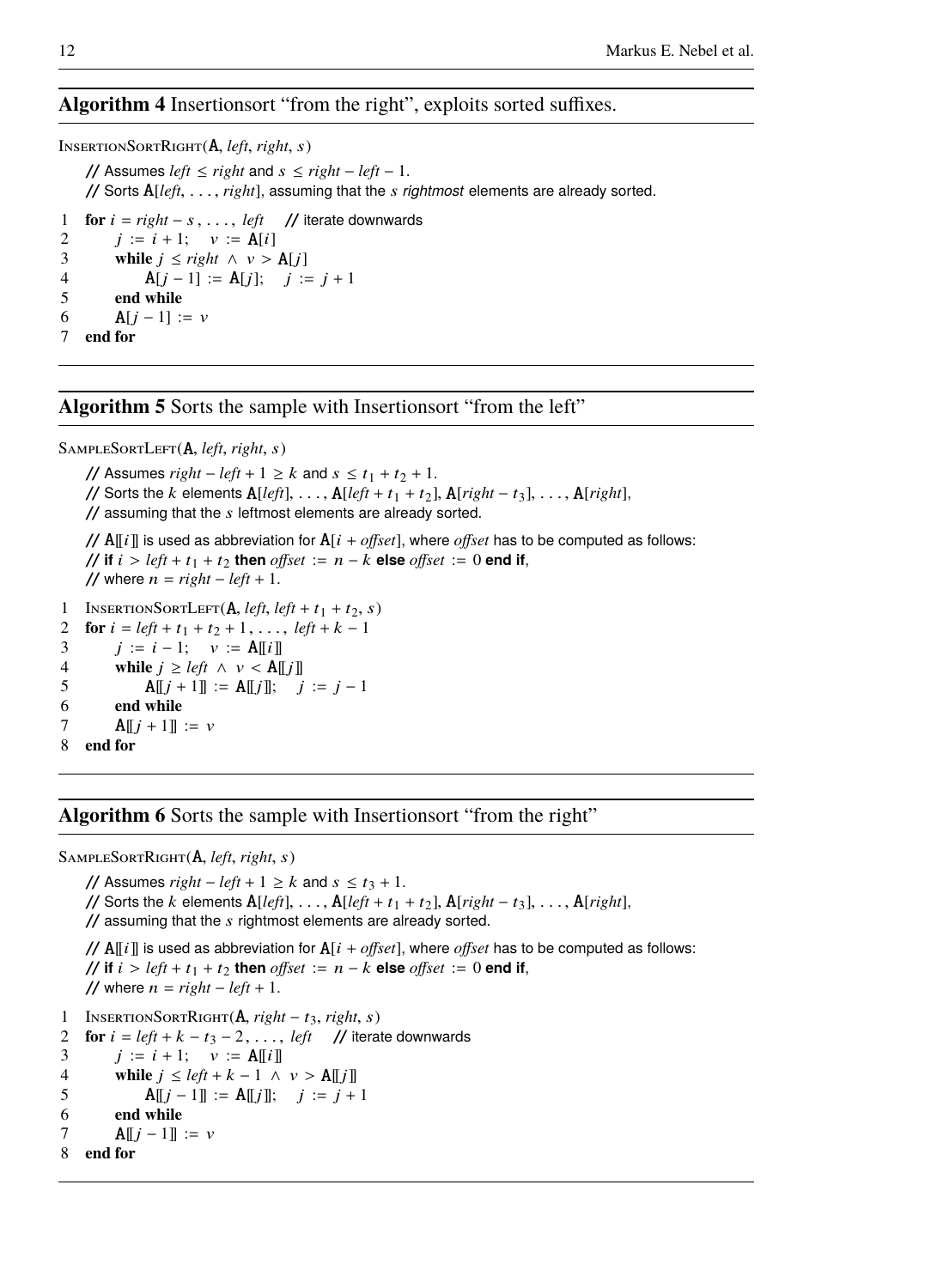#### 3.5 Generalized Yaroslavskiy Quicksort

Combining the implementation of generalized pivot sampling — paying attention to the subtleties discussed in the previous sections — with Yaroslavskiy's partitioning method, we finally obtain [Algorithm 2.](#page-10-0) We refer to this sorting method as *Generalized Yaroslavskiy Quicksort* with pivot sampling parameter  $\mathbf{t} = (t_1, t_2, t_3)$  and Insertionsort threshold w, shortly written as YQS<sup>*w*</sup>. We assume that  $w \ge k - 1 = t_1 + t_2 + t_3 + 1$ to make sure that every partitioning step has enough elements for pivot sampling.

The last parameter of [Algorithm 2](#page-10-0) tells the current call whether it is a topmost call (root) or a recursive call on a left, middle or right subarray of some earlier invocation. By that, we know which part of the array is already sorted: for root calls, we cannot rely on anything being sorted, in left and middle calls, we have a sorted prefix of length  $t_1$  resp.  $t_2$ , and for a right call, the  $t_3$  rightmost elements are known to be in order. The initial call then takes the form GENERALIZEDYAROSLAVSKIY  $(A, 1, n, root)$ .

#### <span id="page-12-0"></span>**4 Results**

For  $\mathbf{t} \in \mathbb{N}^3$  and  $H_n = \sum_{i=1}^n \frac{1}{i}$  the *n*th harmonic number, we define the *discrete entropy*  $H = H(t)$  of **t** as

<span id="page-12-3"></span><span id="page-12-1"></span>
$$
\mathcal{H}(\mathbf{t}) = \sum_{r=1}^{3} \frac{t_r + 1}{k+1} (H_{k+1} - H_{t_r+1}). \tag{1}
$$

The name is justified by the following connection between  $H$  and the *entropy function H*<sup> $*$ </sup> of information theory: for the sake of analysis, let *k* → ∞, such that ratios  $t_r/k$ converge to constants  $\tau_r$ . Then

$$
\mathcal{H} \sim -\sum_{r=1}^{3} \tau_r \left( \ln(t_r + 1) - \ln(k + 1) \right) \sim -\sum_{r=1}^{3} \tau_r \ln(\tau_r) =: \mathcal{H}^*(\tau) . \quad (2)
$$

The first step follows from the asymptotic equivalence  $H_n \sim \ln(n)$  as  $n \to \infty$ . [Equation \(2\)](#page-12-1) shows that for large **t**, the maximum of *H* is attained for  $\tau_1 = \tau_2 = \tau_3 = \frac{1}{3}$ .<br>Now we state our main result Now we state our main result.

<span id="page-12-2"></span>**Theorem 4.1 (Main theorem):** *Generalized Yaroslavskiy Quicksort with pivot sampling parameter*  $\mathbf{t} = (t_1, t_2, t_3)$  *performs on average*  $C_n \sim \frac{a_C}{H} n \ln n$  *comparisons,*<br> $S_n \sim \frac{a_S}{H} n \ln n$  *swaps and*  $S_F \sim \frac{a_{SE}}{H} n \ln n$  *element scaps to sort a random permuta-* $S_n \sim \frac{a_S}{\mathcal{H}} n \ln n$  *swaps and*  $SE_n \sim \frac{a_{SE}}{\mathcal{H}} n \ln n$  element scans to sort a random permuta*tion of n elements, where*

$$
a_C = 1 + \frac{t_2 + 1}{k + 1} + \frac{(2t_1 + t_2 + 3)(t_3 + 1)}{(k + 1)(k + 2)},
$$
  
\n
$$
a_S = \frac{t_1 + 1}{k + 1} + \frac{(t_1 + t_2 + 2)(t_3 + 1)}{(k + 1)(k + 2)} \quad \text{and}
$$
  
\n
$$
a_{SE} = 1 + \frac{t_1 + 1}{k + 1}.
$$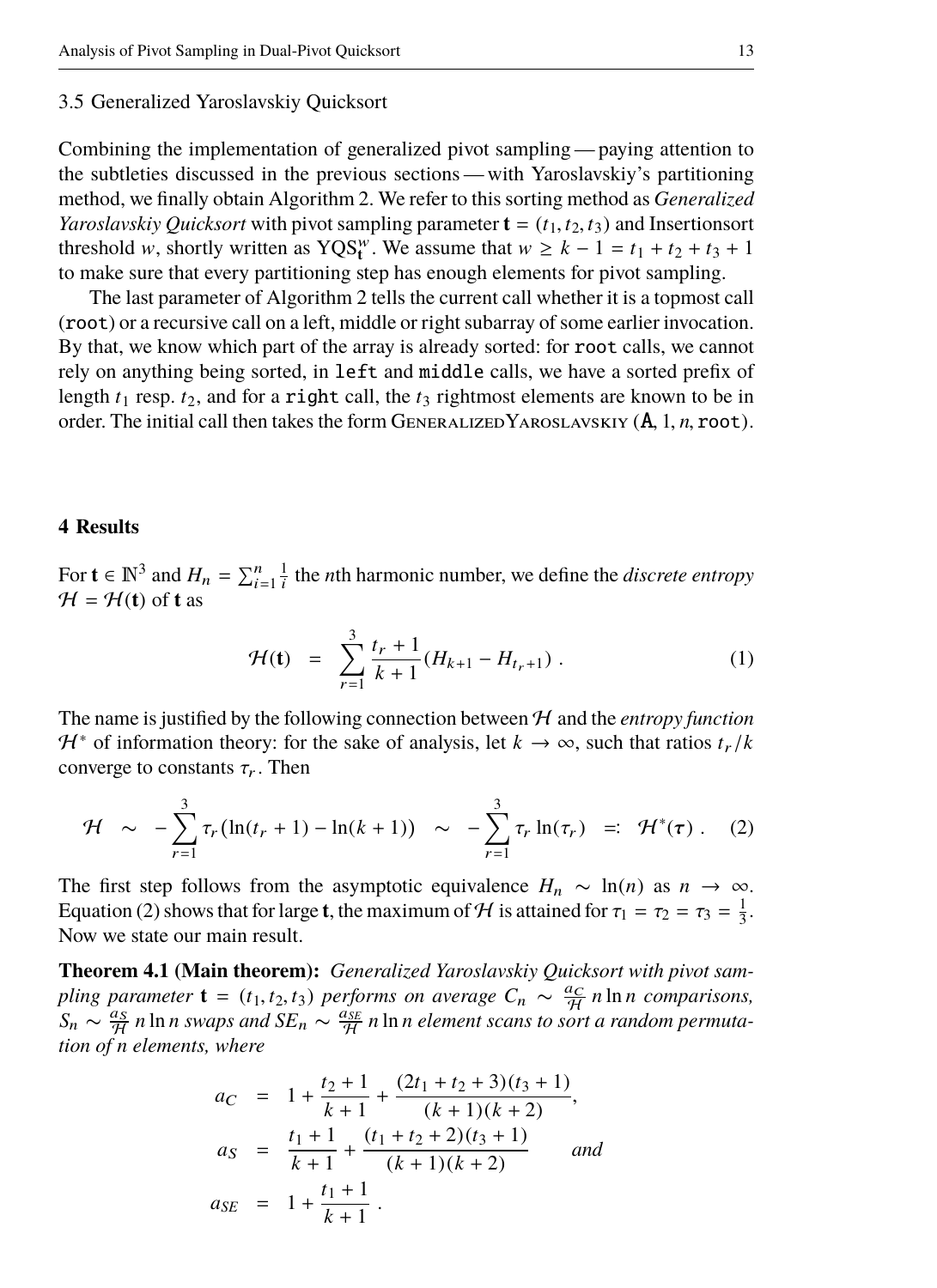*Moreover, if the partitioning loop is implemented as in Appendix C of [\(Wild et al](#page-39-4) 2015*)*, it executes on average BC*<sub>n</sub>  $\sim \frac{a_{BC}}{H}$  *n* ln *n Java Bytecode instructions to sort a random permutation of size n with*

$$
a_{BC} = 10 + 13 \frac{t_1 + 1}{k + 1} + 5 \frac{t_2 + 1}{k + 1} + 11 \frac{(t_1 + t_2 + 2)(t_3 + 1)}{(k + 1)(k + 2)} + \frac{(t_1 + 1)(t_1 + t_2 + 3)}{(k + 1)(k + 2)}.
$$

The following sections are devoted to the proof of [Theorem 4.1.](#page-12-2) [Section 5](#page-13-0) sets up a recurrence of costs and characterizes the distribution of costs of one partitioning step. The expected values of the latter are computed in [Section 6.1.](#page-19-1) Finally, [Section 6.2](#page-19-2) provides a generic solution to the recurrence of the expected costs; in combination with the expected partitioning costs, this concludes our proof.

#### <span id="page-13-0"></span>**5 Distributional Analysis**

#### <span id="page-13-1"></span>5.1 Recurrence Equations of Costs

Let us denote by  $C_n^{\text{root}}$  the *costs* of  $YQS_t^w$  on a random permutation of size *n* — where the different *cost measures* introduced in [Section 1.1](#page-2-0) will take the place of  $C_n^{\text{root}}$  later.  $C_n^{\text{root}}$  is a non-negative *random* variable whose distribution depends on *n*. The total costs decompose into those for the first partitioning step plus the costs for recursively solving subproblems.

Due to our implementation of the pivot sampling method (see [Section 3.3\)](#page-7-0), the costs for a recursive call do not only depend on the size of the subarray, but also on the *type* of the call, i.e., whether it is a left, middle or right subproblem or the topmost call: Depending on the type, a part of the array will already be in order, which we exploit either in sorting the sample (if  $n > w$ ) or in sorting the whole subarray by Insertionsort (if  $n \leq w$ ). We thus write  $C_n^{\text{type}}$  for the (random) cost of a call to GENERALIZEDYAROSLAVSKIY( $\bf{A}$ , *i*, *j*, type) with  $j - i - 1 = n$  (i.e.,  $\bf{A}[i..j]$ ) contains *n* elements) where type can either be root (for the initial topmost call) or one of left, middle and right.

As Yaroslavskiy's partitioning method applied to a random permutation always generates subproblems with the same distribution (see [Section 3.4\)](#page-9-0), we can express the total costs recursively in terms of the same cost functions with smaller arguments: for sizes  $J_1$ ,  $J_2$  and  $J_3$  of the three subproblems, the costs of corresponding recursive calls are distributed like  $C_{J_1}^{\text{left}}$ ,  $C_{J_2}^{\text{middle}}$  and  $C_{J_3}^{\text{right}}$ , and conditioned on  $\mathbf{J} = (J_1, J_2, J_3)$ , these random variables are independent. Note, however, that the subproblem sizes are themselves random and not independent of each other (they have to sum to  $n-2$ ). Denoting by  $T_n^{\text{type}}$  the (random) cost contribution of the first partitioning round to  $C_n^{\text{type}}$ , we obtain the following *distributional recurrence* for the four families  $(C_n^{\text{type}})_{n \in \mathbb{N}}$  of random variables with type ∈ {root, left, middle, right}:

<span id="page-13-2"></span>
$$
C_n^{\text{type}} \stackrel{\mathcal{D}}{=} \begin{cases} T_n^{\text{type}} + C_{J_1}^{\text{left}} + C_{J_2}^{\text{middle}} + C_{J_3}^{\text{right}}, & \text{for } n > w; \\ W_n^{\text{type}}, & \text{for } n \le w. \end{cases} \tag{3}
$$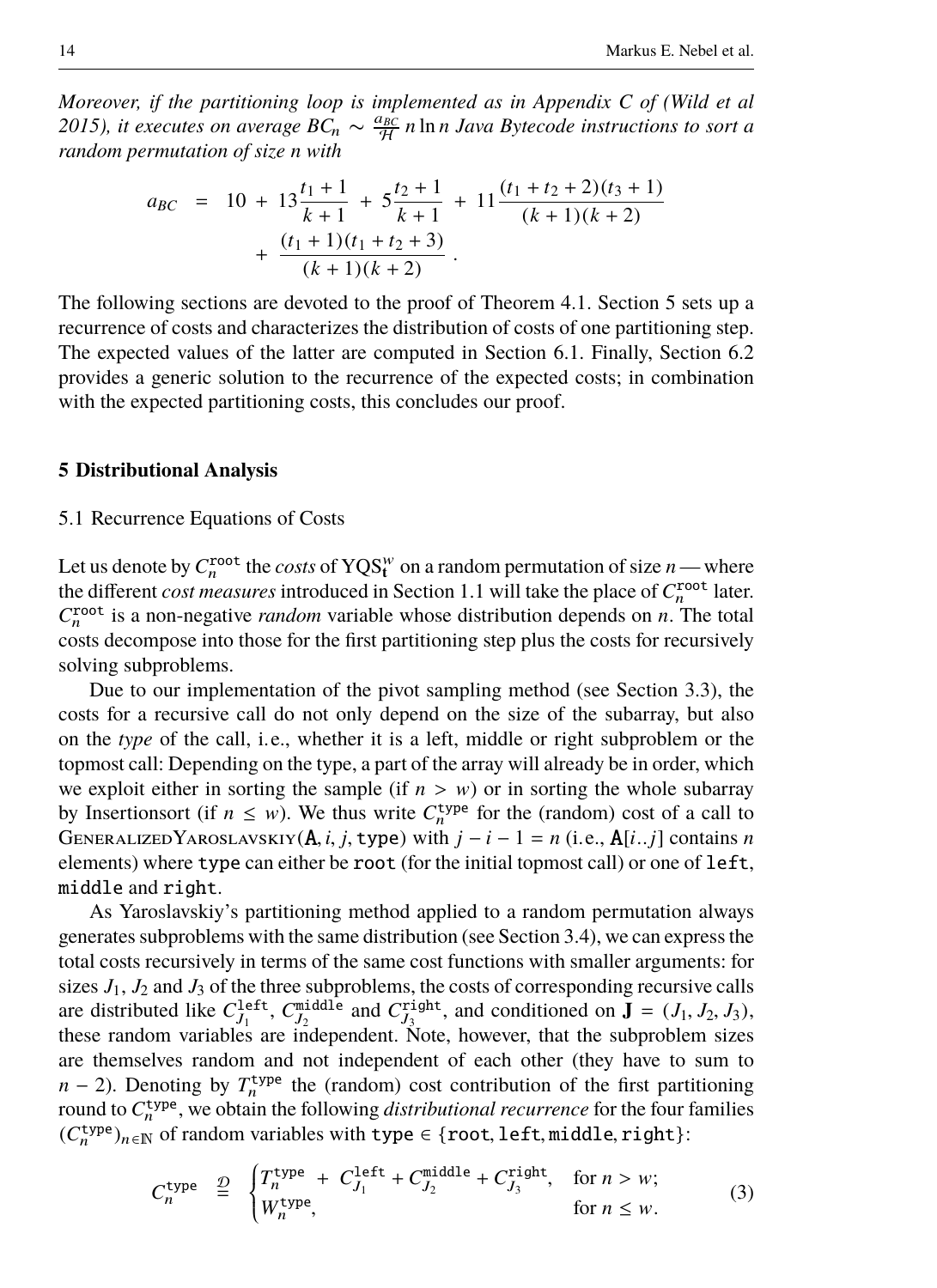Here  $W_n^{\text{type}}$  denotes the (random) cost of sorting a subarray of size  $n \leq w$  using Insertions of from a (recursive) call of type type. We call  $T_n^{\text{type}}$  the *toll functions* of the recurrence, as they quantify the "toll" we have to pay for unfolding the recurrence once. Our cost measures only differ in the toll functions, such that we can treat them all in a uniform fashion by studying [Equation \(3\).](#page-13-2)

Dealing with the mutually recursive quantities of [Equation \(3\)](#page-13-2) is rather inconvenient, but we can luckily avoid it for our purposes.  $T_n^{\text{root}}, T_n^{\text{left}}, T_n^{\text{middle}}$  and  $T_n^{\text{right}}$ (potentially) differ in the cost of selecting pivots from the sample, but they do *not* differ in the cost caused by the partitioning procedure itself: in all four cases, we invoke PARTITION on a subarray containing  $n - k$  elements that are in random order and the (random) pivot values *P* and *Q* always have the same distribution. As we assume that the sample size  $k$  is a constant independent of  $n$ , the toll functions differ by a constant at most; in fact for all types, we have  $T_n^{\text{type}} \stackrel{\mathcal{D}}{=} T_n + O(1)$  where  $T_n$  denotes the cost caused by Partition alone. Since the total costs are a linear function of the toll costs, we can separately deal with the two summands. The contribution of the  $O(1)$  toll to the overall costs is then trivially bounded by  $O(n)$ , as two (new) elements are chosen as pivots in each partitioning step, so we can have at most *<sup>n</sup>*/2 pivot sampling rounds in total.

Similarly,  $W_n^{\text{type}} \stackrel{\mathcal{D}}{=} W_n + O(1)$ , where  $W_n$  denotes the (random) costs of sorting a random permutation of size *n* with Insertionsort (without skipping the first few iterations). The contribution of Insertionsort to the total costs are in  $O(n)$  as the Insertionsort threshold  $w$  is constant and we can only have a linear number of calls to Insertionsort. So for the leading term, the precise form of  $W_n$  is immaterial. In summary, we have shown that  $C_n^{\text{type}} \stackrel{\mathcal{D}}{=} C_n + O(n)$ , and in particular  $C_n^{\text{root}} \stackrel{\mathcal{D}}{=} C_n + O(n)$ , where the distribution of  $C_n$  is defined by the following distributional recurrence:

<span id="page-14-2"></span>
$$
C_n \stackrel{\mathcal{D}}{=} \begin{cases} T_n + C_{J_1} + C'_{J_2} + C''_{J_3}, & \text{for } n > w; \\ W_n, & \text{for } n \le w, \end{cases} \tag{4}
$$

with  $(C'_j)_{j \in \mathbb{N}}$  and  $(C''_j)_{j \in \mathbb{N}}$  independent copies of  $(C_j)_{j \in \mathbb{N}}$ , i.e., for all *j*, the variables  $C_j$ ,  $C'_j$  and  $C''_j$  are identically distributed and for all  $\mathbf{j} \in \mathbb{N}^3$ ,  $C_{j_1}$ ,  $C'_{j_2}$  and  $C''_{j_3}$  are (totally) independent<sup>[2](#page-14-0)</sup>, and they are also independent of  $T_n$ .

To obtain an expression for  $\mathbb{P}(\mathbf{J} = \mathbf{j})$ , we note that there are  $\binom{n}{k}$  ways to choose *k* out of *n* given elements in total. If there shall be exactly  $j_1$  small,  $j_2$  medium and  $j_3$ large elements, we have to choose  $t_1$  of the  $j_1$  small elements for the sample, plus  $t_2$  of the  $j_2$  medium and  $t_3$  of the  $j_3$  large elements. Combining all possibly ways to do so gives the number of samples that are consistent with subproblem sizes  $\mathbf{j} = (j_1, j_2, j_3)$ ; we thus have

<span id="page-14-1"></span>
$$
\mathbf{P}(\mathbf{J} = \mathbf{j}) = {j_1 \choose t_1} {j_2 \choose t_2} {j_3 \choose t_3} / {n \choose k}.
$$
 (5)

<span id="page-14-0"></span><sup>2</sup> Total independence means that the joint probability function of all random variables factorizes into the product of the individual probability functions [\(Chung 2001,](#page-38-8) p. 53), and does so not only pairwise.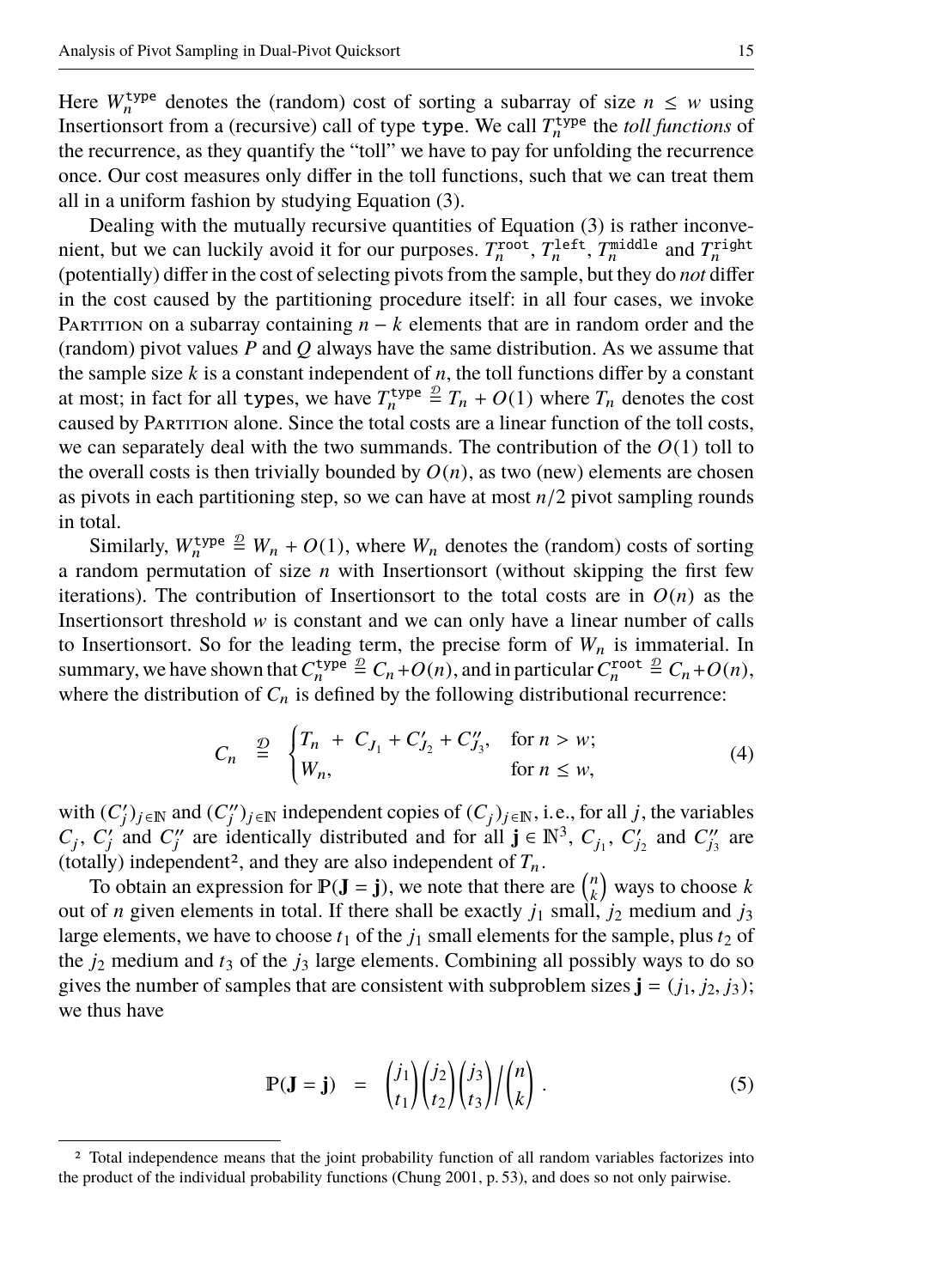|     |     | <b>Quantity</b>                                                     |                                      | Distribution given I                               |
|-----|-----|---------------------------------------------------------------------|--------------------------------------|----------------------------------------------------|
| δ   | $=$ | $1_{\{U_v > Q\}}$                                                   | ≗                                    | $B(\frac{I_3}{n-k})$                               |
|     |     | $ \mathcal{K}  = I_1 + I_2 + \delta$                                | ₽                                    | $I_1 + I_2 + B(\frac{I_3}{n-k})$                   |
| G   | $=$ | I <sub>3</sub>                                                      | ₽                                    | $I_3$                                              |
| L   | $=$ | I <sub>1</sub>                                                      | $\overline{D}$                       | I <sub>1</sub>                                     |
|     |     | $l \mathcal{Q} \mathcal{K} = (l \mathcal{Q} \mathcal{K}') + \delta$ | $\frac{D}{2}$                        | $HypG(I_1 + I_2, I_3, n - k) + B(\frac{I_3}{n-k})$ |
| s@G |     |                                                                     | $\mathfrak{\underline{\mathcal{D}}}$ | $HypG(I_3, I_1, n-k)$                              |

<span id="page-15-0"></span>**Table 1** Quantities that arise in the analysis of PARTITION [\(Algorithm 1\)](#page-6-0) and their distribution conditional on **I**. A detailed discussion of these quantities and their distributions is given in [\(Wild et al 2015\)](#page-39-4). Note that  $|\mathcal{K}|$  depends on  $\delta$ , which is inconvenient for further analysis, so we work with  $\mathcal{K}'$ , defined as the first  $I_1 + I_2$  elements of K. When  $\delta = 0$  we have  $\mathcal{K}' = \mathcal{K}$ , see [\(Wild et al 2015\)](#page-39-4) for details.

#### 5.2 Distribution of Partitioning Costs

Recall that we only have to partition the *ordinary* elements, i.e., the elements that have *not* been part of the sample (cf. line 17 of [Algorithm 2\)](#page-10-0). Let us denote by  $I_1, I_2$ and *I*<sup>3</sup> the number of small, medium and large elements among these elements, i.e.,  $I_1 + I_2 + I_3 = n - k$ . Stated differently,  $I = (I_1, I_2, I_3)$  is the vector of sizes of the three partitions (excluding sampled-out elements). There is a close relation between the vectors of *partition* sizes **I** and *subproblem* sizes **J**; we only have to add the sampled-out elements again before the recursive calls:  $J = I + t$  (see [Figure 4\)](#page-9-1).

Moreover, we define the indicator variable  $\delta = 1_{\{U_{\nu} > Q\}}$  where  $\chi$  is the array position on which indices  $k$  and  $g$  first meet.  $\delta$  is needed to account for an idiosyncrasy of Yaroslavskiy's algorithm: depending on the element  $U<sub>X</sub>$  that is initially located at the position where  $k$  and  $g$  first meet,  $k$  overshoots  $g$  at the end by either  $2$ —namely if  $U_Y > Q$  — or by 1, otherwise [\(Wild et al 2015,](#page-39-4) "Crossing-Point Lemma").

As we will see, we can precisely characterize the distribution of partitioning costs *conditional* on **I**, i.e., when considering **I** *fixed*. Therefore, we give the conditional distributions of all quantities relevant for the analysis in [Table 1.](#page-15-0) They essentially follow directly from the discussion in our previous work [\(Wild et al 2015\)](#page-39-4), but for convenience, we give the main arguments again in this paper.

Recall that  $I_1$ ,  $I_2$  and  $I_3$  are the number of small, medium and large elements, respectively. Since the elements right of  $g$  after partitioning are exactly all large elements (see also [Figure 1\(b\)\)](#page-5-2),  $g$  scans  $I_3$  elements. Note that the last value that variable g attains is not part of  $G$ , since it is never used to access the array.

All small and medium elements are for sure left of *k* after partitioning. But *k* might also run over the first large element, if *k* and g meet on a large element. Therefore,  $|\mathcal{K}| = I_1 + I_2 + \delta$  (see also the "Crossing-Point Lemma" of [Wild et al](#page-39-4) [\(2015\)](#page-39-4)).

The distribution of  $s \otimes G$ , conditional on **I**, is given by the following urn model: We put all *n*−*k* ordinary elements in an urn and draw their positions in A. *I*<sup>1</sup> of the elements are colored red (namely the small ones), the rest is black (non-small). Now we draw the  $|G| = I_3$  elements in g's range from the urn without replacement. Then  $s \mathcal{Q} G$  is exactly the number of red (small) elements drawn and thus  $s \circledcirc G \stackrel{\mathcal{D}}{=} \text{HypG}(I_3, I_1, n-k)$ .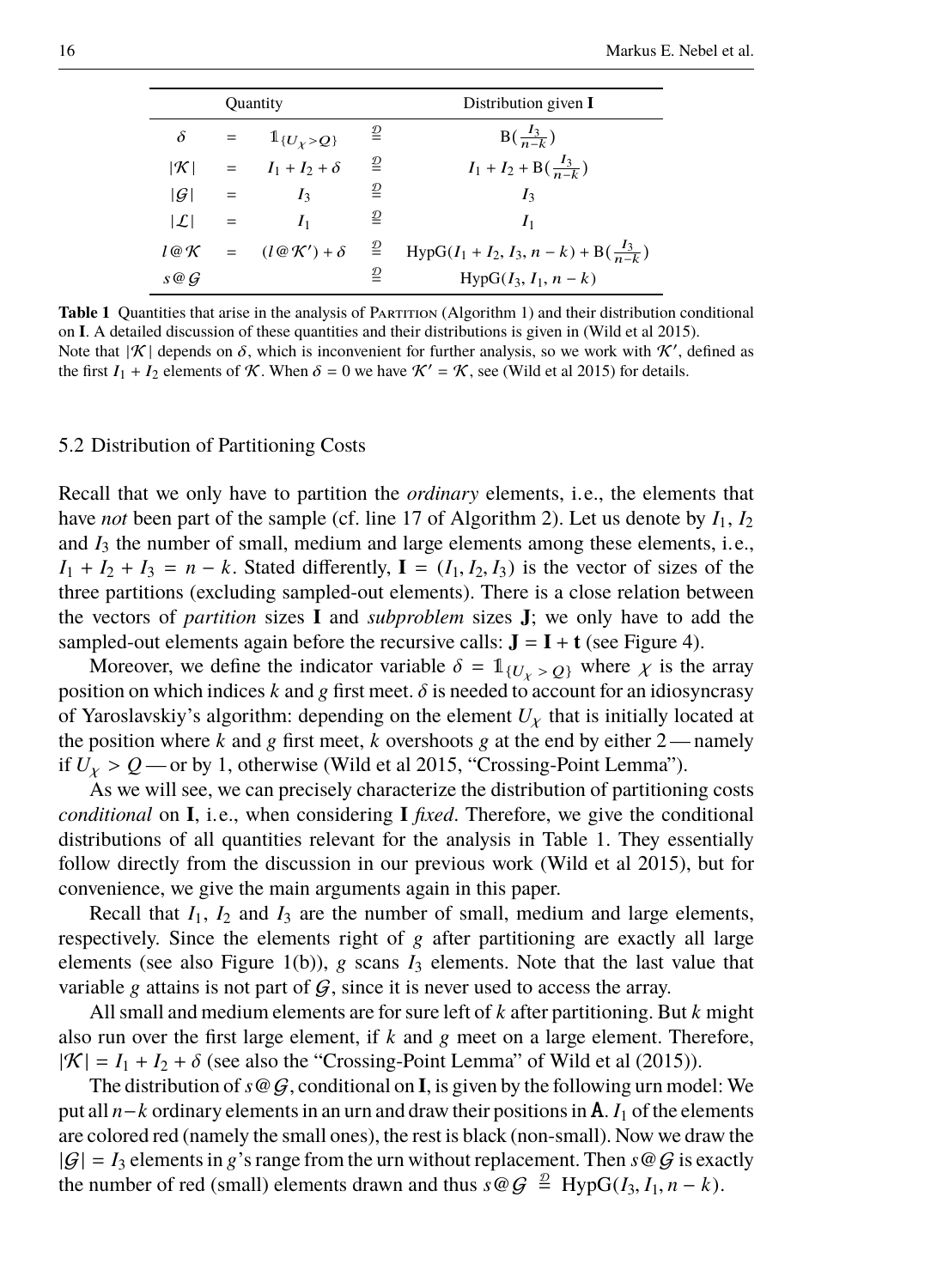The arguments for *l* @ K are similar, however the additional  $\delta$  in |K| needs special care. As shown in the proof of Lemma 3.7 of [Wild et al](#page-39-4) [\(2015\)](#page-39-4), the additional element in *k*'s range for the case  $\delta = 1$  is  $U_Y$ , which then is large by definition of  $\delta$ . It thus simply contributes as additional summand:  $l \mathcal{QK} \stackrel{\mathcal{D}}{=} \text{HypG}(I_1 + I_2, I_3, n - k) + \delta$ . Finally, the distribution of  $\delta$  is Bernoulli B( $\frac{I_3}{\delta}$ ) since conditional on **I** the probability of an the distribution of  $\delta$  is Bernoulli B( $\frac{I_3}{n-k}$ ), since conditional on **I**, the probability of an ordinary element to be large is  $I_2/(n-k)$ ordinary element to be large is  $I_3/(n-k)$ .

#### *5.2.1 Comparisons*

Recall that we consider for  $C_n$  only the comparisons from the PARTITION procedure; as the sample size and the Insertionsort threshold are both constant, the number of other comparisons is bounded by  $O(n)$  and can thus be ignored for the leading term of costs. It remains to count the comparisons during the first partitioning step, which we will denote by  $T_C = T_C(n)$  instead of the generic toll  $T_n$ . Similarly, we will write *T*S, *TBC* and *TSE* for the number of swaps, executed Bytecode instructions and scanned elements incurred in the first call to PARTITION.

One can approximate  $T_C(n)$  on an abstract and intuitive level as follows: We need one comparison per ordinary element for sure, but some elements require a a second one to classify them as small, medium or large. Which elements are expensive and which are cheap (w. r. t. comparisons) depends on the index — either  $k$  or  $g$  by which an element is reached: *k* first compares with *P*, so small elements are classified with only one comparison. Elements scanned by  $g$  are first compared with *Q*, so here the large ones are beneficial. Note that medium elements always need both comparisons. Using the notation introduced in [Section 3.2,](#page-5-0) this gives a total of  $(n - k) + I_2 + (l \mathcal{QK}) + (s \mathcal{QG})$  comparisons in the first partitioning step.

Some details of the partitioning algorithm are, however, easily overlooked at this abstract level of reasoning: a summand  $+2\delta$  is missing in the above result. Essentially, the reason is that how much  $k$  overshoots  $g$  at the end of partitioning depends on the class of the element  $U<sub>y</sub>$  on which they meet. For the precise analysis, we therefore keep the argumentation closer to the actual algorithm at hand: for each location in the code where a key comparison is done, determine how often it is reached, then sum over all locations. The result is given in the following lemma.

<span id="page-16-0"></span>**Lemma 5.1:** *Conditional on the partition sizes* **I***, the number of comparisons*  $T_C$  =  $T_C(n)$  *in the first partitioning step of*  $YQS_t^w$  *on a random permutation of size*  $n > w$ <br>fulfills *fulfills*

$$
T_C(n) = |\mathcal{K}| + |\mathcal{G}| + I_2 + (l \mathcal{Q} \mathcal{K}) + (s \mathcal{Q} \mathcal{G}) + \delta
$$
  
\n
$$
\stackrel{\mathcal{D}}{=} (n-k) + I_2 + \text{HypG}(I_1 + I_2, I_3, n-k)
$$
  
\n
$$
+ \text{HypG}(I_3, I_1, n-k) + 3\text{B}(\frac{I_3}{n-k})
$$

**Proof:** Each element that is accessed as  $A[k]$  or  $A[g]$  is directly compared (lines 3) and 8 of [Algorithm 1\)](#page-6-0), so we get  $|\mathcal{K}| + |\mathcal{G}|$  "first" comparisons. The remaining contributions come from lines 7 and 11.

Line 7 is reached for every *non-small* element in *k*'s range, giving a contribution of  $(m@K) + (l@K)$ , where  $m@K$  denotes the number of medium elements in k's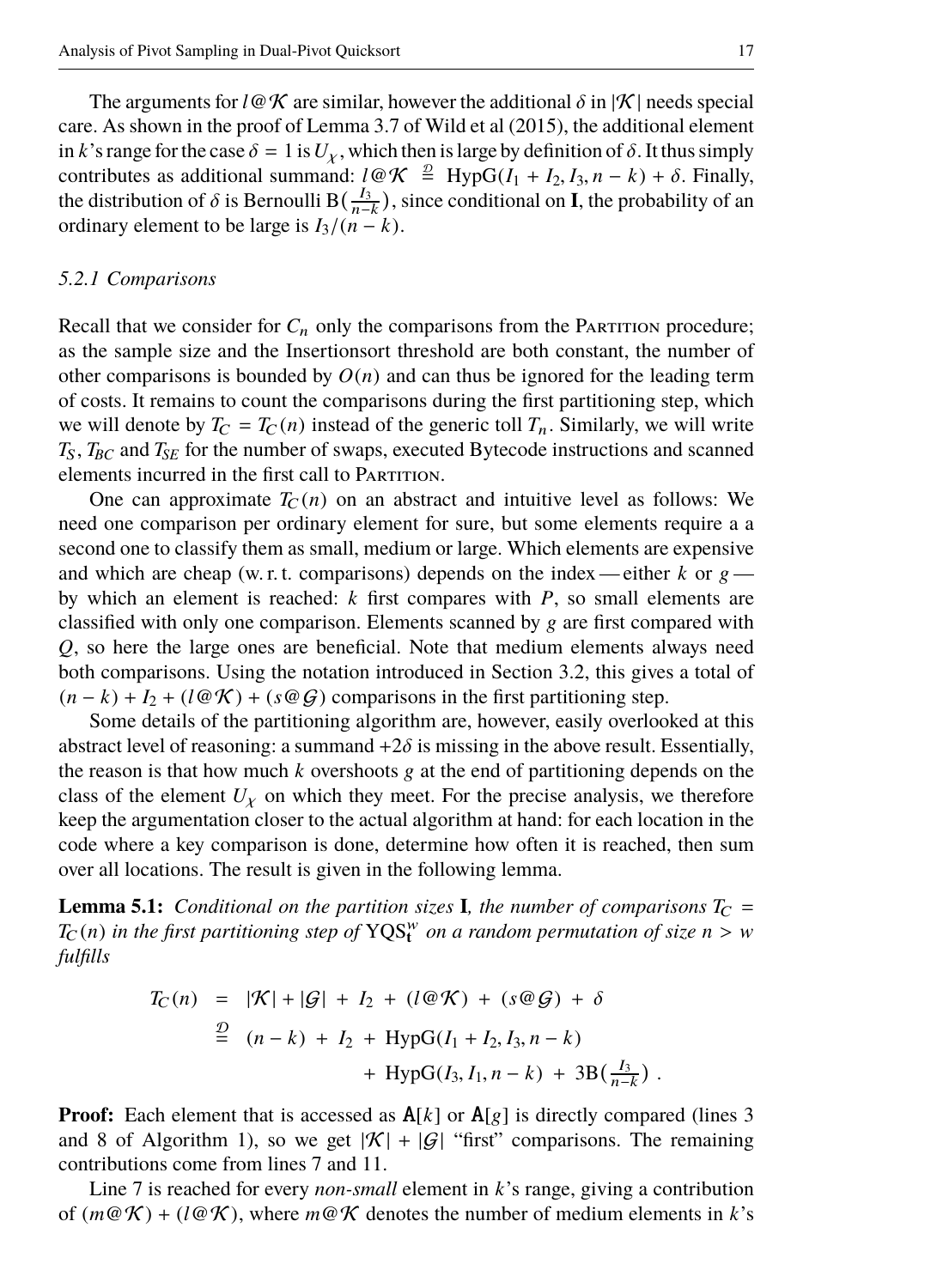range. Likewise, line 11 is executed for every non-large element in g's range, giving  $(s \circledcirc G) + (m \circledcirc G)$  additional comparisons — but line 11 is also reached when the inner loop is left because of the second part of the loop condition, i.e., when the current element  $\mathbf{A}[g]$  is large, but  $k \geq g$ . This can happen at most once since k and g have met then. It turns out that we get an additional execution of line 11 *if and only if* the element  $U\chi$  where k and g meet is large; this amounts to  $\delta$  additional comparisons.

We never reach a medium element by both  $k$  and  $g$  because the only element that is potentially accessed through both indices is  $U<sub>X</sub>$  and it is only accessed via *k* in case  $U_x > Q$ , i.e., when it is *not* medium. Therefore,  $(m@\mathcal{K}) + (m@\mathcal{G}) = I_2$ , which proves the first equation. [Wild et al](#page-39-4) [\(2015\)](#page-39-4) give a more detailed explanation of the above arguments. The equality in distribution directly follows from [Table 1.](#page-15-0)  $\Box$ 

#### *5.2.2 Swaps*

As for comparisons, we only count the swaps in the partitioning step.

<span id="page-17-0"></span>**Lemma 5.2:** *Conditional on the partition sizes* **I***, the number of swaps*  $T_S = T_S(n)$  *in the first partitioning step of*  $YQS<sub>t</sub><sup>w</sup>$  *on a random permutation of size n* > *w fulfills* 

 $T_S(n) = I_1 + (l \otimes \mathcal{K}) \stackrel{\mathcal{D}}{=} I_1 + \text{HypG}(I_1 + I_2, I_3, n-k) + \text{B}(\frac{I_3}{n-k}).$ 

**Proof:** No matter where a small element is located initially, it will eventually incur one swap that puts it at its final place (for this partitioning step) to the left of  $\ell$ , see [\(Y3\);](#page-6-3) this gives a contribution of  $I_1$  swaps. The remaining swaps come from the "crossing" pointer" scheme, where *k* stops on every large element on its way and g stops on all non-large elements. Whenever both *k* and g have stopped, the two out-of-order elements are exchanged in one swap [\(Y4\).](#page-6-4) The number of such pairs is  $l \mathcal{Q} \mathcal{K}$ , which proves the first equation. The second equality follows from [Table 1.](#page-15-0)  $\Box$ 

## *5.2.3 Bytecode Instructions*

 $\overline{a}$ 

A closer investigation of the partitioning method reveals the number of executions for every single Bytecode instruction in the algorithm. Details are omitted here; the analysis is very similar to the case without pivot sampling that is presented in detail in [\(Wild et al 2015\)](#page-39-4).

<span id="page-17-1"></span>**Lemma 5.3:** *Conditional on the partition sizes* **I***, the number of executed Java Bytecode instructions*  $T_{BC} = T_{BC}(n)$  *of the first partitioning step of*  $YQS_t^w$  — *implemented as in Appendix C of [\(Wild et al 2015\)](#page-39-4) — fulfills on a random permutation of size <sup>n</sup>* > <sup>w</sup>

$$
T_{BC}(n) \stackrel{\mathcal{D}}{=} 10n + 13I_1 + 5I_2 + 11 \text{ HypG}(I_1 + I_2, I_3, n - k) + \text{HypG}(I_1, I_1 + I_2, n - k) + O(1) . \quad \Box
$$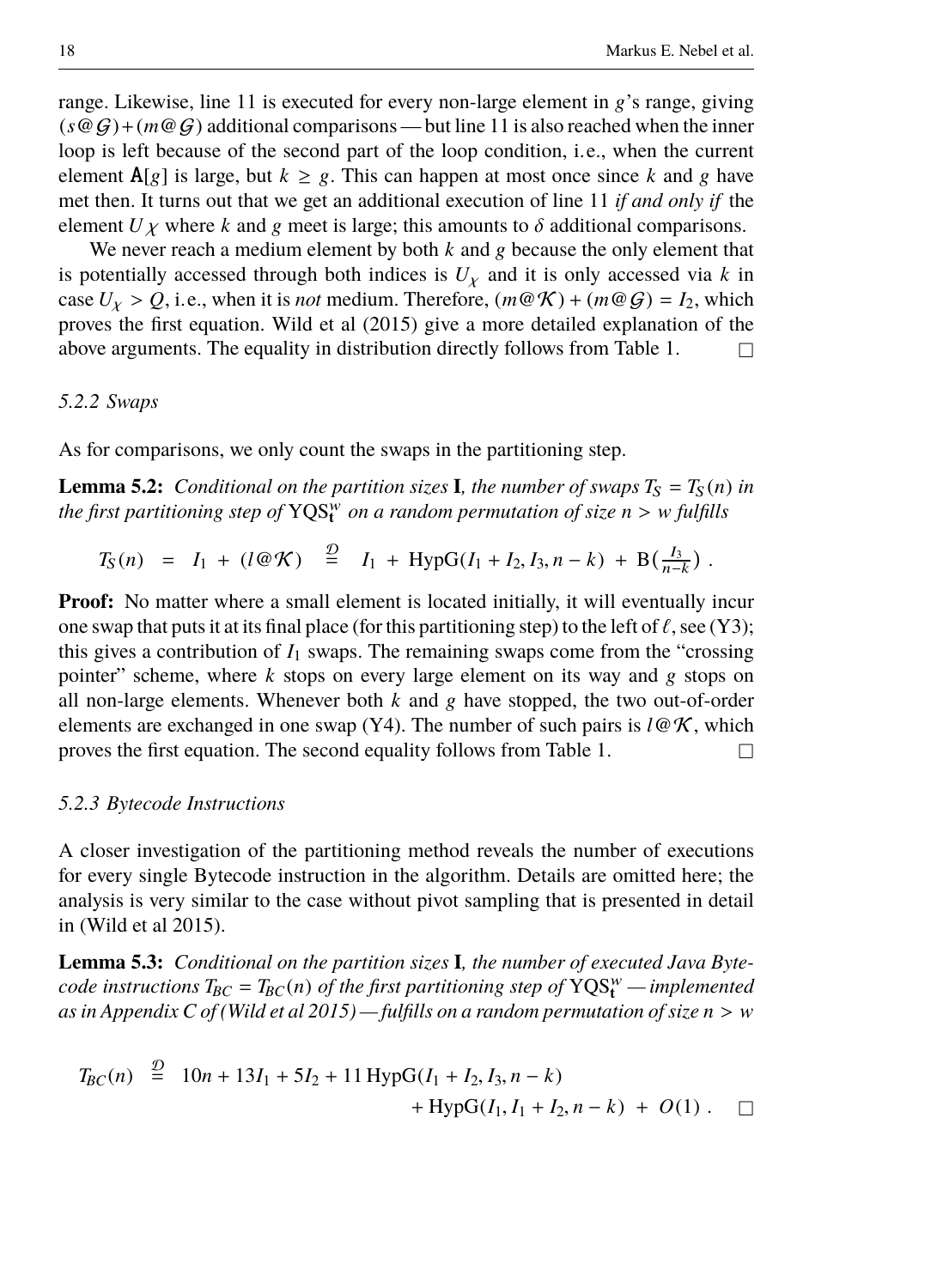$$
\stackrel{\leftarrow}{\underset{0}{\longleftarrow}}\stackrel{D_1\rightarrow\leftarrow}{\underset{P}{\longleftarrow}}\stackrel{D_2\rightarrow\leftarrow}{\underset{Q}{\longleftarrow}}\stackrel{\rightarrow\leftarrow}{\underset{1}{\longleftarrow}}\stackrel{D_3\rightarrow\rightarrow}{\longrightarrow}
$$

<span id="page-18-0"></span>**Figure 5** Graphical representation of the relation between **D** and the pivot values P and O on the unit interval.

#### *5.2.4 Scanned Elements*

<span id="page-18-1"></span>**Lemma 5.4:** *Conditional on the partition sizes* **I***, the number of scanned elements*  $T_{SE} = T_{SE}(n)$  *in the first partitioning step of*  $YQS_t^w$  *on a random permutation of size <sup>n</sup>* > <sup>w</sup> *fulfills*

$$
T_{SE}(n) = |\mathcal{K}| + |\mathcal{G}| + |\mathcal{L}| \stackrel{\mathcal{D}}{=} (n-k) + I_1 + B(\frac{I_3}{n-k}).
$$

**Proof:** The first equality follows directly from the definitions: Our position sets include exactly the indices of array accesses. The equation in distribution is found using [Table 1.](#page-15-0)  $\Box$ 

#### *5.2.5 Distribution of Partition Sizes*

By [\(5\)](#page-14-1) and the relation  $J = I + t$  between I, the number of small, medium and large ordinary elements, and **J**, the size of subproblems, we have  $\mathbb{P}(\mathbf{I} = \mathbf{i}) = {\binom{i_1+i_1}{t_1}} {\binom{i_2+i_2}{t_2}} {\binom{i_3+i_3}{t_3}} / {\binom{n}{k}}$ . Albeit valid, this form results in nasty sums with three binomials when we try to compute expectations involving **I**.

An alternative characterization of the distribution of **I** that is better suited for our needs exploits that we have i.i.d.  $\mathcal{U}(0, 1)$  variables. If we condition on the pivot *values*, i.e., consider *P* and *Q* fixed, an ordinary element *U* is small, if  $U \in (0, P)$ , medium if  $U \in (P, Q)$  and large if  $U \in (Q, 1)$ . The lengths  $\mathbf{D} = (D_1, D_2, D_3)$  of these three intervals (see [Figure 5\)](#page-18-0), thus are the *probabilities* for an element to be small, medium or large, respectively. Note that this holds *independently* of all other ordinary elements! The partition sizes **I** are then obtained as the collective outcome of  $n - k$ independent drawings from this distribution, so conditional on **D**, **I** is multinomially Mult( $n - k$ , **D**) distributed.

With this alternative characterization, we have *decoupled* the pivot *ranks* (determined by **I**) from the pivot *values*, which allows for a more elegant computation of expected values (see [Appendix C\)](#page-45-0). This decoupling trick has (implicitly) been applied to the analysis of classic Quicksort earlier, e.g., by [Neininger](#page-39-13) [\(2001\)](#page-39-13).

#### *5.2.6 Distribution of Pivot Values*

The input array is initially filled with *n* i.i.d.  $\mathcal{U}(0, 1)$  random variables from which we choose a sample  $\{V_1, \ldots, V_k\} \subset \{U_1, \ldots, U_n\}$  of size *k*. The pivot values are then selected as order statistics of the sample:  $P := V_{(t_1+1)}$  and  $Q := V_{(t_1+t_2+2)}$  (cf. [Section 3.1\)](#page-4-1). In other words, **D** is the vector of *spacings* induced by the order statistics  $V_{(t_1+1)}$  and  $V_{(t_1+t_2+2)}$  of *k* i. i. d.  $\mathcal{U}(0, 1)$  variables  $V_1, \ldots, V_k$ , which is known to have a *Dirichlet* Dir(**t** + 1) distribution [\(Proposition B.1\)](#page-43-0).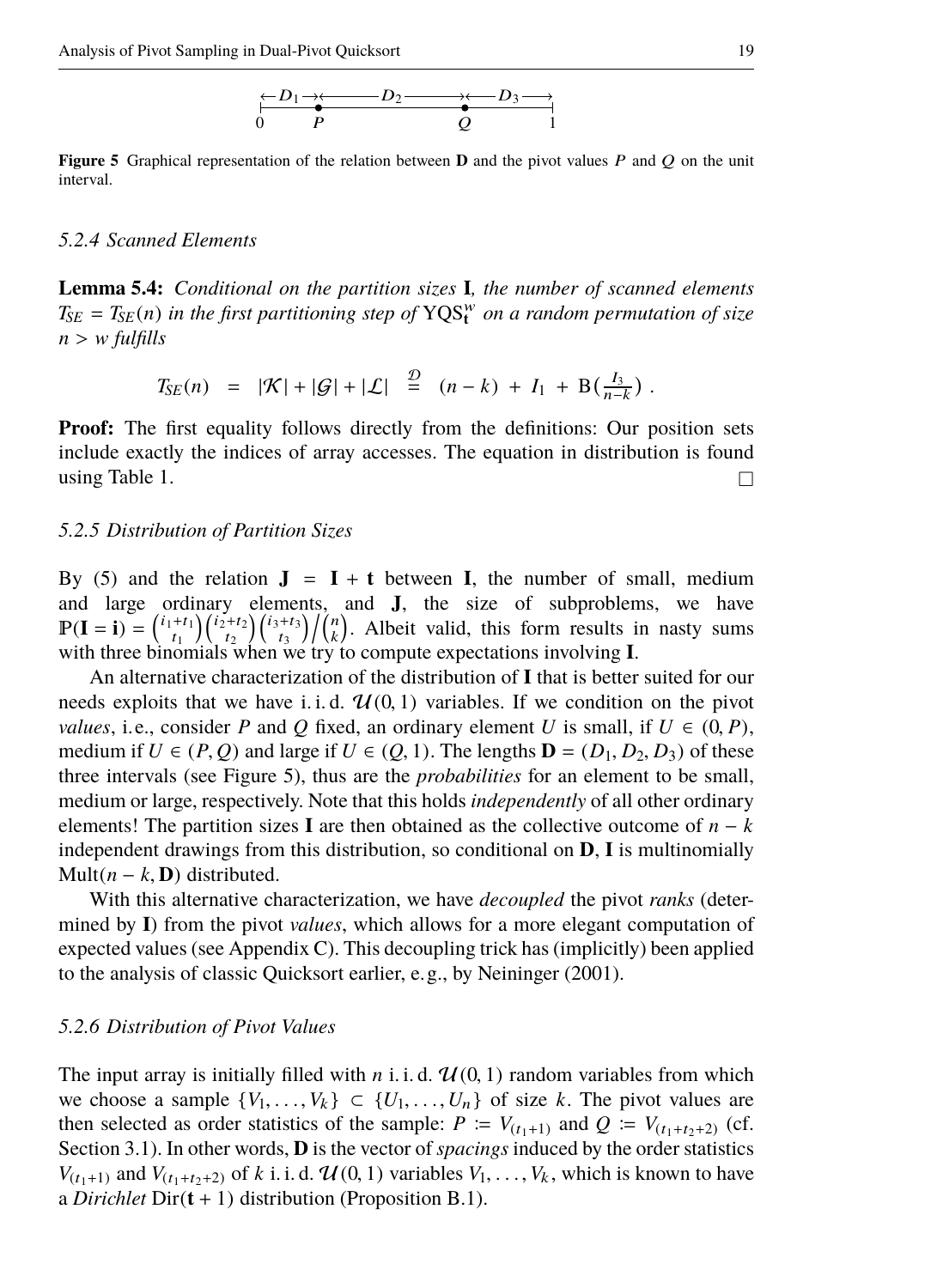# <span id="page-19-0"></span>**6 Average-Case Analysis**

#### <span id="page-19-1"></span>6.1 Expected Partitioning Costs

In [Section 5,](#page-13-0) we characterized the full distribution of the costs of the first partitioning step. However, since those distributions are *conditional* on other random variables, we have to apply the *law of total expectation*. By linearity of the expectation, it suffices to consider the summands given in the following lemma.

<span id="page-19-3"></span>**Lemma 6.1:** *For pivot sampling parameter*  $\mathbf{t} \in \mathbb{N}^3$  *and partition sizes*  $\mathbf{I} \stackrel{\mathcal{D}}{=}$  Mult(*n* – *k*, **D**)*, based on random spacings*  $\mathbf{D} \stackrel{\mathcal{D}}{=}$  Dir(**t** + 1)*, the following (unconditional)*<br>expectations hold: *expectations hold:*

$$
\mathbb{E}[I_j] = \frac{t_j + 1}{k + 1}(n - k), \qquad (j = 1, 2, 3),
$$
  
\n
$$
\mathbb{E}[B(\frac{I_3}{n - k})] = \frac{t_3 + 1}{k + 1} = \Theta(1), \qquad (n \to \infty),
$$
  
\n
$$
\mathbb{E}[HypG(I_3, I_1, n - k)] = \frac{(t_1 + 1)(t_3 + 1)}{(k + 1)(k + 2)}(n - k - 1),
$$
  
\n
$$
\mathbb{E}[HypG(I_1 + I_2, I_3, n - k)] = \frac{(t_1 + t_2 + 2)(t_3 + 1)}{(k + 1)(k + 2)}(n - k - 1).
$$

Using known properties of the involved distributions, the proof is an elementary computation. It is given in detail in [Appendix C](#page-45-0) for interested readers.

The direct consequence of [Lemma 6.1](#page-19-3) is that for all our cost measures, we have expected partitioning costs of the form  $E[T_n] = an + b$  with constants *a* and *b*.

# <span id="page-19-2"></span>6.2 Solution of the Recurrence

By taking expectations on both sides of the distributional recurrence [\(Equation \(4\)](#page-14-2) [on page 15\)](#page-14-2), we obtain an ordinary recurrence for the sequence of expected costs  $(E[C_n])_{n \in \mathbb{N}}$ . We solve this recurrence using [Roura'](#page-39-14)s *Continuous Master Theorem (CMT)* [\(Roura 2001\)](#page-39-14), but first give an informal derivation of the solution to convey the main intuition behind the CMT. Precise formal arguments are then given in [Appendix D.](#page-46-0)

#### *6.2.1 Rewriting the Recurrence*

To solve the recurrence, it is convenient first to rewrite [Equation \(4\)](#page-14-2) a little. We start by *conditioning* on **J**. For  $n > w$ , this gives

$$
C_n \stackrel{D}{=} T_n + \sum_{j=0}^{n-2} \left( \mathbb{1}_{\{J_1=j\}} C_j + \mathbb{1}_{\{J_2=j\}} C'_j + \mathbb{1}_{\{J_3=j\}} C''_j \right).
$$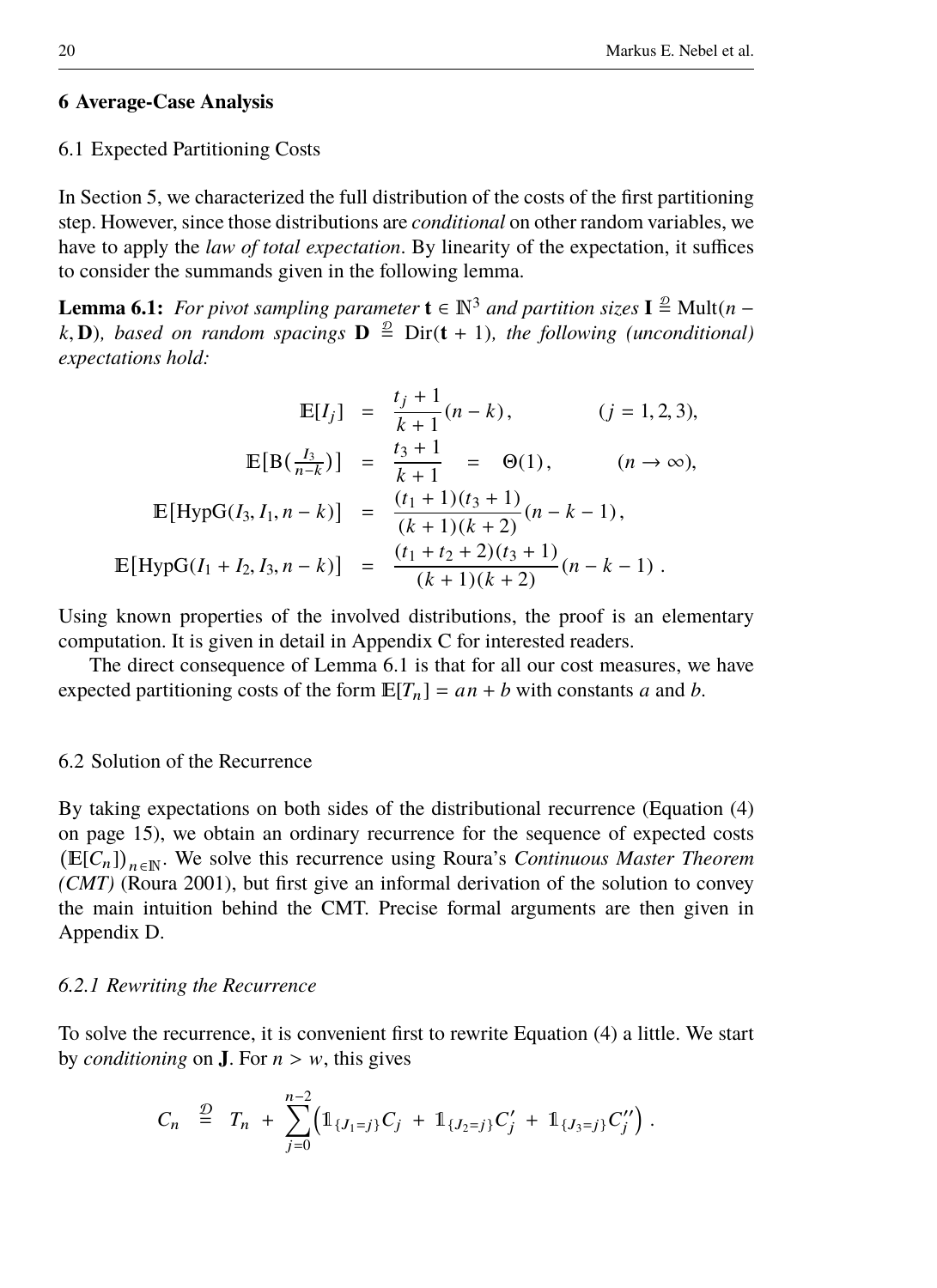Taking expectations on both sides and exploiting independence yields

$$
\mathbb{E}[C_n] = \begin{cases} \mathbb{E}[T_n] + \sum_{j=0}^{n-2} \mathbb{E}[C_j] \sum_{r=1}^3 \mathbb{P}(J_r = j) & \text{for } n > w; \\ \mathbb{E}[W_n], & \text{for } n \le w. \end{cases}
$$
(6)

By definition,  $J_r = I_r + t_r$  and, conditional on **D**,  $I_r$  is Bin( $n - k$ ,  $D_r$ ) distributed for  $r = 1, 2, 3$ . (The marginal distribution of a multinomial vector is the binomial distribution.) We thus have conditional on **D** that

<span id="page-20-0"></span>
$$
\mathbb{P}(I_r = i) = {n-k \choose i} D_r^i (1 - D_r)^{n-k-i}
$$

and upon unconditioning

$$
\mathbb{P}(J_r = j) = {n-k \choose j-t_r} \mathbb{E}_{\mathbf{D}} \Big[ D_r^{j-t_r} (1 - D_r)^{n-k-j+t_r} \Big].
$$

There are three cases to distinguish depending on the toll function, which are well-known from the classical *master theorem* for divide-and-conquer recurrences:

- 1. If the toll function grows very fast with *n*, the first recursive call will dominate overall costs, as the toll costs of subproblems are small in relation to the first step.
- 2. On the other hand, if the toll function grows very slow with *n*, the topmost calls will be so cheap in relation that the *number* of base case calls on constant size subproblems will dictate overall costs.
- 3. Finally, for toll functions of just the right rate of growth, the recursive calls on each level of the recursion tree sum up to (roughly) the same cost and the overall solution is given by this sum of costs times the recursion depth.

Binary search and Mergesort are prime examples of the third case, in the analysis of Karatsuba's integer multiplication or Strassen's matrix multiplication, we end up in the second case and in the Median-of-Medians selection algorithm the initial call is asymptotically dominating and we get the first case (see, e.g., [Cormen et al](#page-38-9) [\(2009\)](#page-38-9)).

Our [Equation \(6\)](#page-20-0) shows essentially the same three cases depending on the asymptotic growth of  $E[T_n]$ . The classical master theorem distinguishes the cases by comparing, for large *n*, the toll of the topmost call with the total tolls of all its immediate child recursive calls. If there is an (asymptotic) imbalance to the one or the other side, this imbalance will eventually dominate for large *n*. The same reasoning applies to our recurrence, only that computations become a little trickier since the subproblem sizes are not fixed a priori.

Let us first symbolically substitute *zn* for *j* in [\(6\)](#page-20-0), so that  $z \in [0, 1]$  becomes the *relative subproblem size*:

$$
\mathbb{E}[C_n] = \mathbb{E}[T_n] + \sum_{z=n=0}^{n-2} \mathbb{E}[C_{zn}] \sum_{r=1}^{3} \mathbb{P}\left(\frac{J_r}{n} = z\right).
$$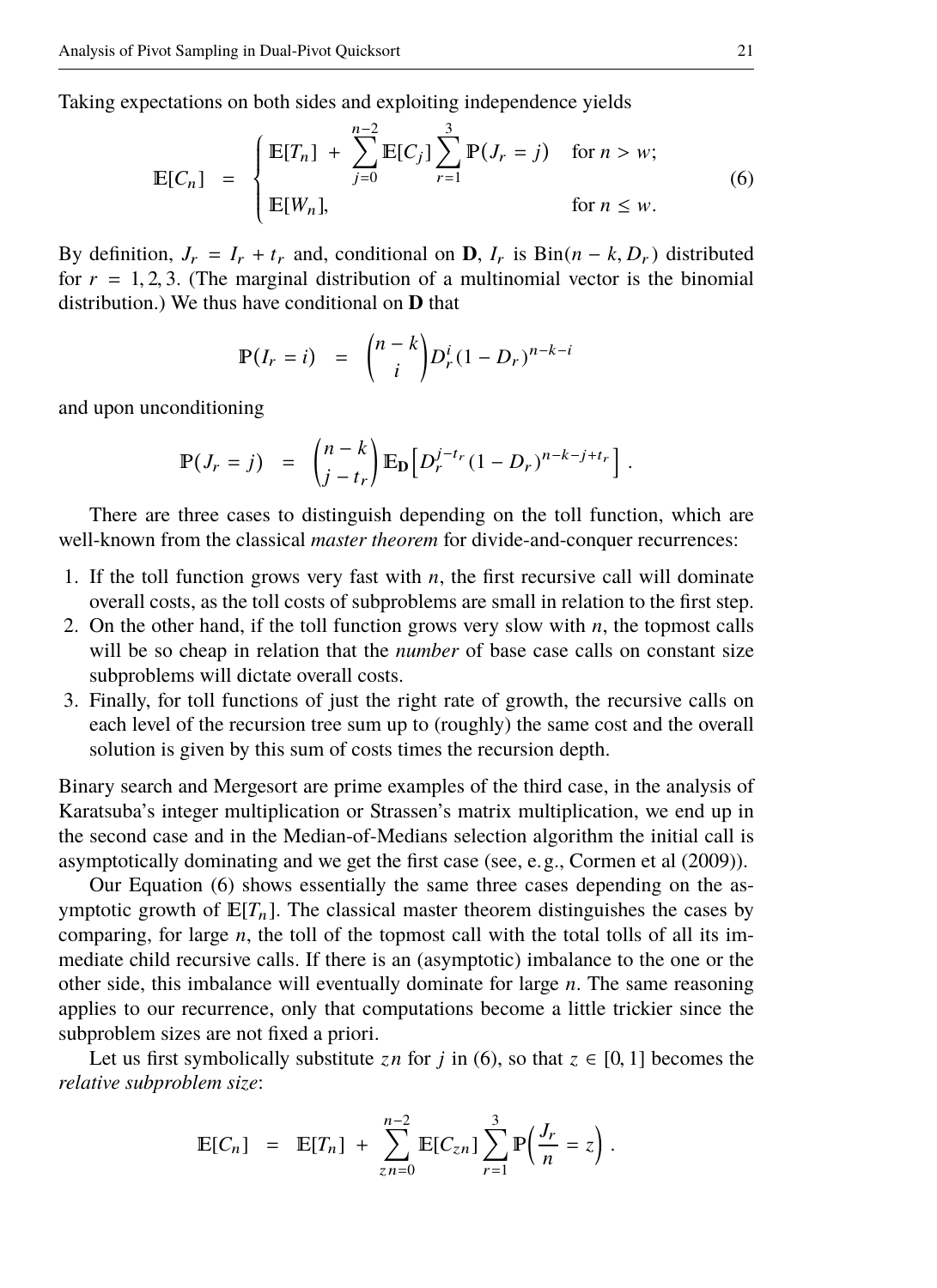In the sum over  $zn$ , *n* of course remains unchanged, and  $z$  moves 0 towards 1. When *n* gets larger and larger, *z* "scans" the unit interval more and more densely, so that it is plausible to approximate the sum by an integral:

$$
\sum_{z=n=0}^{n-2} \mathbb{E}[C_{zn}] \sum_{r=1}^{3} \mathbb{P}\left(\frac{J_r}{n} = z\right) \approx \int_{z=0}^{1} \mathbb{E}[C_{zn}] \sum_{r=1}^{3} \mathbb{P}\left(\frac{J_r}{n} = z \pm \frac{1}{2n}\right) dz.
$$

This idea has already been used by [van Emden](#page-38-10) [\(1970\)](#page-38-10) to compute the number of comparisons for classic Quicksort with median-of-three — in fact he was the first to derive that number analytically. However, some continuity assumptions are silently made in this step and a rigorous derivation has to work out the error terms that we make by this approximation. We defer a formal treatment of these issues to [Appendix D.](#page-46-0)

Finally,  $J_r = I_r + t_r$  has the expectation  $\mathbb{E}[J_l | \mathbf{D}] = D_l n + t_r$  conditional on **D** and so for large *n*

$$
\sum_{z=n=0}^{n-2} \mathbb{E}[C_{zn}] \sum_{r=1}^{3} \mathbb{P}\left(\frac{J_r}{n} = z\right) \approx \int_{z=0}^{1} \mathbb{E}[C_{zn}] \sum_{r=1}^{3} \mathbb{P}\left(D_r = z \pm \frac{1}{2n}\right) dz.
$$

Intuitively, this means that the *relative subproblem sizes* in dual-pivot Quicksort with pivot sampling parameter **t** have a Dirichlet distribution with parameters  $Dir(t_1 +$ 1,  $k - t_1$ ), Dir( $t_2 + 1$ ,  $k - t_2$ ) and Dir( $t_3 + 1$ ,  $k - t_3$ ), respectively. The main advantage of this last form is that the integral does not depend on *n* anymore and we obtain the following *continuous* recurrence for  $E[C_n]$ :

$$
\mathbb{E}[C_n] \approx \mathbb{E}[T_n] + \int_0^1 w(z) \mathbb{E}[C_{zn}] dz, \qquad (7)
$$

for a "shape function"  $w(z) \coloneqq \sum_{r=1}^{3} f_{D_r}(z)$  where  $f_{D_r}$  is the density function of the Dir( $t_r$  + 1,  $k - t_r$ ) distribution.

# *6.2.2 Which Case of the Master Theorem?*

We are now in the position to compare the toll of the first call  $\mathbb{E}[T_n]$  to the total tolls of its child recursive calls, i.e., how

<span id="page-21-0"></span>
$$
\int_0^1 \mathbb{E}[T_{zn}] w(z) dz \tag{8}
$$

relates to  $\mathbb{E}[T_n]$ . We assume  $\mathbb{E}[T_n] = an + O(n^{1-\epsilon})$  for  $\epsilon > 0$ , which for our cost measures is fulfilled with  $\epsilon = 1$ , As  $\mathbb{E}[C_1]$  is linear in  $\mathbb{E}[T_1]$ , we can solve the measures is fulfilled with  $\epsilon = 1$ . As  $\mathbb{E}[C_n]$  is linear in  $\mathbb{E}[T_n]$ , we can solve the recurrence for the leading term *an* and the error term  $O(n^{1-\epsilon})$  separately. When working out the integrals, it turns out that

<span id="page-21-1"></span>
$$
\int_0^1 a z n w(z) dz = a n, \qquad (9)
$$

so the last case from above applies: The total cost of the child subproblems is (asymptotically) the same as the cost of the initial call. In analogy with the classical master theorem, the overall costs  $E[C_n]$  are thus the toll cost of the initial call times the number of levels in the recursion tree.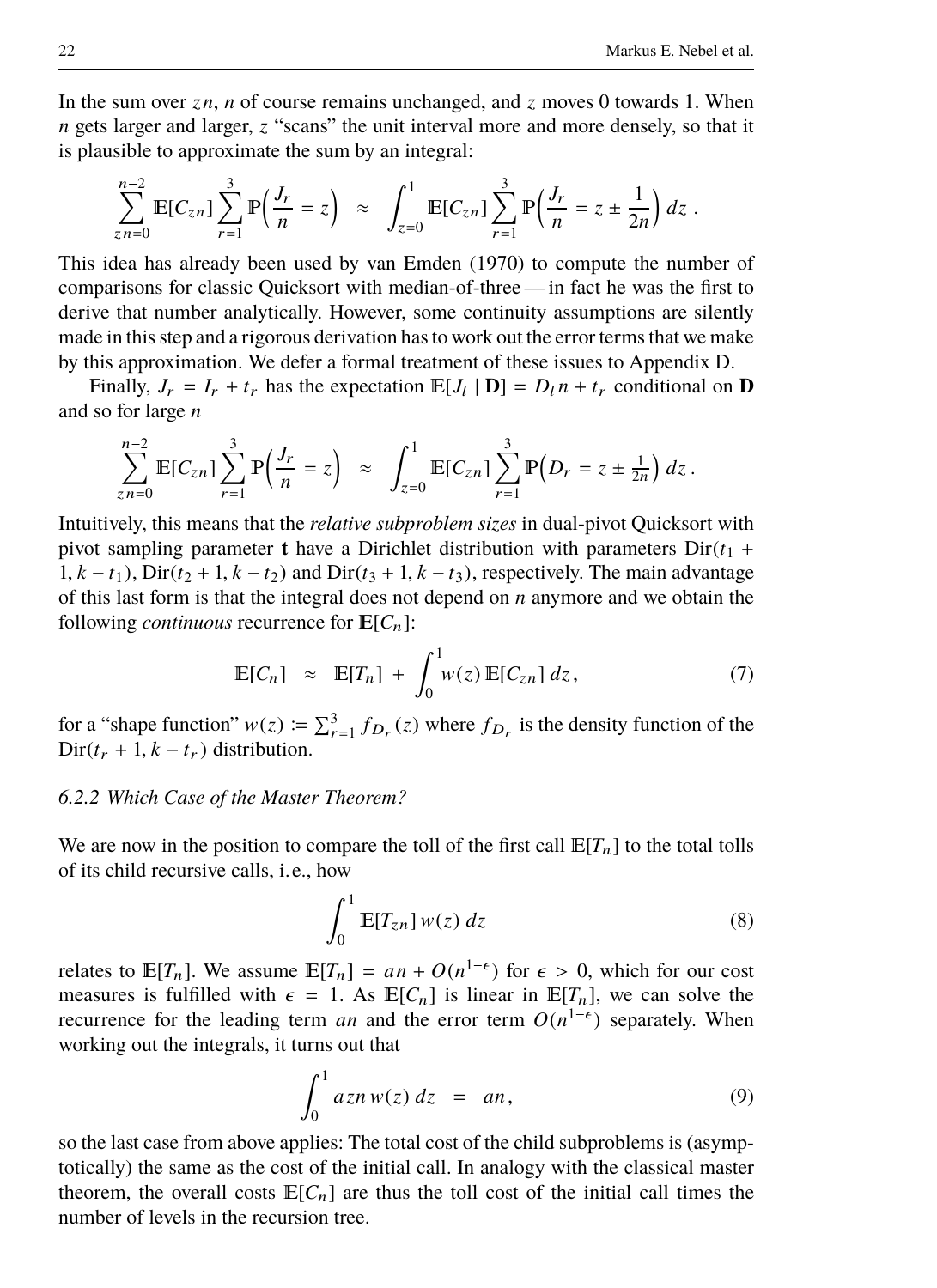# *6.2.3 Solve by Ansatz*

Guessing that the number of recursion levels will be logarithmic as in the case of the classical master theorem, we make the *ansatz*  $\mathbb{E}[C_n] = \frac{a}{n} n \ln n$  with an unknown constant  $\eta$ . Inserting into the [continuous recurrence \(7\)](#page-21-0) yields

$$
\frac{a}{\eta}n\ln n = an + \int_0^1 w(z)\frac{a}{\eta}zn\ln(zn)\,dz.
$$

Multiplying by  $\frac{\eta}{an}$  and rearranging, we find

$$
\eta = \ln n \cdot \left(1 - \int_0^1 zw(z) \, dz\right) - \int_0^1 z \ln(z) w(z) \, dz,
$$

where the first integral is 1 (see [\(9\)](#page-21-1)), which is good since otherwise the "constant"  $\eta$ would involve ln *n*. The second integral turns out to be precisely  $-\mathcal{H}$ , for  $\mathcal{H} = \mathcal{H}(\mathbf{t})$ the discrete entropy of **t** defined in [Equation \(1\)](#page-12-3) and so

$$
\mathbb{E}[C_n] = \frac{a}{\mathcal{H}} n \ln n
$$

fulfills the [continuous recurrence \(7\)](#page-21-0) exactly.

Working out the error terms that we get by approximating the sum of the original recurrence by an integral and by approximating the weights in the discrete recurrence by the shape function  $w(z)$ , we obtain the following theorem.

<span id="page-22-1"></span>**Theorem 6.2:** Let  $E[C_n]$  be a sequence of numbers satisfying Equation [\(6\)](#page-20-0) [on page 21](#page-20-0) *for*  $\mathbf{t} \in \mathbb{N}^3$  *and a constant*  $w \ge k = t_1 + t_2 + t_3 + 2$  *and let the toll function*  $\mathbb{E}[T_n]$ *be of the form*  $\mathbb{E}[T_n] = an + O(n^{1-\epsilon})$  *for constants a and*  $\epsilon > 0$ *. Then we have*  $\mathbb{E}[C_1] \sim \frac{a}{\epsilon} n \ln n$  where H is given by Equation (1) on nage 13  $\mathbb{E}[C_n] \sim \frac{a}{\mathcal{H}} n \ln n$ , where  $\mathcal H$  is given by Equation [\(1\)](#page-12-3) [on page 13.](#page-12-3)

A slightly weaker form of [Theorem 6.2](#page-22-1) has first been proven by [Hennequin](#page-38-1) [\(1991,](#page-38-1) Proposition III.9) using direct arguments on the Cauchy-Euler differential equations that the recurrence implies for the generating function of  $E[C_n]$ . Building on the toolbox of handy and ready-to-apply theorems developed by the analysis-ofalgorithms community, we can give a rather concise and elementary proof making our informal derivation from above precise: [Appendix D](#page-46-0) gives the detailed argument for solving the recurrence using the *Continuous Master Theorem* by [Roura](#page-39-14) [\(2001\)](#page-39-14). An alternative tool that remains closer to [Hennequin'](#page-38-1)s original arguments is offered by [Chern et al](#page-38-11) [\(2002\)](#page-38-11).

[Theorem 4.1](#page-12-2) now directly follows by using [Lemma 6.1](#page-19-3) on the partitioning costs from [Lemma 5.1,](#page-16-0) [5.2](#page-17-0) and [5.3](#page-17-1) and plugging the result into [Theorem 6.2.](#page-22-1)

## <span id="page-22-0"></span>**7 Validation**

The purpose of this paper is to approach an explanation for the efficiency of Yaroslavskiy's Quicksort in practice using the methods of the mathematical analysis of algorithms, which means that we define a *model* of the actual program (given by our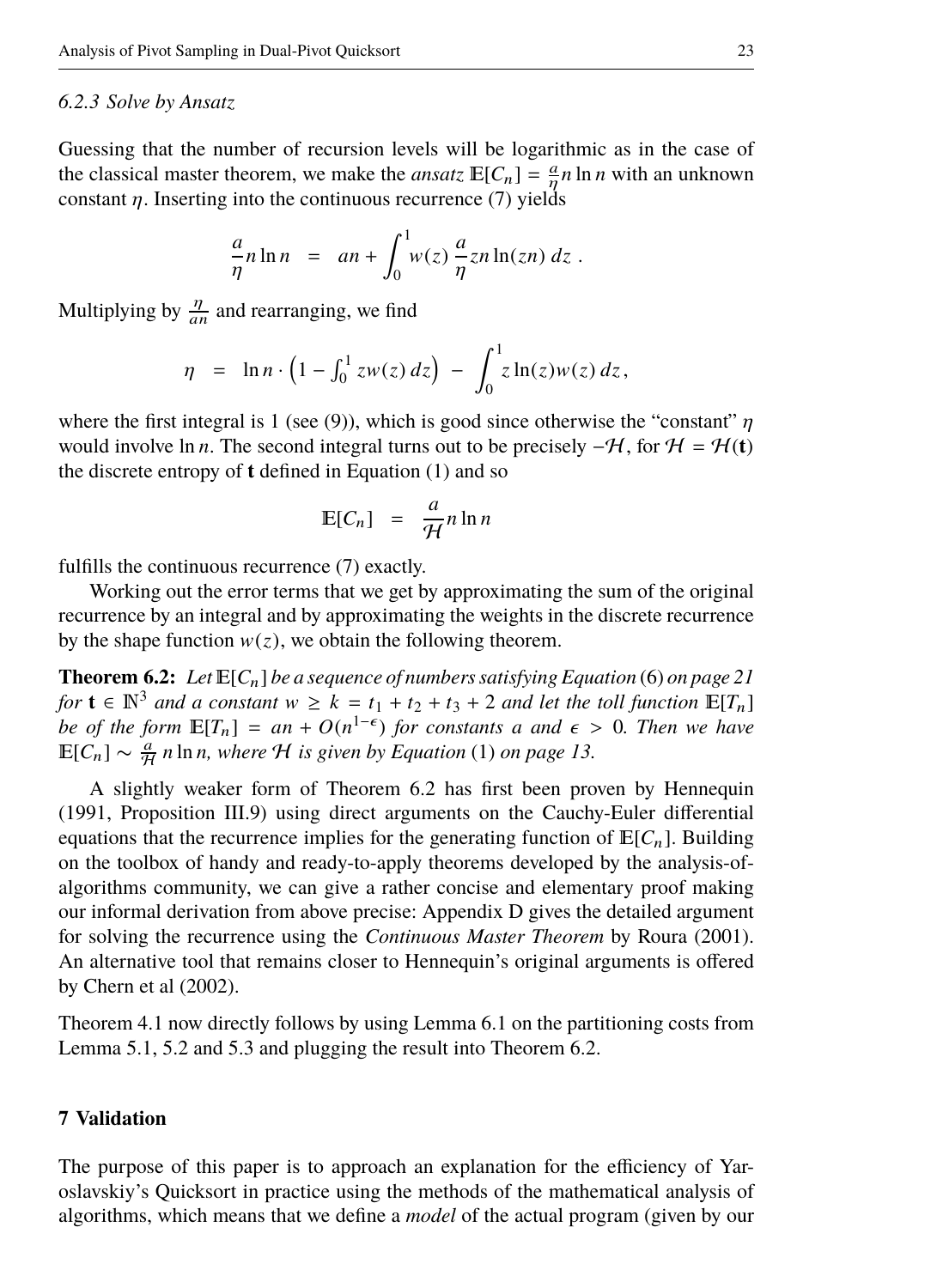[Algorithm 2\)](#page-10-0) and its *costs*. For the latter, different cost measures have proven valuable for different purposes, so we consider several of them. As in the natural sciences, our model typically loses some details of the "real world", which means that we make a *modeling error*. For example, counting scanned elements comes close to, but is not the same as counting actual cache misses, see [Section 7.2.](#page-25-0)

On top of that, the precise analysis of the model of an algorithm can still be infeasible or at least overly complicated. For example in our recurrence [\(6\)](#page-20-0), rather elementary means sufficed to determine the leading term of an asymptotic expansion of the solution; obtaining more terms of the expansion is much harder, though. Luckily, one can often resort to such asymptotic approximations for  $n \to \infty$  without losing too much accuracy for practical input sizes; yet we do make an *analysis error* whenever we use asymptotics, see [Section 7.1.](#page-23-0)

To assess the predictive quality of our analysis, we compare our results to some practical values. Wherever possible, we try to separate modeling errors from analysis errors to indicate whether further effort should be put in a more detailed analysis of the present model or in a refined model.

As discussed in [Section 3.3,](#page-7-0) [Algorithm 2](#page-10-0) should be considered an "academic" program, which is tailor-made for analysis, not for productive use and therefore, we do not report running times. Other works contain actual running times of (more) realistic implementations: [Wild](#page-39-7) [\(2012\)](#page-39-7) investigates the basic variants without pivot sampling. [Wild et al](#page-39-6) [\(2013\)](#page-39-6) compare different choices for the pivots from a sample of size  $k = 5$ . [Aumüller and Dietzfelbinger](#page-38-2) [\(2013\)](#page-38-2) compare several variants with and without pivot sampling and also other dual-pivot partitioning methods. Moreover, [Kushagra et al](#page-38-3) [\(2014\)](#page-38-3) include a three-pivot Quicksort and report measured cache misses as well (see also [Section 7.2\)](#page-25-0).

#### <span id="page-23-0"></span>7.1 Quality of Asymptotic Approximations

In this section, we focus on the analysis error. To obtain values to compare the asymptotic approximations with, we implemented  $YQS<sub>t</sub><sup>w</sup>$  (as given in [Algorithm 2\)](#page-10-0) and augmented the code to count key comparisons, swaps and scanned elements. For counting the number of executed Java Bytecode instructions, we used our tool *MaLiJAn*, which can automatically generate code to count the number of Bytecodes [\(Wild et al 2013\)](#page-39-6).

All reported counts are averages of runs on 1000 random permutations of the same size. We use powers of 2 as input sizes and the plots show *n* on a logarithmic *x*-axis. The y-axis is normalized by dividing by *n* ln *n*.

For an actual execution, one has to fix the parameters **t** and w. We experimented with several choices, but found the quality of the asymptotic expansions to be very stable w. r. t. moderate values of **t**, i.e., for sample sizes up to  $k = 11$ . Unless otherwise stated, all plots below show the *tertiles-of-five* choice  $\mathbf{t} = (1, 1, 1)$ . For the Insertionsort threshold w, values used in practice ( $w = 46$  for Oracle's Java 7 library) yield a significant influence on overall costs for moderate *n*, see [Figure 6.](#page-24-0) This contribution is completely ignored in the leading term, and thus the predictive quality of the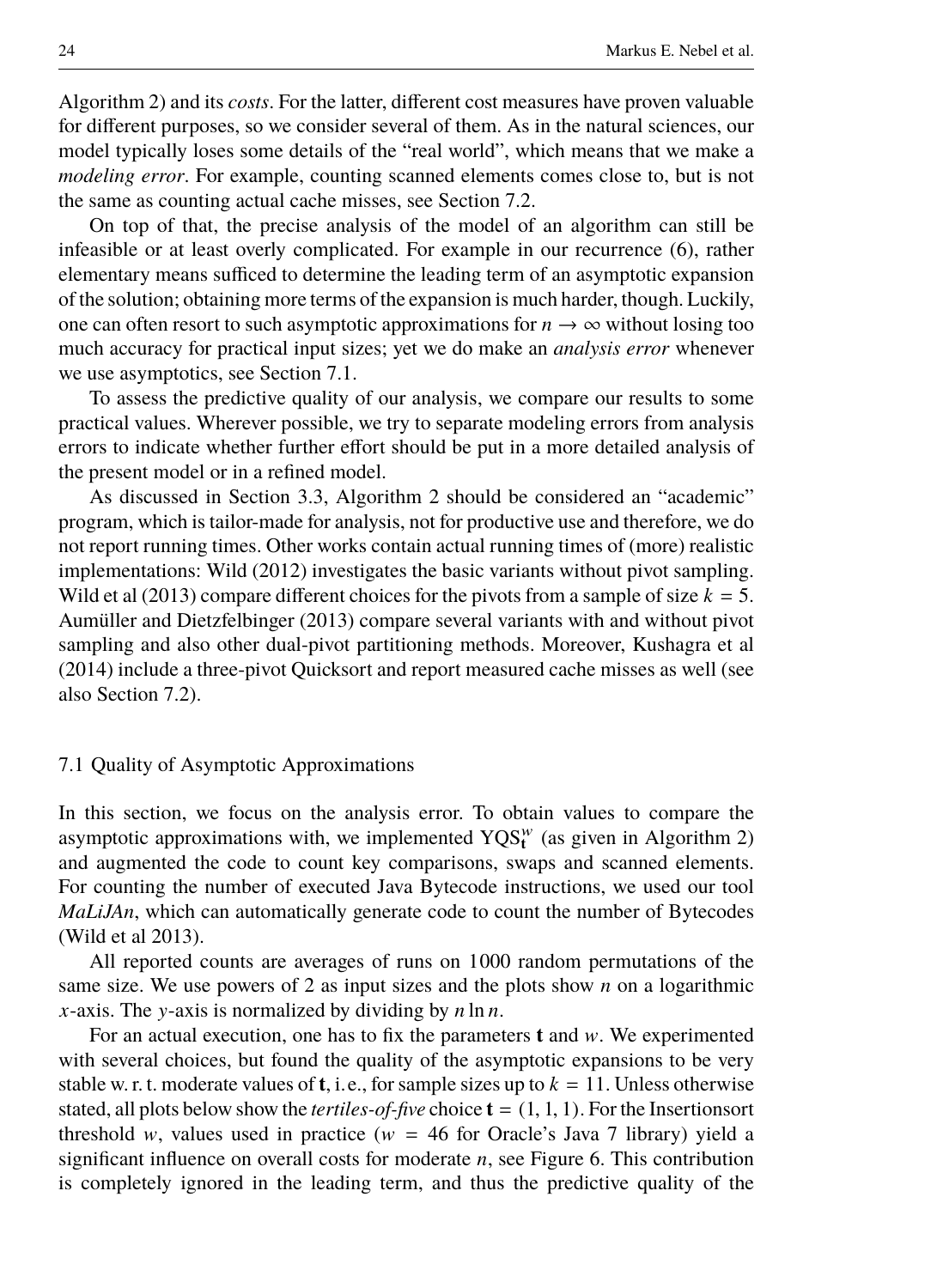

<span id="page-24-0"></span>**Figure 6** Comparison, swap, Bytecode and scanned element counts [\(](#page-0-0) $\sim$ •) normalized by n ln n, for YQS<sup>w</sup> with **t** = (1, 1, 1) and  $w = 46$  against the leading-term asymptotic  $\frac{a}{H}n \ln(n)$  (--) from [Theorem 4.1](#page-12-2) and its truncated version  $\frac{a}{H}n \ln(\frac{n}{w})$  (---). For comparisons and scanned [elemen](#page-0-0)ts, the contributions from Partition  $(\rightarrow \rightarrow \rightarrow)$  $(\rightarrow \rightarrow \rightarrow)$ , INSERTIONSORT  $(\rightarrow \rightarrow \rightarrow)$  and SAMPLESORT  $(\rightarrow \rightarrow \rightarrow)$  are also given separately. Note that swaps only occur during partitioning (Insertionsort uses single write accesses). For reasonably large n, the main contribution indeed comes from PARTITION, however, INSERTIONSORT on short subarrays also contributes significantly. This is probably true for all cost measures, even though not shown here in detail.

asymptotic is limited for large values of w. For  $w = 7$ , the analysis error is much smaller, but still clearly visible, see [Figure 7.](#page-25-1)

In plain numbers, we have with  $w = 46$  and input size  $n = 2^{20} \approx 10^6$  around 5% error for comparisons, 28% error in the number of swaps, 23% for Bytecodes and 16% error for scanned elements. For  $w = 7$ , the errors are 9%, 6%, 15% and 1% for comparisons, swaps, Bytecodes and scanned elements, respectively.

Although a complete derivation of the linear term of costs is out of the question here, a simple heuristic allows to improve the predictive quality of our asymptotic formulas for the partitioning costs. The main error that we make is to ignore that PARTITION is not called at all for subarrays of size at most  $w$ . We can partially correct for that by truncating the recursion tree at level  $ln(\frac{n}{w})$ , instead of going down all  $ln(n)$ levels, i.e., instead of total costs  $\frac{a}{\mathcal{H}} n \ln n$ , we use the *truncated term*  $\frac{a}{\mathcal{H}} n \ln(\frac{n}{w})$ . (This means that the last  $ln(w)$  levels of the recursion tree are subtracted from the leading term.) The plots in this section always include the pure leading term as a straight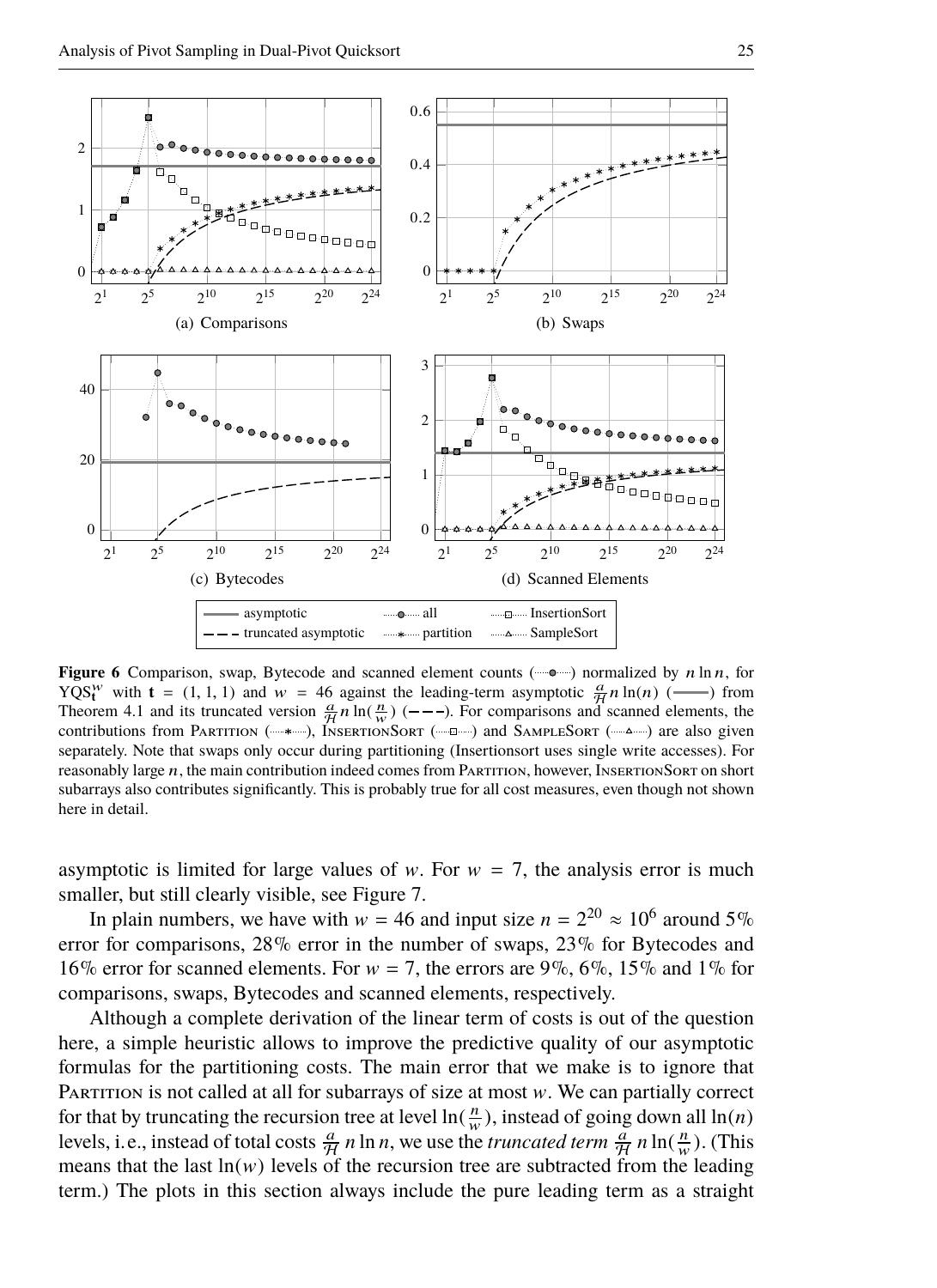

<span id="page-25-1"></span>**Figure 7** Same as [Figure 6,](#page-24-0) but with smaller Insertions orthreshold  $w = 7$ .

black line and the truncated term as a dashed black line. It is clearly visible that the truncated term gives a much better approximation of the costs from PARTITION.

Of course, the above argument is informal reasoning on an oversimplified view of the recurrence; the actual recursion tree does neither have exactly  $\ln(n)$  levels, nor are all levels completely filled. Therefore, the truncated term does not give the correct linear term for partitioning costs, and it completely ignores the costs of sorting the short subarrays by Insertionsort. It is thus to be expected that the truncated term is *smaller* than the actual costs, whereas the leading term alone often lies above them.

# <span id="page-25-0"></span>7.2 Scanned Elements vs. Cache Misses

This section considers the modeling error present in our cost measures. Comparisons, swaps and Bytecodes are precise by definition; they stand for themselves and do not model more intricate practical costs. (They were initially intended as models for running time, but as discussed in the introduction were already shown to fail in explaining observed running time differences.) The number of scanned elements was introduced in this paper as a model for the number of cache misses in Quicksort, so we ought to investigate the difference between the two.

The problem with cache misses is that in practice there are multiple levels of caches and that cache sizes, block sizes, eviction strategies and associativity all differ from machine to machine. Moreover, block borders in a hardware cache are aligned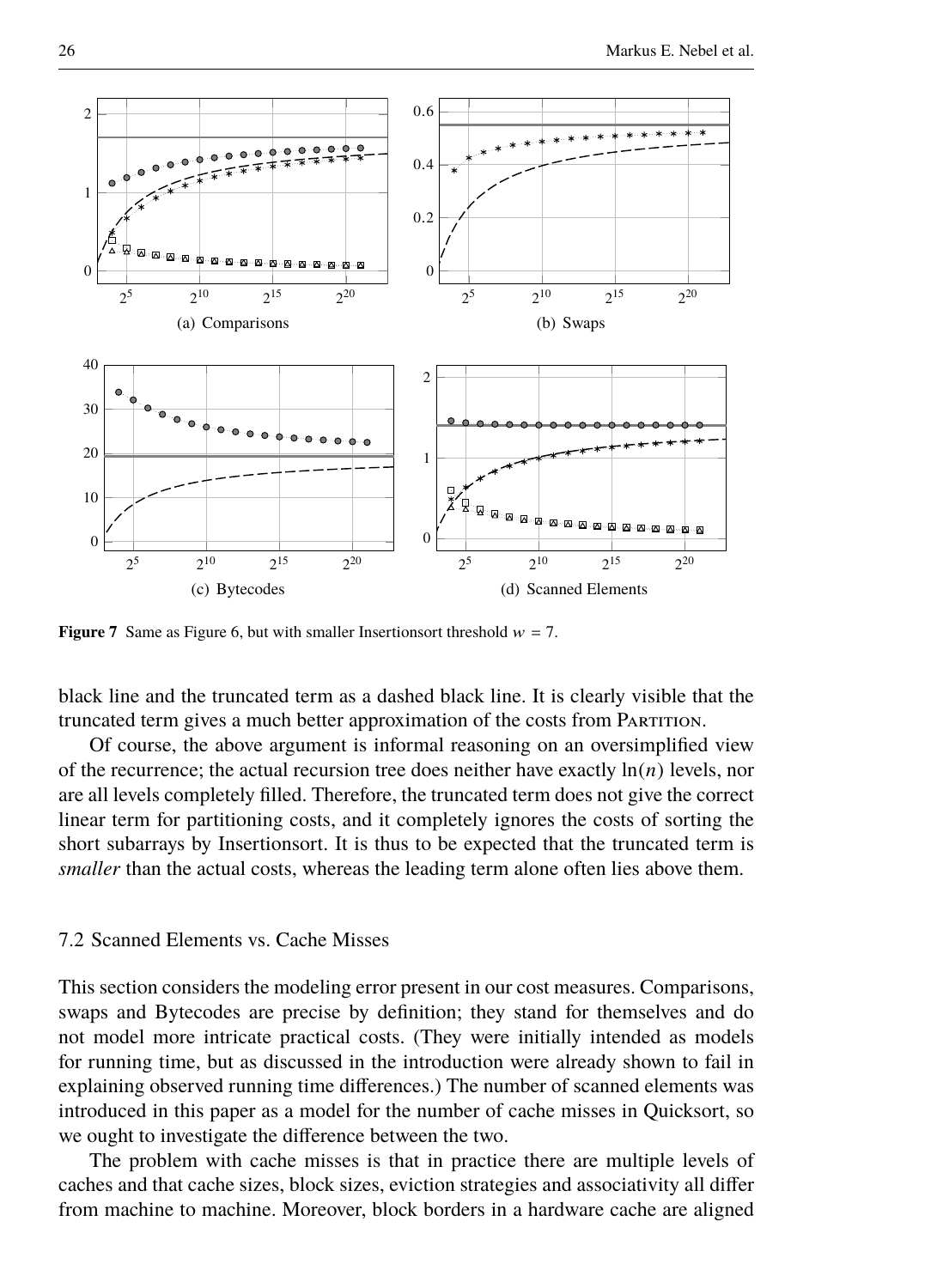with physical address blocks (such that one can use the first few bits as cache block address), so the precise caching behavior depends on the starting address of the array that we are sorting; not to speak of the influence other processes have on the content of the cache . . .

We claim, though, that such details do not have a big impact on the overall number of cache misses in Quicksort and focus in this paper on an *idealized cache*, i.e., a fully associative cache (i.e., no block address aliasing) that uses the *least-recently-used (LRU)* eviction strategy. The cache synchronizes itself with main memory in blocks of *B* consecutive array elements and it can hold up to *M* array entries in total, where  $M \geq B$  is a multiple of B. Moreover, we assume that our array always starts at a block boundary, that its length is a multiple of the block size and that the cache is initially empty. We then simulated Quicksort on such an idealized cache, precisely counting the number of incurred cache misses, i.e., of accesses to indices of the array, whose block is currently not in the cache.

The resulting cache miss counts (averages of 1000 runs) are shown in [Figure 8](#page-27-0) for a variety of parameter choices. At first sight, the overall picture seem rather disappointing: the total number of scanned elements and the number of cache misses do not seem to match particularly well (blue and violet dots in [Figure 8\)](#page-27-0). The reason is that once the subproblem size is at most  $M$ , the whole subarray fits into the cache and at most  $M/B$  additional cache misses suffice for sorting the whole subarray; whereas in terms of scanned elements, the contribution of these subarrays is at least linearithmic<sup>[3](#page-26-0)</sup> (for partitioning) or even quadratic (for Insertionsort).

If, however, the cache size  $M$  and the Insertionsort threshold  $w$  are the same (as in Figure  $8(c) - (f)$ , the number of cache misses and the number of scanned elements agree very well, if we count the latter in procedure PARTITION only. If we consider the asymptotic for the number of scanned elements, but truncate the recursion to  $\ln(\frac{n}{M})$ levels (cf. [Section 7.1\)](#page-23-0), we find a very good fit to the number of cache misses (see dotted lines resp. dashed lines in [Figure 8\)](#page-27-0). From that we can conclude that (a) the main error made in counting scanned elements is to ignore the cutoff at *M* and that (b) the base cases (subproblems of size at most *M*) have little influence and can be ignored for performance prediction. We also note that  $\frac{a_{SE}}{H} \frac{n}{B} \ln(\frac{n}{M})$  is a very good approximation for the overall number of cache misses for *all* our parameter choices for *M*, *B* and *w* (even if the number of blocks  $M/B$  that fit in the cache at the same time is as small as 4, see Figure  $8(c)$ ).

The most important algorithmic conclusion from these findings is that *we can safely use the number of scanned elements to compare different Quicksort variants*; the major part of the modeling error, that we make in doing so, will cancel out when comparing two algorithms.

[Kushagra et al](#page-38-3) [\(2014\)](#page-38-3) immediately report the truncated term as an asymptotic upper bound for the number of cache misses. We think that it is worthwhile to have the clean separation between the mathematically precise analysis of scanned elements and the machine-dependent cache misses in practice — we can now compare Quicksort variants in terms of scanned elements instead of actual cache misses, which is a much more convenient cost measure to deal with.

<span id="page-26-0"></span><sup>&</sup>lt;sup>3</sup> We use the neologism "linearithmic" to say that a function has order of growth  $\Theta(n \log n)$ .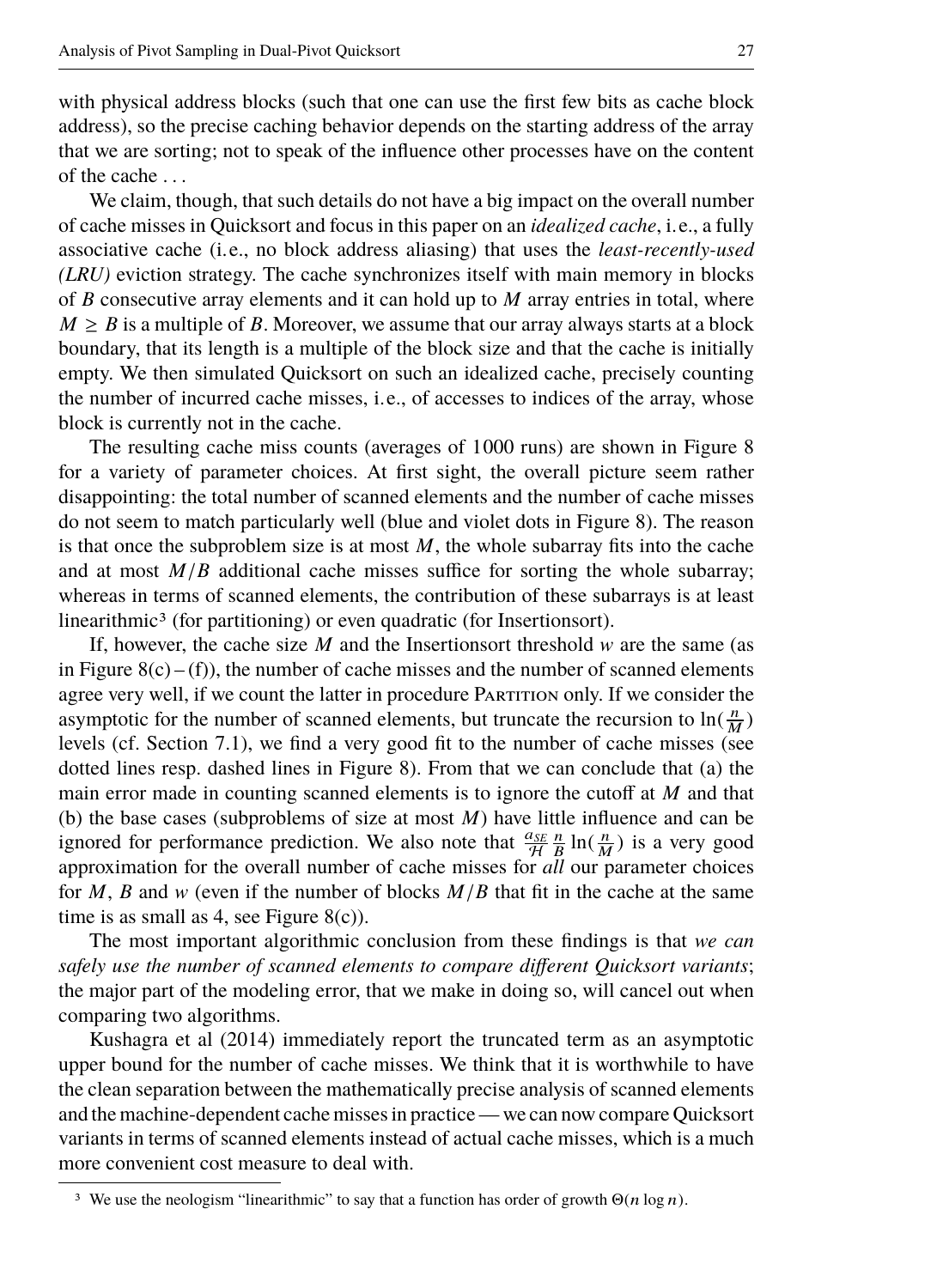

<span id="page-27-2"></span><span id="page-27-1"></span><span id="page-27-0"></span>**Figure 8** Comparison of cache miss counts ( $\rightarrow$ [\)](#page-0-0) from our idealized fully-associative LRU cache with different cache and block sizes  $M$  resp.  $B$  with corresponding scanned element counts [\(](#page-0-0) $\text{---}$ ). The latter are also given separately for PARTITION ( $\rightarrow$ , INSERTIONSORT ( $\rightarrow$ a $\rightarrow$ [\)](#page-0-0) and SAMPLESORT ( $\rightarrow$ ...). To make the counts comparable, the number of cache misses has been multiplied by  $B$ . All plots are normalized by n ln n and show results for  $YQS_t^w$  with  $t = (1, 1, 1)$  and different Insertionsort thresholds w. The fat line (——[\)](#page-0-0) shows the leading-term asymptotic for scanned elements from [Theorem 4.1,](#page-12-2) namely  $\frac{80}{57}n \ln n$ . The dashed line  $(- - -)$  is the truncated term  $\frac{80}{57}n \ln(\frac{n}{w})$  and the dotted line  $(\cdots)$  shows  $\frac{80}{57}n \ln(\frac{n}{M})$ , which is the lead[ing term](#page-0-0) truncated at subproblems that fit into the cache.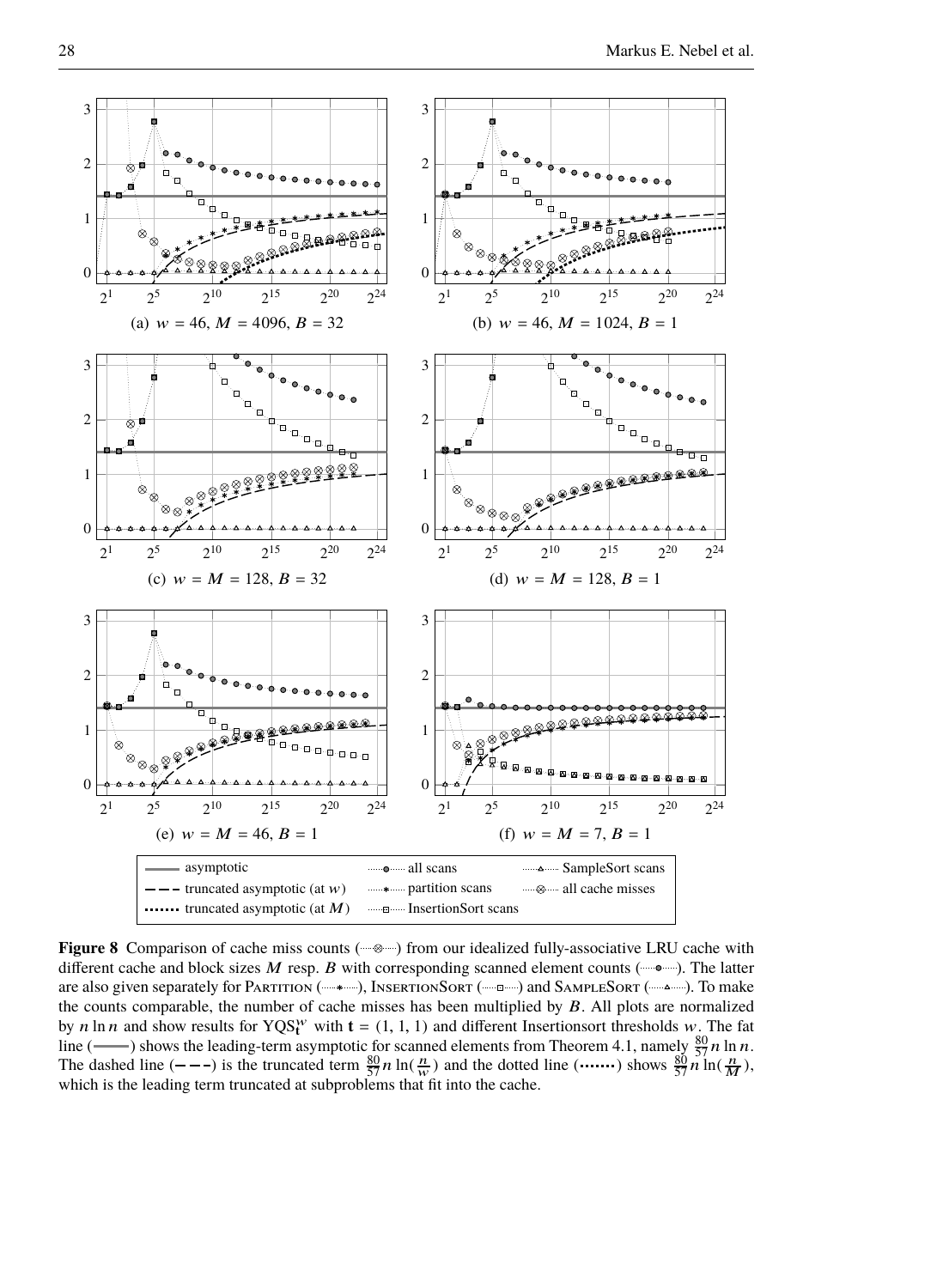

**Figure 9** Inverse of discrete entropy (top), number of comparisons per partitioning step (middle) and overall comparisons (bottom) for all **t** with  $k = 8$ , relative to the tertiles case **t** = (2, 2, 2).

<span id="page-28-1"></span>

<span id="page-28-2"></span>**Table 2**  $\frac{a_C}{\mathcal{H}}$ ,  $\frac{a_S}{\mathcal{H}}$  and  $\frac{a_{SE}}{\mathcal{H}}$  for all **t** with  $k = 5$ . Rows resp. columns give  $t_1$  and  $t_2$ ;  $t_3$  is then  $k - 2 - t_1 - t_2$ . The symmetric choice  $t = (1, 1, 1)$  is shaded, the minimum is printed in bold.

#### <span id="page-28-0"></span>**8 Discussion**

#### 8.1 Asymmetries Everywhere

With [Theorem 4.1,](#page-12-2) we can find the optimal sampling parameter **t** for any given sample size *k*. As an example, [Figure 9](#page-28-1) shows  $H$ ,  $a<sub>C</sub>$  and the overall number of comparisons for all possible **t** with sample size  $k = 8$ : The discrete entropy decreases symmetrically as we move away from the center  $\mathbf{t} = (2, 2, 2)$ ; this corresponds to the effect of less evenly distributed subproblem sizes. The individual partitioning steps, however, are cheap for *small* values of  $t_2$  and optimal in the extreme point  $\mathbf{t} = (6, 0, 0)$ . For minimizing the *overall* number of comparisons— the ratio of latter — we have to find a suitable trade-off between the center and the extreme point  $(6, 0, 0)$ ; in this case the minimal total number of comparisons is achieved with  $t = (3, 1, 2)$ .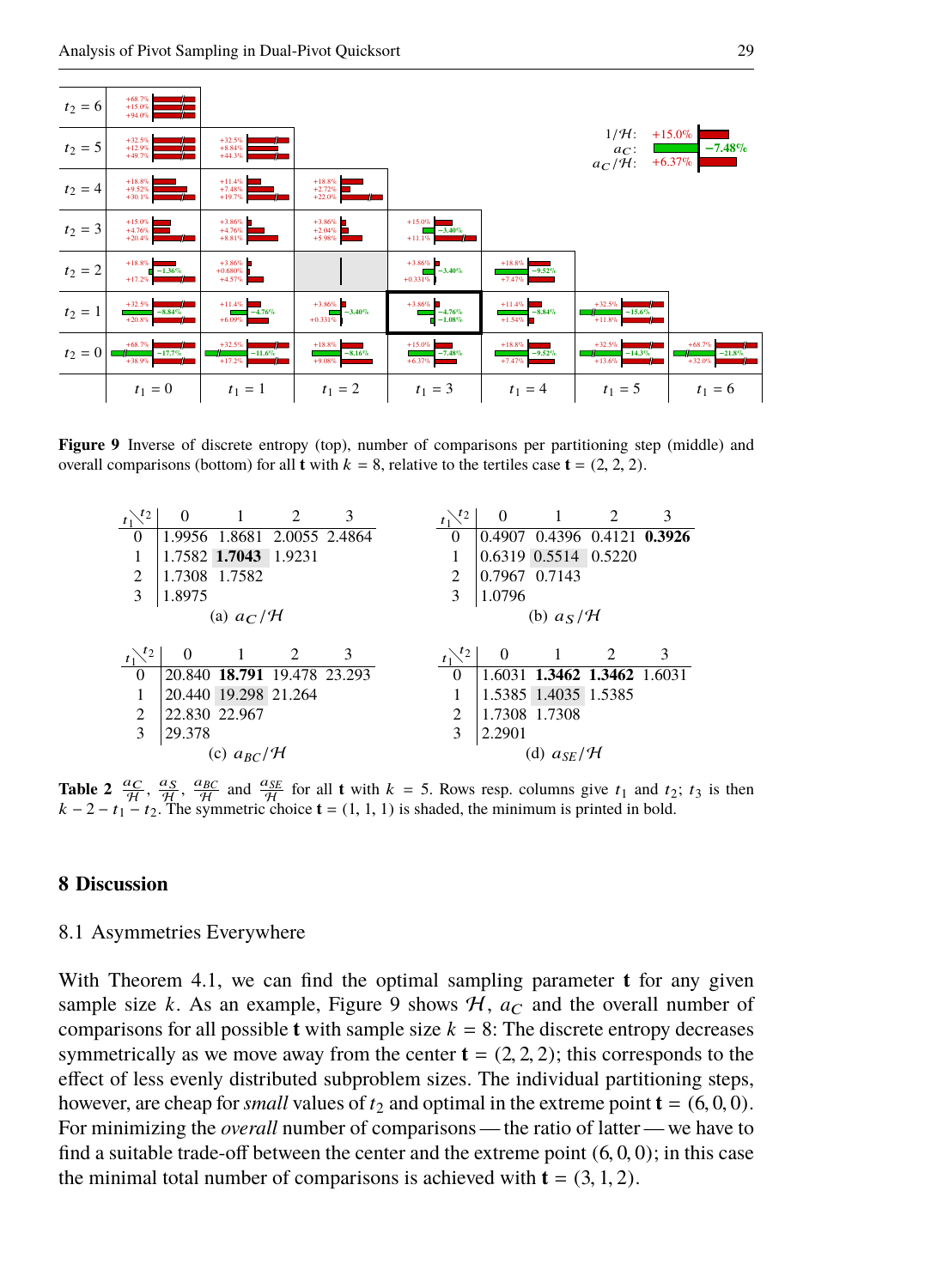Apart from this trade-off between the evenness of subproblem sizes and the number of comparisons per partitioning, [Table 2](#page-28-2) shows that the optimal choices for **t** w. r. t. comparisons, swaps, Bytecodes and scanned elements heavily differ. The partitioning costs are, in fact, in *extreme conflict* with each other: for all  $k \geq 2$ , the minimal values of  $a<sub>C</sub>$ ,  $a<sub>S</sub>$  and  $a<sub>BC</sub>$  among all choices of **t** for sample size *k* are attained for  $\mathbf{t} = (k - 2, 0, 0), \mathbf{t} = (0, k - 2, 0), \mathbf{t} = (0, 0, k - 2)$  and  $\mathbf{t} = (0, t, k - 2 - t)$ for  $0 \le t \le k - 2$ , respectively. Intuitively this is because the strategy minimizing partitioning costs in isolation executes the cheapest path through the partitioning loop as often as possible, which naturally leads to extreme choices for **t**. It then depends on the actual numbers, where the total costs are minimized. It is thus not possible to minimize all cost measures at once, and the rivaling effects described above make it hard to reason about optimal parameters merely on a qualitative level.

#### 8.2 Optimal Order Statistics for fixed *k*

Given any cost measure we can compute — although not in closed form— the optimal sampling parameter  $t^*$  for a fixed size of the sample  $k = k(t)$ . Here, by optimal sampling parameter we mean the parameter  $\mathbf{t}^* = (t_1^*, t_2^*, t_3^*)$  that minimizes the leading<br>term of the corresponding cost, that is, the choice minimizing  $g_N := g_N / H$  (where term of the corresponding cost, that is, the choice minimizing  $q_X = a_X/H$  (where *X* is *C*, *S*, *BC*, or *SE*). Table [3](#page-30-0) lists the optimal sampling parameters of  $YQS_t^w$  for several values of *k* of the form  $k = 3\lambda + 2$  (as well as  $k = 100$ ).

In [Section 8.3](#page-31-0) we explore how  $t^*$  evolves as  $k \to \infty$ : for each cost measure there exists an optimal parameter  $\tau^* = \lim_{k \to \infty} t^*/k$ . For finite *k* several remarks are in order: the most salient features of  $t^*$  can be easily spotted from a short table like order; the most salient features of **t** ∗ can be easily spotted from a short table like [Table 3.](#page-30-0)

First, for swaps the optimal sampling parameter is always  $\mathbf{t}^* = (0, k - 2, 0)$ <br>0  $k = 2$ ) is also optimal) and  $((0, 0, k - 2)$  is also optimal) and

$$
q_S^* = \frac{2k(k+1)}{(2kH_k - 1)(k+2)}.
$$

Indeed, as far as swaps are concerned, pivot *P* should be as small as possible while pivot  $Q$  is as large as possible, for then the expected number of swaps in a single partitioning step is  $2/(k + 2)$ .

For comparisons it is not true that a balanced sampling parameter  $\mathbf{t} = (\lambda, \lambda, \lambda)$ (when  $k = 3\lambda + 2$ ) is the best choice, except for  $\lambda = 1$ . For instance, for  $k = 8$  we have  $\mathbf{t}^* = (3, 1, 2)$ . The behavior of  $\mathbf{t}^*$  as *k* increases is somewhat erratic, although it quickly converges to  $\approx (0.43k, 0.27k, 0.3k)$  (cf. Section 8.3). quickly converges to  $\approx$  (0.43*k*, 0.27*k*, 0.3*k*) (cf. [Section 8.3\)](#page-31-0).

For Bytecodes and scanned elements, the optimal sampling parameters are even more biased. They are not very different from each other.

In the case of scanned elements, if  $\mathbf{t} = (t_1, t_2, t_3)$  is optimal so is  $\mathbf{t}' = (t_1, t_3, t_2)$ <br>ce H is symmetric in  $t_1$ ,  $t_2$  and  $t_3$  and  $g_{\text{cr}}$  is symmetric in  $t_2$  and  $t_3$ ). The optimal (since  $H$  is symmetric in  $t_1$ ,  $t_2$  and  $t_3$  and  $a_{SE}$  is symmetric in  $t_2$  and  $t_3$ ). The optimal choice for scanned elements seems always to be of the form  $(t_1, t_2, t_2)$  or  $(t_1, t_2, t_2 + 1)$  $(\text{or } (t_1, t_2 + 1, t_2)).$ 

Assuming that the optimal parameter is of the form  $\mathbf{t}^* = (t_1, t_2, t_2)$  with  $t_2 =$ <br> $(2 - t_1)/2$  we can obtain an approximation for the optimal  $t^*$  by looking at  $(k - 2 - t_1)/2$  we can obtain an approximation for the optimal  $t_1^*$  by looking at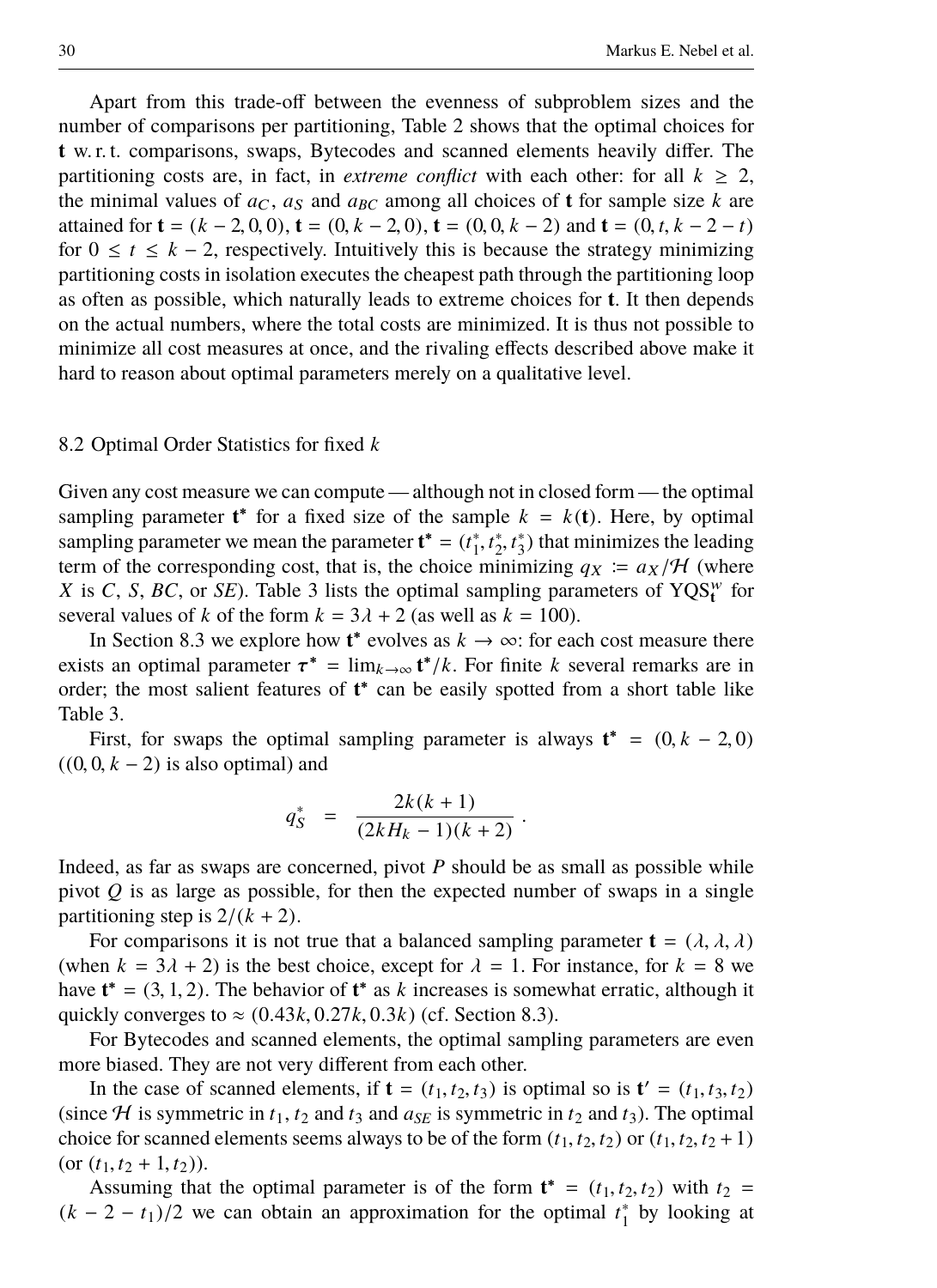| k           | Cost measure     | $t^*$        | $\frac{a_X}{\mathcal{H}}$<br>$qX =$ |
|-------------|------------------|--------------|-------------------------------------|
|             | comparisons      | (0,0,0)      | 1.9                                 |
| no sampling | swaps            | (0,0,0)      | 0.6                                 |
|             | <b>Bytecodes</b> | (0,0,0)      | 21.7                                |
|             | scanned elements | (0,0,0)      | 1.6                                 |
|             | comparisons      | (1,1,1)      | 1.70426                             |
| 5           | swaps            | (0,3,0)      | 0.392585                            |
|             | <b>Bytecodes</b> | (0,1,2)      | 18.7912                             |
|             | scanned elements | (0,1,2)      | 1.34615                             |
|             | comparisons      | (3,1,2)      | 1.62274                             |
| 8           | swaps            | (0,6,0)      | 0.338937                            |
|             | <b>Bytecodes</b> | (1,2,3)      | 17.8733                             |
|             | scanned elements | (1,2,3)      | 1.27501                             |
|             | comparisons      | (4,2,3)      | 1.58485                             |
| 11          | swaps            | (0, 9, 0)    | 0.310338                            |
|             | <b>Bytecodes</b> | (2,3,4)      | 17.5552                             |
|             | scanned elements | (1,4,4)      | 1.22751                             |
|             | comparisons      | (6,4,5)      | 1.55535                             |
| 17          | swaps            | (0, 15, 0)   | 0.277809                            |
|             | <b>Bytecodes</b> | (3,5,7)      | 17.1281                             |
|             | scanned elements | (2,6,7)      | 1.19869                             |
|             | comparisons      | (13,8,9)     | 1.52583                             |
| 32          | swaps            | (0,30,0)     | 0.240074                            |
|             | <b>Bytecodes</b> | (6,10,14)    | 16.7888                             |
|             | scanned elements | (5, 12, 13)  | 1.16883                             |
|             | comparisons      | (26, 16, 18) | 1.51016                             |
| 62          | swaps            | (0,60,0)     | 0.209249                            |
|             | <b>Bytecodes</b> | (12, 21, 27) | 16.5914                             |
|             | scanned elements | (10, 25, 25) | 1.15207                             |
|             | comparisons      | (42, 26, 30) | 1.50372                             |
| 100         | swaps            | (0.98.0)     | 0.19107                             |
|             | <b>Bytecodes</b> | (20, 34, 44) | 16.513                              |
|             | scanned elements | (16, 41, 41) | 1.14556                             |

<span id="page-30-0"></span>Table 3 Optimal sampling parameter t<sup>\*</sup> for the different cost measures and several fixed values of the sample size  $k$ .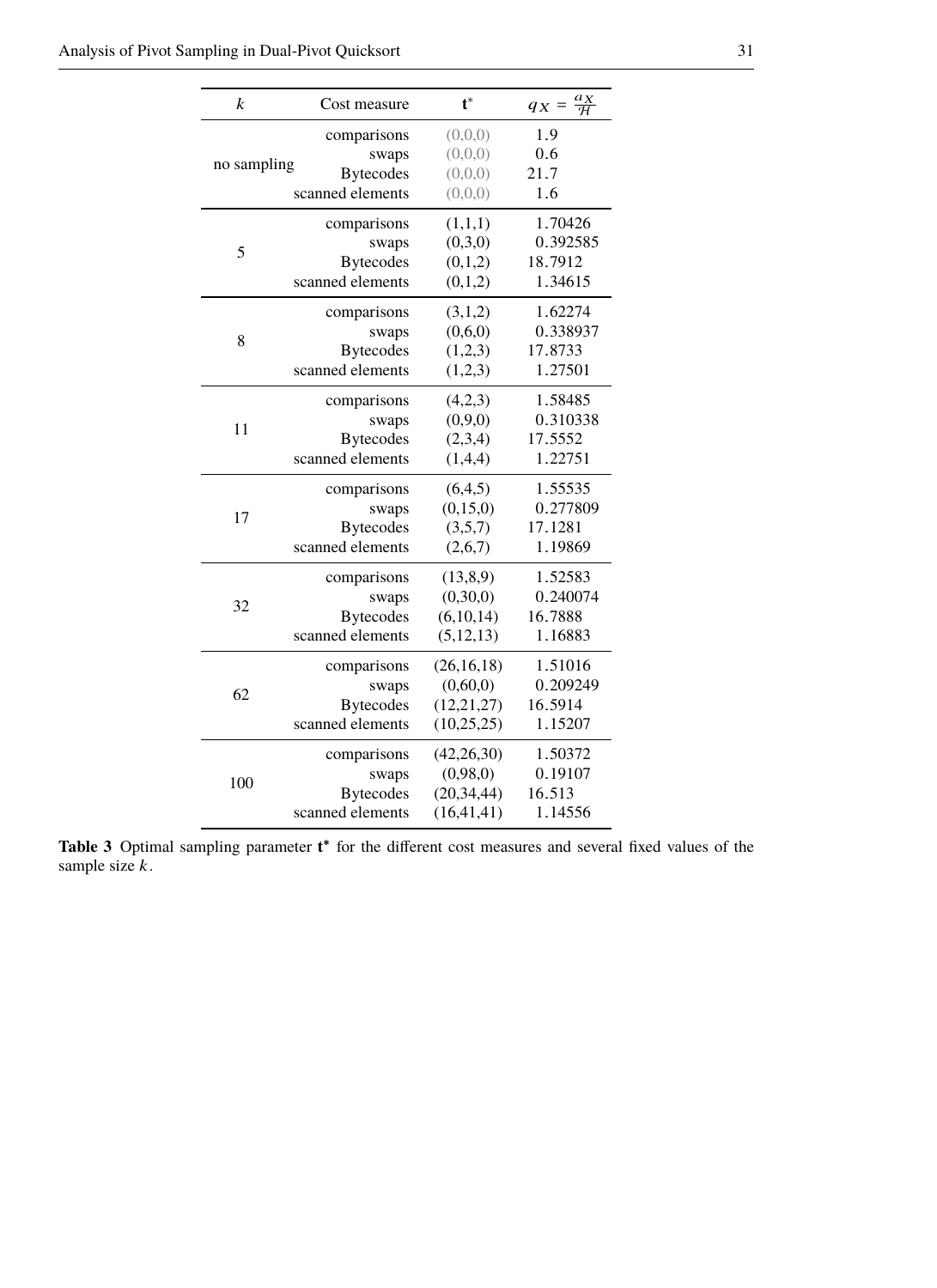$q_{SE} = a_{SE}/H$  as a continuous function of its arguments and substituting *H<sub>n</sub>* by ln(*n*):<br>  $q_{SE} = a_{SE}/H$  as a continuous function  $d_{GEN}/dt_1 = 0$  gives us  $t^* \approx (3 - 2\sqrt{2})k$ taking derivatives w. r. t.  $t_1$ , and solving  $dq_{SE}/dt_1 = 0$  gives us  $t_1^* \approx (3 - 2\sqrt{2})k$ .<br>Indeed  $t = (t_1, t_2, k - 2 - t_1 - t_2)$  with Indeed,  $\mathbf{t} = (t_1, t_2, k - 2 - t_1 - t_2)$  with

$$
t_1 = \lfloor q^2(k-2) \rfloor
$$
,  $t_2 = \lceil q(k-2) \rceil$  and  $q = \sqrt{2} - 1$ 

is the optimal sampling parameter for most *k* (in particular for all values of *k* in [Table 3\)](#page-30-0).

It is interesting to note in this context that the implementation in Oracle's Java 7 runtime library — which uses  $\mathbf{t} = (1, 1, 1)$  — executes asymptotically *more* Bytecodes and needs more element scans (on random permutations) than  $YQS_t^w$  with  $t = (0, 1, 2)$ , despite using the same sample size  $k - 5$ . Whether this also results in a performance despite using the same sample size  $k = 5$ . Whether this also results in a performance gain in practice, however, depends on details of the runtime environment [\(Wild et al](#page-39-6) [2013\)](#page-39-6). (One should also note that the savings are only  $2\%$  respectively  $4\%$ .) Since these two cost measures, Bytecodes and scanned elements, are arguably the ones with highest impact on running time, it is very good news from the practitioner's point of view that the optimal choice for one of them is also reasonably good for the other; such choice should yield a close-to-optimal running time (as far as sampling is involved).

#### <span id="page-31-0"></span>8.3 Continuous ranks

It is natural to ask for the optimal *relative ranks* of *P* and *Q* if we are not constrained by the discrete nature of pivot sampling. In fact, one might want to choose the sample size depending on those optimal relative ranks to find a discrete order statistic that falls close to the continuous optimum.

We can compute the optimal relative ranks by considering the limiting behavior of YQS<sup>*w*</sup> as  $k \to \infty$ . Formally, we consider the following family of algorithms: let  $(t_r^{(j)})_{j \in \mathbb{N}}$  for  $r = 1, 2, 3$  be three sequences of non-negative integers and set

$$
k^{(j)} \coloneqq t_1^{(j)} + t_2^{(j)} + t_3^{(j)} + 2
$$

for every  $j \in \mathbb{N}$ . Assume that we have  $k^{(j)} \to \infty$  and  $t^{(j)}_k / k^{(j)} \to \tau_r$  with  $\tau_l \in [0, 1]$  for  $r = 1, 2, 3, 3, \text{if } \to \infty$ . Note that we have  $\tau_r + \tau_s + \tau_s = 1$  by definition. For each  $j \in \mathbb{N}$  $r = 1, 2, 3$  as  $j \to \infty$ . Note that we have  $\tau_1 + \tau_2 + \tau_3 = 1$  by definition. For each  $j \in \mathbb{N}$ , we can apply [Theorem 4.1](#page-12-2) for  $YQS_{t}^{w}$  and then consider the limiting behavior of the total costs for  $j \to \infty$ . (Letting the sample size go to infinity implies non-constant overhead per partitioning step for our implementation, which is not negligible any more. For the analysis here, we simply assume an oracle that provides us with the desired order statistic in constant time.)

For  $\mathcal{H}(\mathbf{t}^{(j)})$ , [Equation \(2\)](#page-12-1) shows convergence to the entropy function  $\mathcal{H}^*$  =  $\mathcal{H}^*(\tau) = -\sum_{r=1}^3 \tau_r \ln(\tau_r)$  and for the numerators  $a_C$ ,  $a_S$ ,  $a_{BC}$  and  $a_{SE}$ , it is eas-<br>ily seen that ily seen that

$$
a_C^{(j)} \rightarrow a_C^* := 1 + \tau_2 + (2\tau_1 + \tau_2)\tau_3,
$$
  
\n
$$
a_S^{(j)} \rightarrow a_S^* := \tau_1 + (\tau_1 + \tau_2)\tau_3,
$$
  
\n
$$
a_{BC}^{(j)} \rightarrow a_{BC}^* := 10 + 13\tau_1 + 5\tau_2 + (\tau_1 + \tau_2)(\tau_1 + 11\tau_3),
$$
  
\n
$$
a_{SE}^{(j)} \rightarrow a_{SE}^* := 1 + \tau_1.
$$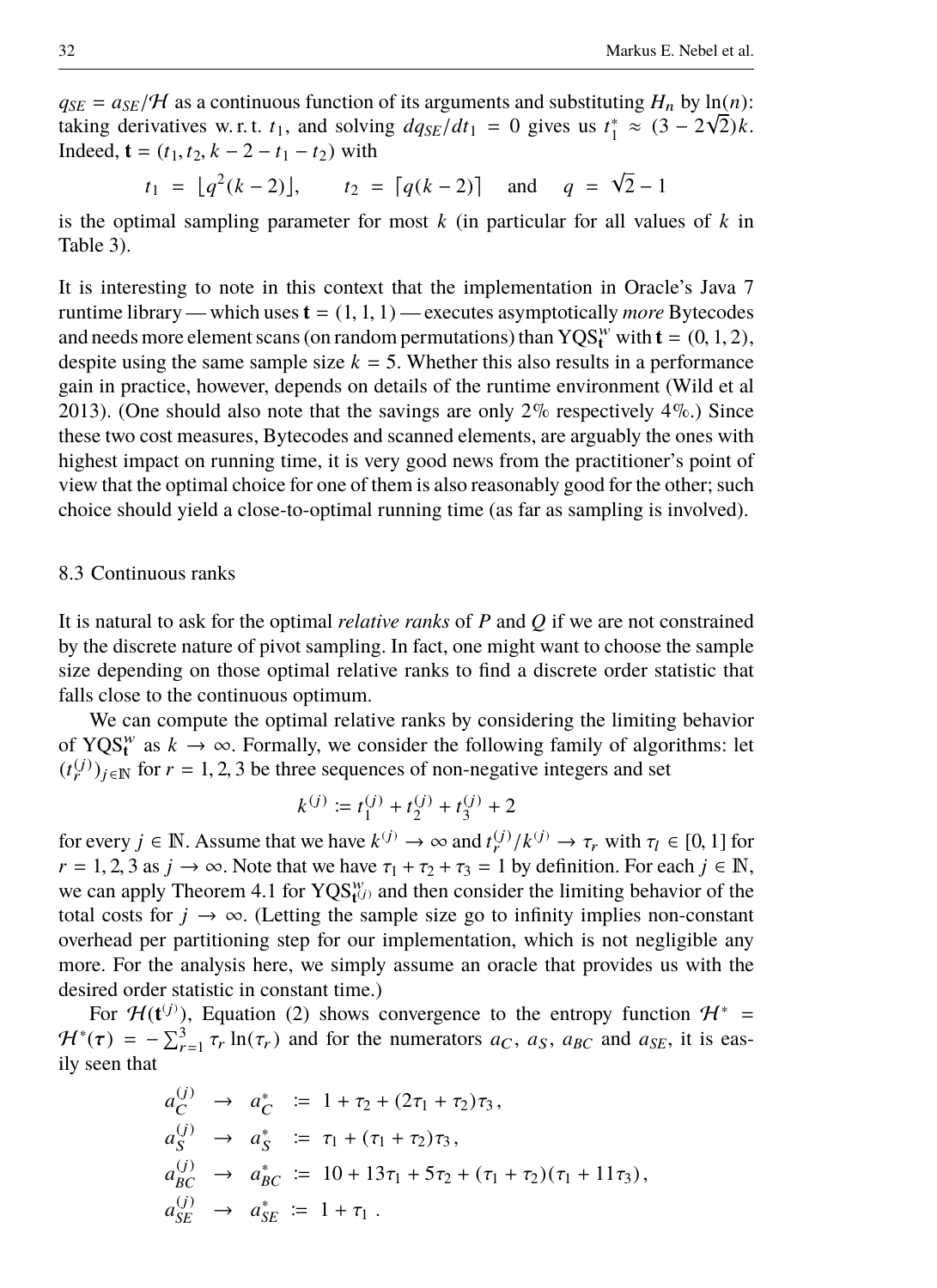

<span id="page-32-0"></span>**Figure 10** Contour plots for the limits of the leading-term coefficient of the overall number of comparisons, swaps, executed Bytecode instructions and scanned elements, as functions of  $\tau$ .  $\tau_1$  and  $\tau_2$  are given on xand y-axis, respectively, which determine  $\tau_3$  as  $1 - \tau_1 - \tau_2$ . Black dots mark global minima, white dots show the center point  $\tau_1 = \tau_2 = \tau_3 = \frac{1}{3}$ . (For swaps no minimum is attained in the open simplex, see main text). Black dashed lines are level lines connecting "equi-cost-ant" points, i.e., points of equal costs. White dotted lines mark points of equal entropy  $H^*$ .

Together, the overall number of comparisons, swaps, Bytecodes and scanned elements converge to  $a_C^*/H^*$ ,  $a_S^*/H^*$ ,  $a_{BC}^*/H^*$  resp.  $a_{SE}^*/H^*$ ; see [Figure 10](#page-32-0) for plots of the four as functions in  $\tau$ , and  $\tau$ . We could not find a way to compute the minima of these four as functions in  $\tau_1$  and  $\tau_2$ . We could not find a way to compute the minima of these functions analytically. However, all three functions have isolated minima that can be approximated well by numerical methods.

The number of comparisons is minimized for

$$
\tau_C^* \approx (0.428846, 0.268774, 0.302380) .
$$

For this choice, the expected number of comparisons is asymptotically 1.<sup>4931</sup> *<sup>n</sup>* ln *<sup>n</sup>*. For swaps, the minimum is not attained inside the open simplex, but for the extreme points  $\tau_S^* = (0, 0, 1)$  and  $\tau_S^{*'} = (0, 1, 0)$ . The minimal value of the coefficient is 0, so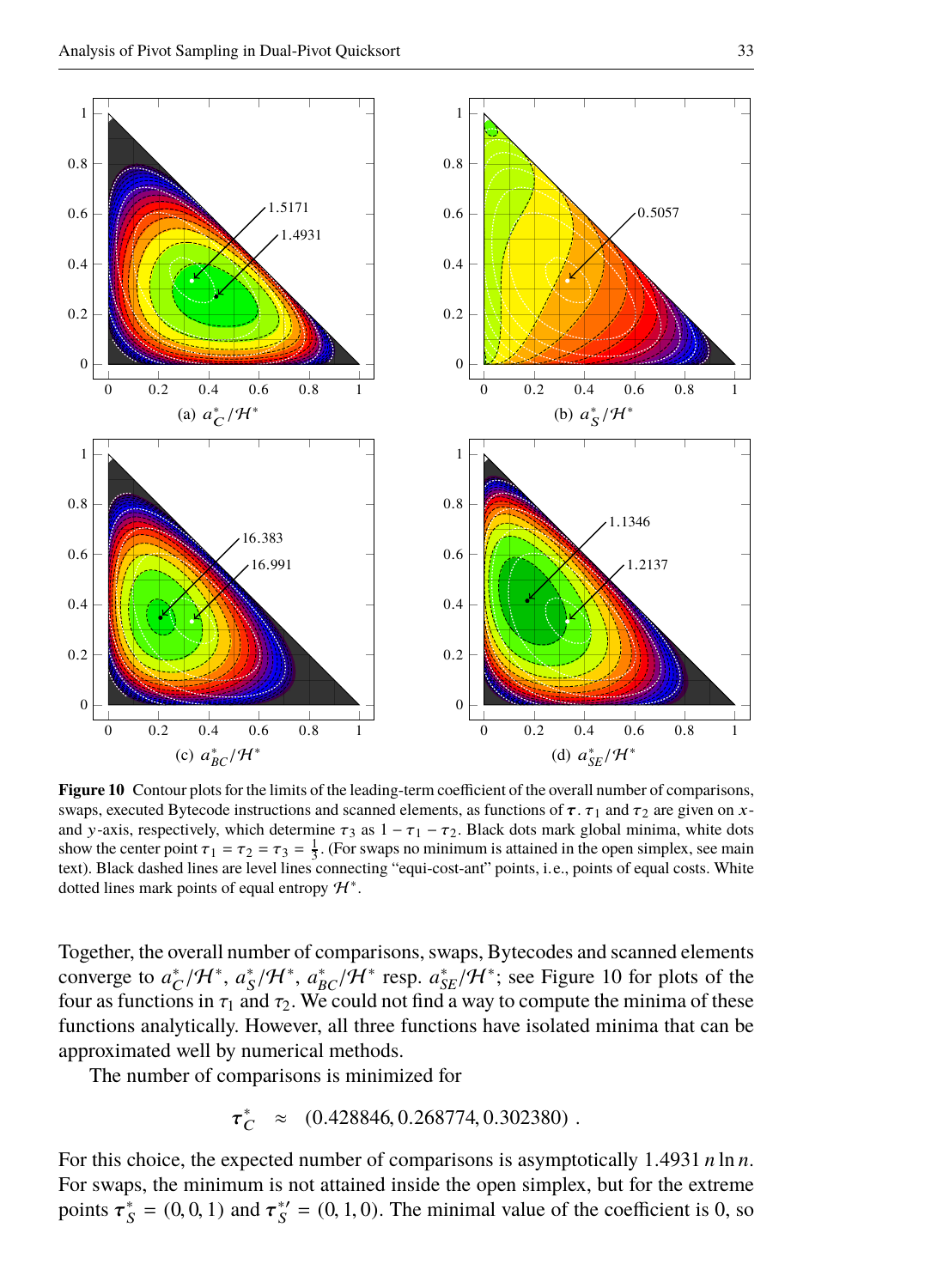the expected number of swaps drops to  $o(n \ln n)$  for these extreme points. Of course, this is a very bad choice w. r. t. other cost measures, e.g., the number of comparisons becomes quadratic, which again shows the limitations of tuning an algorithm to one of its basic operations in isolation. The minimal asymptotic number of executed Bytecodes of roughly 16.<sup>3833</sup> *<sup>n</sup>* ln *<sup>n</sup>* is obtained for

$$
\tau_{BC}^* \approx (0.206772, 0.348562, 0.444666).
$$

Finally, the least number of scanned elements, which is asymptotically 1.<sup>1346</sup> *<sup>n</sup>* ln *<sup>n</sup>*, is achieved for

$$
\tau_{SE}^* = (q^2, q, q) \quad \text{with} \quad q = \sqrt{2} - 1
$$
  
 
$$
\approx (0.171573, 0.414214, 0.414214).
$$

We note again that the optimal choices heavily differ depending on the employed cost measure and that the minima differ significantly from the symmetric choice  $\tau = (\frac{1}{3},$  $\frac{1}{3}$ ,  $\frac{1}{3}$ ).

# 8.4 Comparison with Classic Quicksort

## *8.4.1 Known Results for Classic Quicksort*

Similarly to our [Theorem 4.1,](#page-12-2) one can analyze the costs of classic Quicksort (CQS) with pivot sampling parameter  $\mathbf{t} = (t_1, t_2) \in \mathbb{N}^2$ , where the (single) pivot *P* is chosen<br>as the  $(t_1 + 1)$ st-largest from a sample of  $k = k(t) - t_1 + t_2 + 1$  elements, see Martínez as the  $(t_1 + 1)$ st-largest from a sample of  $k = k(t) = t_1 + t_2 + 1$  elements, see [Martínez](#page-39-5) [and Roura](#page-39-5) [\(2001\)](#page-39-5). With  $H(t_1, t_2) := \sum_{r=1}^{2} \frac{t_r+1}{k+1} (H_{k+1} - H_{t_r+1})$  defined similarly as in [Equation \(1\),](#page-12-3) we have the following results.

**Theorem 8.1 (Expected Costs of CQS):** *Generalized Classic Quicksort with pivot* sampling parameter **t** = ( $t_1, t_2$ ) performs on average  $C_n^{\text{CQS}} \sim a_C^{\text{CQS}}/\mathcal{H}$  n ln n compar-<br>isons,  $S_n^{\text{CQS}} \sim a_S^{\text{CQS}}/\mathcal{H}$  n ln n swaps and  $SE_n^{\text{CQS}} \sim a_{SE}^{\text{CQS}}/\mathcal{H}$  n ln n element scans to<br>sort a rando *sort a random permutation of n elements, where*

$$
a_C^{\text{CQS}} = a_{SE}^{\text{CQS}} = 1 \quad \text{and} \\ a_S^{\text{CQS}} = \frac{(t_1 + 1)(t_2 + 1)}{(k + 1)(k + 2)}.
$$

*Moreover, if the partitioning loop is implemented as in Listing 4 of [\(Wild 2012\)](#page-39-7), it executes on average*  $BC_n^{\text{CQS}} \sim a_{BC}^{\text{CQS}}/H n \ln n$  *Java Bytecode instructions to sort a*<br>random permutation of size *n* with *random permutation of size n with*

$$
a_{BC}^{\text{CQS}} = 6a_C^{\text{CQS}} + 18a_S^{\text{CQS}}.
$$

**Remark:** In CQS, each element reached by a scanning index results in exactly one comparison (namely with the pivot). Therefore, the number of scanned elements and the number of key comparisons are exactly the same in CQS.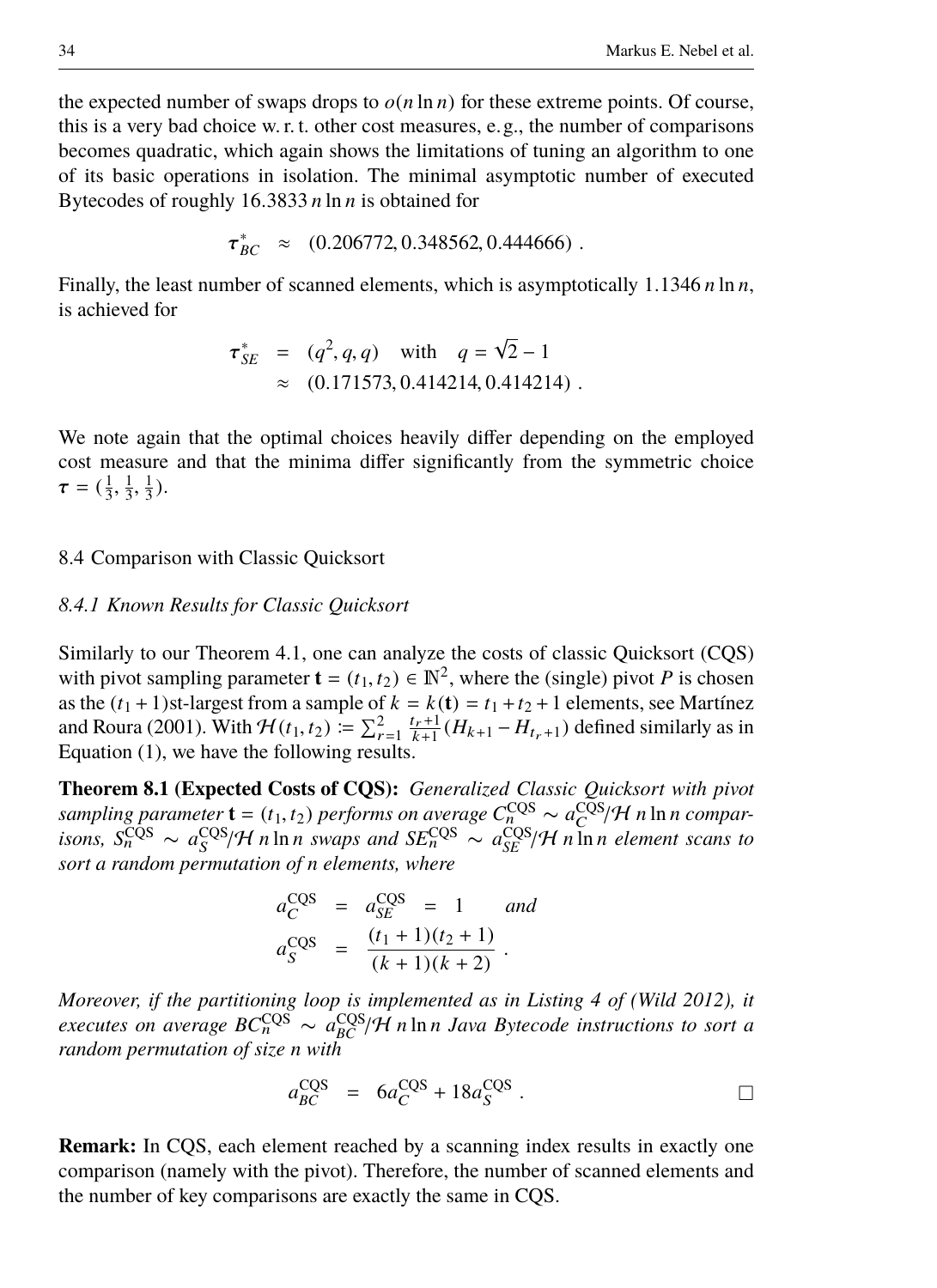## <span id="page-34-0"></span>*8.4.2 Pivots from Fixed Positions*

The first theoretical studies of the new Quicksort variant invented by Yaroslavskiy assumed that pivots are chosen from fixed positions of the input. Trying to understand the reasons for its running time advantages we analyzed comparisons, swaps and the number of executed Bytecode instructions for YQS and CQS. However, comparing all related findings to corresponding results for classic Quicksort, we observed that YQS needs about 5% less comparisons than CQS, but performs about twice as many swaps, needs 65% more write accesses and executes about 20% more Bytecodes on average [\(Wild et al 2015\)](#page-39-4). What is important here is that these results hold not only asymptotically, but already for practical *n*. (Without pivot sampling, an exact solution of the recurrences remains feasible.) Thus, it was somehow straightforward to utter the following conjecture.

**Conjecture 5.1 of [Wild et al](#page-39-4) [\(2015\)](#page-39-4):** *"The efficiency of Yaroslavskiy's algorithm in practice is caused by advanced features of modern processors. In models that assign constant cost contributions to single instructions — i.e., locality of memory accesses and instruction pipelining are ignored — classic Quicksort is more efficient."*

[Kushagra et al](#page-38-3) [\(2014\)](#page-38-3) then were the first to provide strong evidence for this conjecture by showing that YQS needs significantly less cache misses than CQS. Very recently, we were able to exclude the effects of pipelined execution from the list of potential explanations; both algorithms CQS and YQS give rise to about the same number of branch misses on average, so their rollback costs cannot be responsible for the differences in running time [\(Martínez et al 2015\)](#page-39-9).

In this paper we present a precise analysis of the number of scanned elements per partitioning step (cf. [Lemma 5.4\)](#page-18-1). Plugging this result into the precise solution of the dual-pivot Quicksort recurrence without pivot sampling, we get the precise total number of scanned elements:

- **–** YQS scans 1.6*<sup>n</sup>* ln(*n*) <sup>−</sup> <sup>2</sup>.2425*<sup>n</sup>* <sup>+</sup> *<sup>O</sup>*(log *<sup>n</sup>*) elements on average, while
- **–** CQS needs 2*<sup>n</sup>* ln(*n*) <sup>−</sup> <sup>2</sup>.3045*<sup>n</sup>* <sup>+</sup> *<sup>O</sup>*(log *<sup>n</sup>*) element scans on average. (Recall that scanned elements and comparisons coincide in CQS, so we can reuse results for comparisons, see e.g. [\(Sedgewick 1977\)](#page-39-11).)

Both results are actually known precisely, but the sublinear terms are really negligible for reasonable input sizes.

Obviously, the number of scanned elements is significantly smaller in YQS that in CQS *for all n*. Accordingly, and in the light of all the results mentioned before, we assume our conjecture to be verified (for pivots taken from fixed positions): YQS is more efficient in practice than CQS because it needs less element scans and thus uses the memory hierarchy more efficiently.

Note that asymptotically, YQS needs 25% less element scans, but at the same time executes 20% more Bytecodes. In terms of practical running time, it seems plausible that both Bytecodes and scanned elements yield their share. In experiments conducted by one of the authors, YQS was  $13\%$  faster in Java and  $10\%$  faster in C++ [\(Wild 2012\)](#page-39-7), which is not explained well by either cost measure in isolation.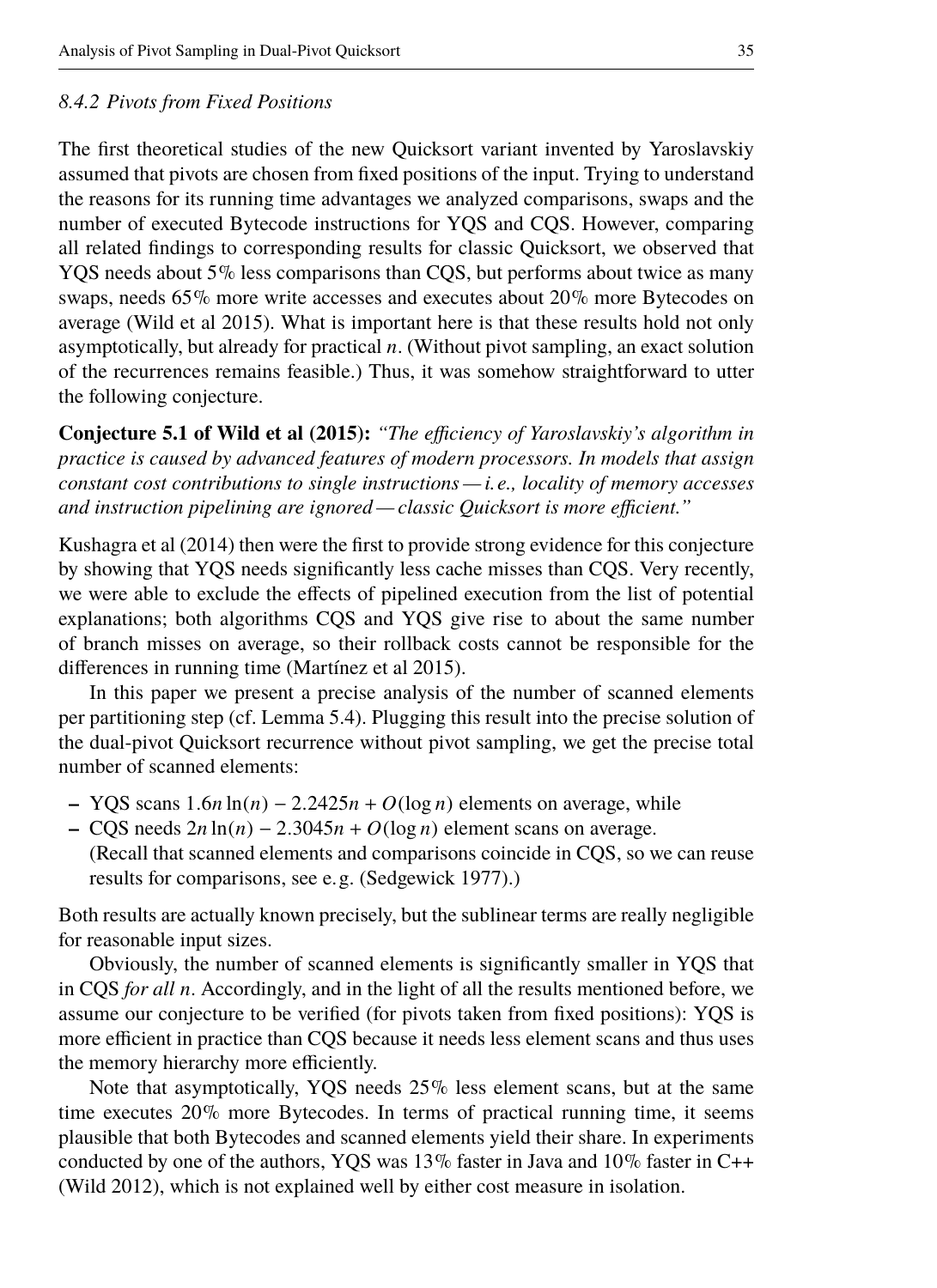One might assume that a sensible model for actual running time is a *linear combination* of Bytecodes and scans

$$
Q = (1 - \mu) \cdot BC + \mu \cdot SE
$$

for an (unknown) parameter  $\mu \in [0, 1]$ . Intuitively,  $\mu$  is the relative importance of the number of scanned elements for total running time. Inserting the results for CQS and YQS and solving  $Q^{CQS}/Q^{YQS} = 1.1$  for  $\mu$ , we get  $\mu \approx 0.95$ . (The solution actually depends on *n*, so there is one solution for every input size. However, we get actually depends on  $n$ , so there is one solution for every input size. However, we get  $0.93 \le \mu \le 0.96$  for all  $n \ge 100$ .)

This means — assuming the linear model is correct — that  $95\%$  of the running time of Quicksort are caused by element scans and only 5% by executed Bytecodes. Stated otherwise, a single scanned element is as costly as executing 20 Bytecode instructions.

## *8.4.3 Pivots from Samples of Size k*

While the last section discussed the most elementary versions of CQS and YQS, we will now come back to the case where pivots are chosen from a sample. To compare the single-pivot CQS with the dual-pivot YQS, we need two pivot sampling parameters **t**, which we here call  $\mathbf{t}^{\text{CQS}} \in \mathbb{N}^2$  and  $\mathbf{t}^{\text{YQS}} \in \mathbb{N}^3$ , respectively. Of course, they potentially result in different sample sizes  $k^{\text{CQS}} = t_1^{\text{CQS}} + t_2^{\text{CQS}} + 1$  and  $k^{\text{YQS}} = t_1^{\text{YQS}} + t_2^{\text{YQS}} + t_3^{\text{YQS}} + 2$ .

Analytic results for general pivot sampling are only available as leading-term asymptotics, so we have to confine ourselves to the comparison of CQS and YQS on very large inputs. Still, we consider it unsound to compare, say, YQS with a sample size  $k<sup>YQS</sup> = 100$  to CQS with sample size  $k<sup>CQS</sup> = 3$ , where one algorithm is allowed to use much more information about the input to make its decision for good pivot values than the other. Moreover, even though sample size analytically only affect the linear term of costs, the former would in practice spend a non-negligible amount of its running time sorting the large samples, whereas the latter knows its pivot after just three quick key comparisons. For a fair competition, we will thus keep the sample sizes in the same range.

Once the sample size is fixed, one can still choose different order statistics of the sample. As the optimal choices for YQS are so sensitive to the employed cost measure, we will first focus on choosing symmetric pivots, i.e.,  $\mathbf{t}^{\text{CQS}} = (t^{\text{CQS}}, t^{\text{CQS}})$ <br>and  $\mathbf{t}^{\text{YQS}} = (t^{\text{YQS}}, t^{\text{YQS}})$  for integers  $t^{\text{CQS}}$  and  $t^{\text{YQS}}$  such that the sample sizes and  $\mathbf{t}^{YQS} = (t^{YQS}, t^{YQS}, t^{YQS})$ , for integers  $t^{CQS}$  and  $t^{YQS}$ , such that the sample sizes are exactly the same. This effectively limits the allowable sample sizes to  $k - 6\lambda - 1$ are exactly the same. This effectively limits the allowable sample sizes to  $k = 6\lambda - 1$ for integers  $\lambda \geq 1$ ; [Table 4](#page-36-0) shows the results up to  $\lambda = 4$ .

As *k* increases, the algorithms improve in all cost measures, except for the number of swaps in CQS. The reason is that swaps profit from unbalanced pivots, which we make less likely by sampling (see [\(Martínez and Roura 2001\)](#page-39-5) and [\(Wild 2012\)](#page-39-7) for a more detailed discussion). Moreover, the (relative) ranking of the two algorithms w. r. t. each cost measure in isolation is the same for all sample sizes and thus similar to the case without sampling (see [Section 8.4.2\)](#page-34-0)— with a single exception: without sampling, YQS need 5% less comparisons than CQS, but for all values of *k* in [Table 4,](#page-36-0) YQS actually needs 5% *more* comparisons! As soon as the variance of the ranks of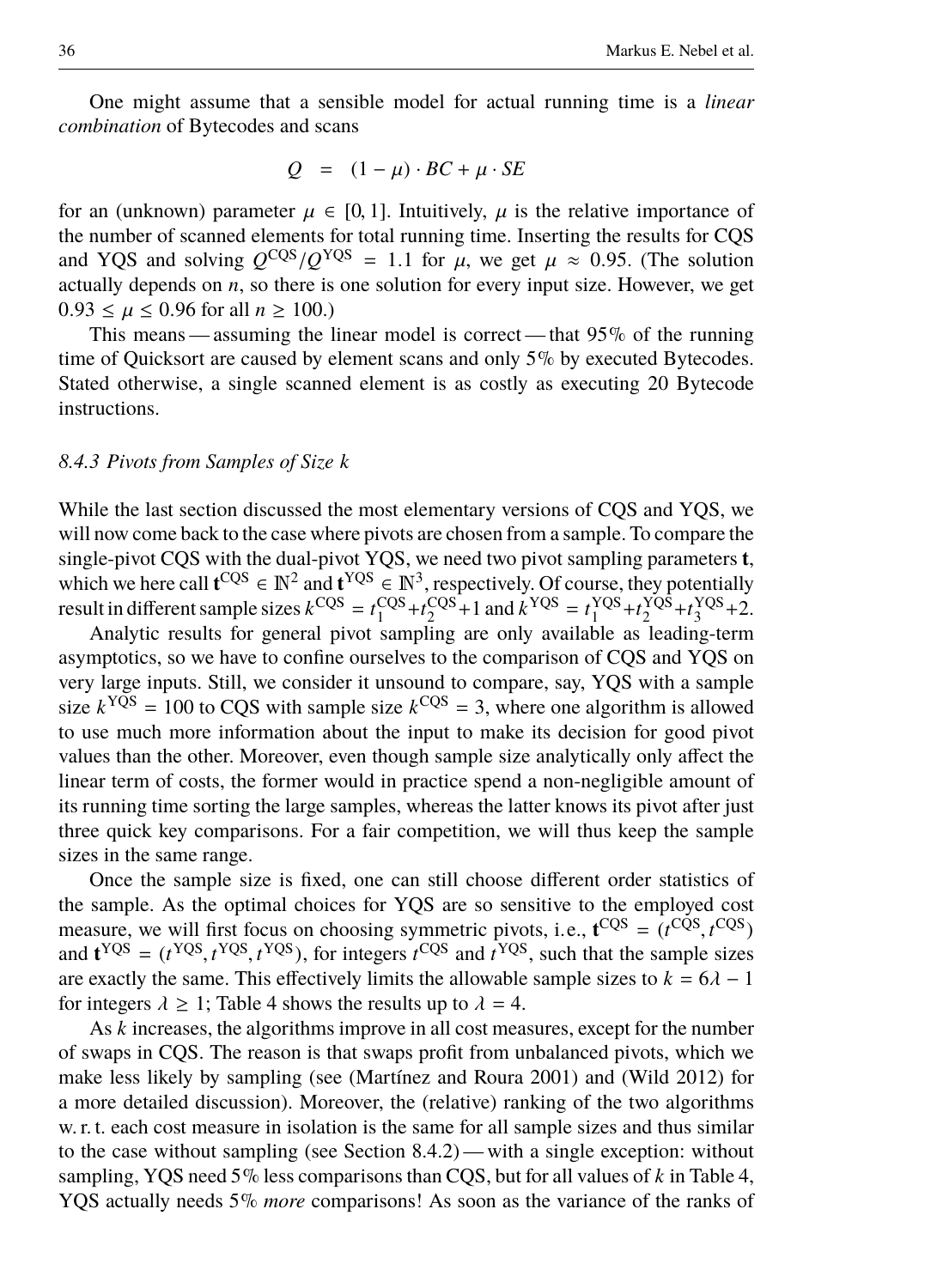pivots is reduced by sampling, the advantage of YQS to exploit skewed pivots to save comparisons through clever use of asymmetries in the code is no longer enough to beat CQS if the latter chooses its pivot as median of a sample of the same size. This remains true if we allow YQS to choose the order statistics that minimize the number of comparisons: we then get as leading-term coefficients of the number of comparisons <sup>1</sup>.7043, 1.5848, 1.5554 and 1.5396 for *<sup>k</sup>* <sup>=</sup> 5, 11, 17 and 23, respectively, which still is significantly more than for CQS with median-of-*k*.

This is a quite important observation, as it shows that the number of key comparisons cannot be the reason for YQS's success in practice: for the library implementations, YQS has always been compared to CQS with pivot sampling, i.e., to an algorithm that needs *less* comparisons than YQS. To be precise, the Quicksort implementation used in Java 6 is the version of [Bentley and McIlroy](#page-38-0) [\(1993\)](#page-38-0) which uses the *"ninther"* as pivot: Take three samples of three elements each, pick the median of each of the samples and then make the median of the three medians our pivot. The expected number of key comparisons used by this algorithm has been computed by [Durand](#page-38-12) [\(2003\)](#page-38-12). The leading-term coefficient is  $\frac{12600}{8027} \approx 1.5697$ , ranking between CQS with median-of-seven and median-of-nine. The version of Varoslavskiv's Quicksort used median-of-seven and median-of-nine. The version of Yaroslavskiy's Quicksort used in Java 7 uses the tertiles-of-five as pivots and needs (asymptotically) 1.<sup>7043</sup> *<sup>n</sup>* ln *<sup>n</sup>* comparisons.

Similarly, CQS needs less swaps and Bytecode instructions than YQS. If we, however, compare the same two algorithms in terms of the number of scanned elements

#### Analysis of Pivot Sampling in Dual-Pivot Quicksort 37

| $\boldsymbol{k}$ | cost measure     | classic Quicksort | Yaroslavskiy's Quicksort |
|------------------|------------------|-------------------|--------------------------|
|                  | comparisons      | $\overline{c}$    | 1.9                      |
|                  | swaps            | $0.\overline{3}$  | 0.6                      |
| no sampling      | <b>Bytecodes</b> | 18                | 21.7                     |
|                  | scanned elements | $\overline{2}$    | 1.6                      |
|                  | comparisons      | 1.6216            | 1.7043                   |
| 5                | swaps            | 0.3475            | 0.5514                   |
|                  | <b>Bytecodes</b> | 15.9846           | 19.2982                  |
|                  | scanned elements | 1.6216            | 1.4035                   |
|                  | comparisons      | 1.5309            | 1.6090                   |
| 11               | swaps            | 0.3533            | 0.5280                   |
|                  | <b>Bytecodes</b> | 15.5445           | 18.1269                  |
|                  | scanned elements | 1.5309            | 1.3073                   |
|                  | comparisons      | 1.5012            | 1.5779                   |
| 17               | swaps            | 0.3555            | 0.5204                   |
|                  | <b>Bytecodes</b> | 15.4069           | 17.7435                  |
|                  | scanned elements | 1.5012            | 1.2758                   |
|                  | comparisons      | 1.4864            | 1.5625                   |
|                  | swaps            | 0.3567            | 0.5166                   |
| 23               | <b>Bytecodes</b> | 15.3401           | 17.5535                  |
|                  | scanned elements | 1.4864            | 1.2601                   |

<span id="page-36-0"></span>**Table 4** Comparison of CQS and YQS whose pivots are chosen equidistantly from samples of the given sizes. All entries give the (approximate) leading-term coefficient of the asymptotic cost for the given cost measure. By  $0.\overline{3}$  we mean the repeating decimal  $0.333... = \frac{1}{3}$ .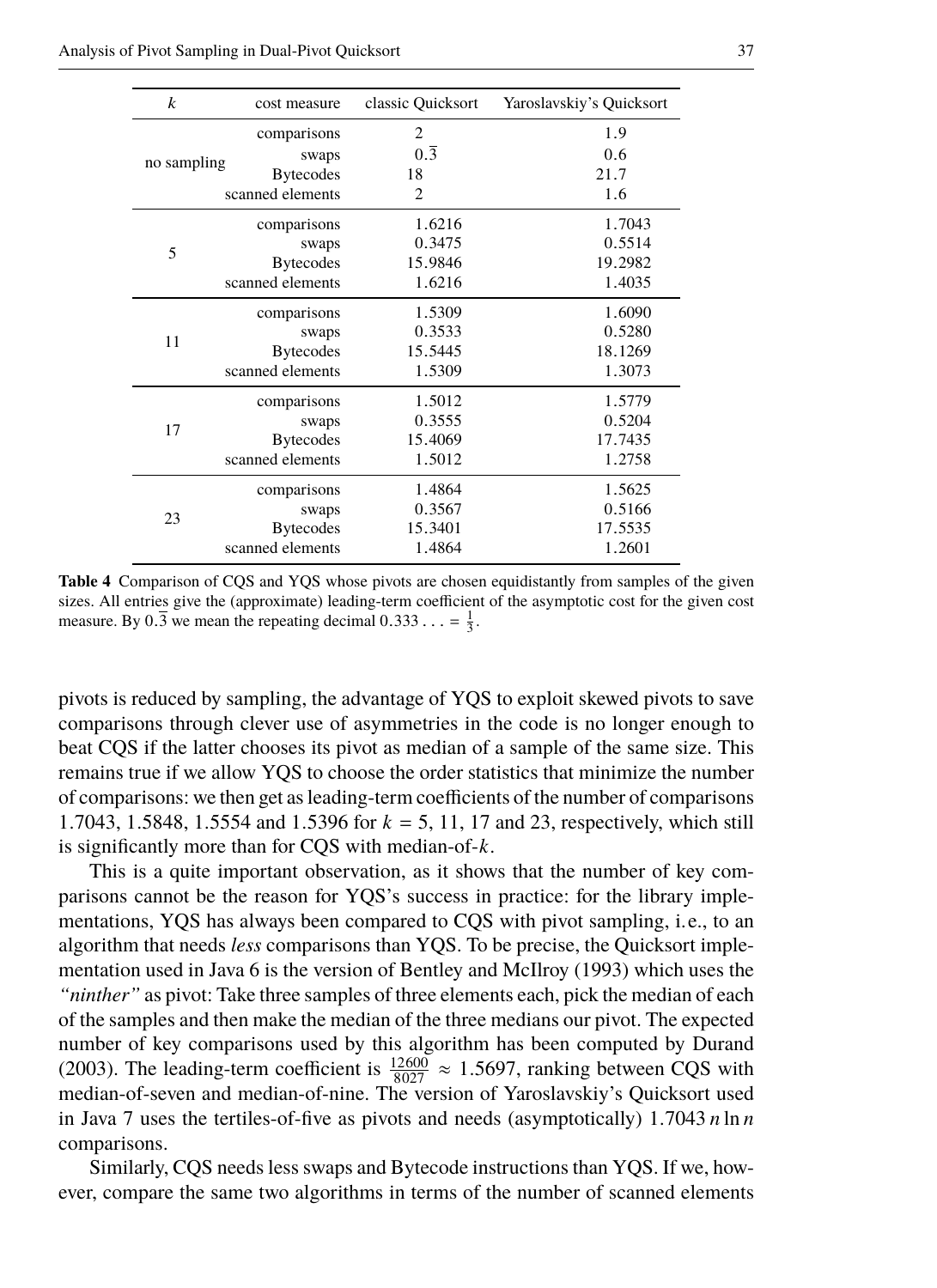they need, YOS clearly wins with  $1.4035 n \ln n$  vs.  $1.5697 n \ln n$  in the asymptotic average. Even quantitatively, this offers a plausible explanation of running time differences: The Java 7 Quicksort saves 12% of the element scans over the version in Java 6, which roughly matches speedups observed in running time studies.

One should note at this point, however, that the library versions are *not* direct implementations of the basic partitioning algorithms as given in [Algorithm 2](#page-10-0) for YQS. For example, the variant of [Bentley and McIlroy](#page-38-0) [\(1993\)](#page-38-0) actually does a threeway partitioning to efficiently deal with inputs with many equal keys and the Java 7 version of YQS uses similar tweaks. The question, whether scanned elements (or cache misses) are the dominating factor in the running time of these algorithms, needs further study.

We conclude that also for the pivot sampling strategies employed in practice, YQS clearly outperforms CQS in the number of scanned elements. It is most likely that this more efficient use of the memory hierarchy makes YQS faster in practice.

#### <span id="page-37-0"></span>**9 Conclusion**

In this paper, we give the precise leading-term asymptotic of the average costs of Quicksort with Yaroslavskiy's dual-pivot partitioning method and selection of pivots as arbitrary order statistics of a constant-size sample for a variety of different cost measures: the number of key comparisons and the number of swaps (as classically used for sorting algorithms), but also the number of executed Java Bytecode instructions and the number of scanned elements, a new cost measure that we introduce as simple model for the number of cache misses.

The inherent asymmetries in Yaroslavskiy's partitioning algorithm lead to the situation that the symmetric choice for pivots, the tertiles of the sample, is *not* optimal: a deliberate, well-dosed skew in pivot selection improves overall performance. For the optimal skew, we have to find a trade-off between several counteracting effects and the result is very sensitive to the employed cost measure. The precise analysis in this paper can provide valuable guidance in choosing the right sampling scheme.

Whereas cache misses are complicated in detail and machine-dependent, scanned elements are a precisely defined, abstract cost measure that is as elementary as key comparisons or swaps. At the same time, it provides a reasonable approximation for the number of incurred cache misses, and we show in particular that the number of scanned elements is well-suited to compare different Quicksort variants w. r. t. their efficiency in the external-memory model.

Comparing classic single-pivot Quicksort with Yaroslavskiy's dual-pivot Quicksort in terms of scanned elements finally yields a convincing analytical explanation why the latter is found to be more efficient in practice: Yaroslavskiy's algorithm needs much less element scans and thus uses the memory hierarchy more efficiently, with and without pivot sampling.

In light of the complexity of modern machines, it is implausible that a single simple cost measure captures all contributions to running time; rather, it seems likely that the number of scanned elements (memory accesses) and the number of executed instructions in the CPU both have significant influence. With algorithms as exces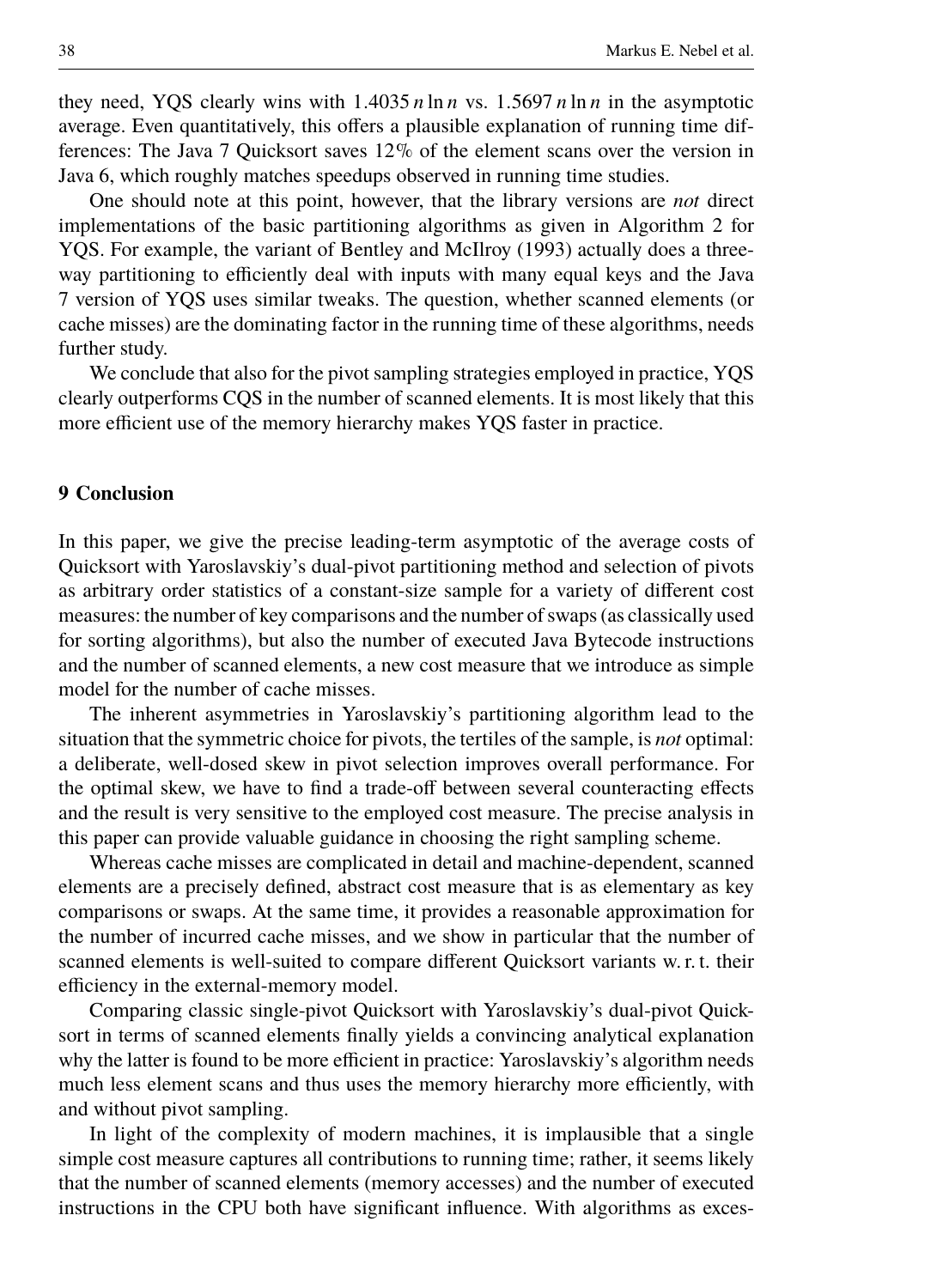sively studied and tuned as Quicksort, we have reached a point where slight changes in the underlying hardware architecture can shift the weights of these factors enough to make variants of an algorithm superior on today's machines which were not competitive on yesterday's machines: CPU speed has increased much more than memory speed, shifting the weights towards algorithms that save in scanned elements, like Yaroslavskiy's dual-pivot Quicksort.

*Future work.* A natural extension of this work would be the computation of the linear term of costs, which is not negligible for moderate *n*. This will require a much more detailed analysis as sorting the samples and dealing with short subarrays contribute to the linear term of costs, but then allows to compute the optimal choice for  $w$ , as well. While in this paper only expected values were considered, the distributional analysis of [Section 5](#page-13-0) can be used as a starting point for analyzing the distribution of overall costs. Yaroslavskiy's partitioning can also be used in Quickselect [\(Wild et al 2014\)](#page-39-15); the effects of generalized pivot sampling there are yet to be studied. Finally, other cost measures, like the number of symbol comparisons [\(Vallée et al 2009;](#page-39-16) [Fill and Janson](#page-38-13) [2012\)](#page-38-13), would be interesting to analyze.

**Acknowledgements** We thank two anonymous reviewers for their careful reading and helpful comments.

# **Bibliography**

- <span id="page-38-2"></span>Aumüller M, Dietzfelbinger M (2013) Optimal partitioning for dual pivot quicksort. In: Fomin FV, Freivalds R, Kwiatkowska M, Peleg D (eds) International Colloquium on Automata, Languages and Programming, Springer, LNCS, vol 7965, pp 33–44
- <span id="page-38-0"></span>Bentley JL, McIlroy MD (1993) Engineering a sort function. Software: Practice and Experience 23(11):1249–1265
- <span id="page-38-11"></span>Chern HH, Hwang HK, Tsai TH (2002) An asymptotic theory for cauchy–euler differential equations with applications to the analysis of algorithms. Journal of Algorithms 44(1):177–225
- <span id="page-38-8"></span>Chung KL (2001) A Course in Probability Theory, 3rd edn. Academic Press
- <span id="page-38-9"></span>Cormen TH, Leiserson CE, Rivest RL, Stein C (2009) Introduction to Algorithms, 3rd edn. MIT Press
- <span id="page-38-15"></span>David HA, Nagaraja HN (2003) Order Statistics, 3rd edn. Wiley-Interscience
- <span id="page-38-12"></span>Durand M (2003) Asymptotic analysis of an optimized quicksort algorithm. Information Processing Letters 85(2):73–77

<span id="page-38-10"></span>van Emden MH (1970) Increasing the efficiency of quicksort. Communications of the ACM 13(9):563–567

- <span id="page-38-7"></span>Estivill-Castro V, Wood D (1992) A survey of adaptive sorting algorithms. ACM Computing Surveys 24(4):441–476
- <span id="page-38-13"></span>Fill J, Janson S (2012) The number of bit comparisons used by quicksort: an average-case analysis. Electronic Journal of Probability 17:1–22
- <span id="page-38-14"></span>Graham RL, Knuth DE, Patashnik O (1994) Concrete Mathematics: A Foundation for Computer Science. Addison-Wesley
- <span id="page-38-1"></span>Hennequin P (1991) Analyse en moyenne d'algorithmes : tri rapide et arbres de recherche. PhD Thesis, Ecole Politechnique, Palaiseau
- <span id="page-38-5"></span>Hennessy JL, Patterson DA (2006) Computer Architecture: A Quantitative Approach, 4th edn. Morgan Kaufmann Publishers

<span id="page-38-6"></span>Hoare CAR (1961) Algorithm 65: Find. Communications of the ACM 4(7):321–322

- <span id="page-38-4"></span>Kaligosi K, Sanders P (2006) How branch mispredictions affect quicksort. In: Erlebach T, Azar Y (eds) European Symposium on Algorithms, Springer, LNCS, vol 4168, pp 780–791
- <span id="page-38-3"></span>Kushagra S, López-Ortiz A, Qiao A, Munro JI (2014) Multi-pivot quicksort: Theory and experiments. In: McGeoch CC, Meyer U (eds) Meeting on Algorithm Engineering and Experiments, SIAM, pp 47–60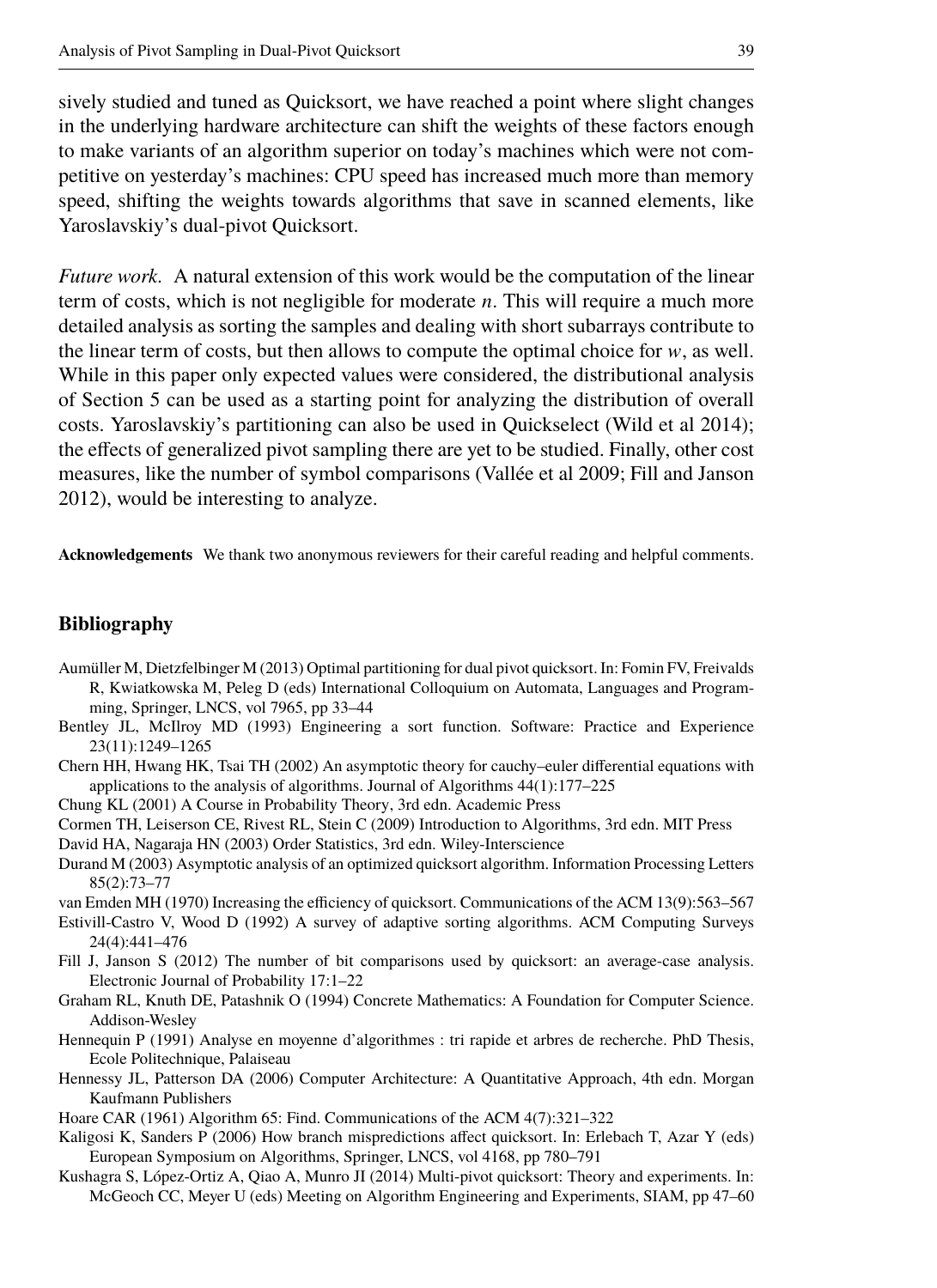- <span id="page-39-8"></span>LaMarca A, Ladner RE (1999) The influence of caches on the performance of sorting. Journal of Algorithms 31(1):66–104
- <span id="page-39-10"></span>Mahmoud HM (2000) Sorting: A Distribution Theory. John Wiley & Sons
- <span id="page-39-5"></span>Martínez C, Roura S (2001) Optimal sampling strategies in quicksort and quickselect. SIAM Journal on Computing 31(3):683–705
- <span id="page-39-9"></span>Martínez C, Nebel ME, Wild S (2015) Analysis of branch misses in quicksort. In: Sedgewick R, Ward MD (eds) Meeting on Analytic Algorithmics and Combinatorics, SIAM, pp 114–128
- <span id="page-39-1"></span>Musser DR (1997) Introspective sorting and selection algorithms. Software: Practice and Experience 27(8):983–993
- <span id="page-39-0"></span>Nebel ME, Wild S (2014) Pivot sampling in dual-pivot quicksort. In: Bousquet-Mélou M, Soria M (eds) International Conference on Probabilistic, Combinatorial and Asymptotic Methods for the Analysis of Algorithms, DMTCS-HAL Proceedings Series, vol BA, pp 325–338
- <span id="page-39-13"></span>Neininger R (2001) On a multivariate contraction method for random recursive structures with applications to quicksort. Random Structures & Algorithms 19(3-4):498–524
- <span id="page-39-14"></span>Roura S (2001) Improved master theorems for divide-and-conquer recurrences. Journal of the ACM 48(2):170–205
- <span id="page-39-2"></span>Sedgewick R (1975) Quicksort. PhD Thesis, Stanford University
- <span id="page-39-11"></span>Sedgewick R (1977) The analysis of quicksort programs. Acta Informatica 7(4):327–355
- <span id="page-39-12"></span>Sedgewick R (1978) Implementing quicksort programs. Communications of the ACM 21(10):847–857
- <span id="page-39-16"></span>Vallée B, Clément J, Fill JA, Flajolet P (2009) The number of symbol comparisons in quicksort and quickselect. In: Albers S, Marchetti-Spaccamela A, Matias Y, Nikoletseas S, Thomas W (eds) International Colloquium on Automata, Languages and Programming, Springer, LNCS, vol 5555, pp 750–763
- <span id="page-39-7"></span>Wild S (2012) Java 7's Dual-Pivot Quicksort. Master thesis, University of Kaiserslautern
- <span id="page-39-3"></span>Wild S, Nebel ME (2012) Average case analysis of Java 7's dual pivot quicksort. In: Epstein L, Ferragina P (eds) European Symposium on Algorithms, Springer, LNCS, vol 7501, pp 825–836
- <span id="page-39-6"></span>Wild S, Nebel ME, Reitzig R, Laube U (2013) Engineering Java 7's dual pivot quicksort using MaLiJAn. In: Sanders P, Zeh N (eds) Meeting on Algorithm Engineering and Experiments, SIAM, pp 55–69
- <span id="page-39-15"></span>Wild S, Nebel ME, Mahmoud H (2014) Analysis of quickselect under Yaroslavskiy's dual-pivoting algorithm. Algorithmica (to appear), DOI 10.1007/s00453-014-9953-x
- <span id="page-39-4"></span>Wild S, Nebel ME, Neininger R (2015) Average case and distributional analysis of Java 7's dual pivot quicksort. ACM Transactions on Algorithms 11(3):22:1–22:42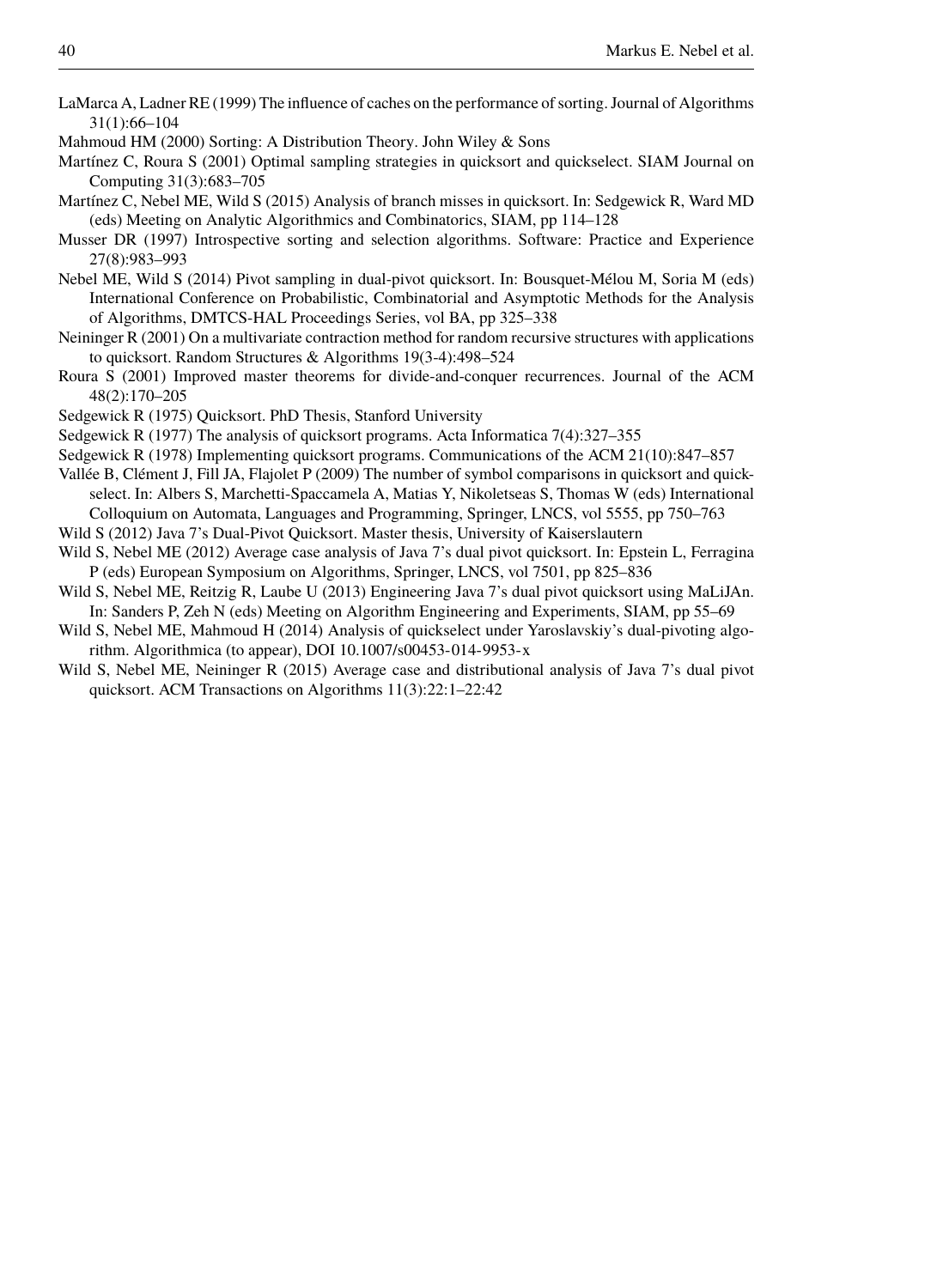# **Appendix**

# <span id="page-40-0"></span>**A Index of Used Notation**

In this section, we collect the notations used in this paper. (Some might be seen as "standard", but we think including them here hurts less than a potential misunderstanding caused by omitting them.)

# Generic Mathematical Notation

| The numerals under the line form the repeated part of the decimal number.                                                         |
|-----------------------------------------------------------------------------------------------------------------------------------|
| $\ln n$ natural logarithm.                                                                                                        |
| linearithmic A function is "linearithmic" if it has order of growth $\Theta(n \log n)$ .                                          |
| $x \cdot \ldots \cdot \ldots \cdot \ldots \cdot \ldots$ to emphasize that $x$ is a vector, it is written in <b>bold</b> ;         |
| components of the vector are not written in bold: $\mathbf{x} = (x_1, \dots, x_d)$ .                                              |
| $X \dots \dots \dots \dots$ to emphasize that X is a random variable it is Capitalized.                                           |
|                                                                                                                                   |
| $\text{Dir}(\alpha)$ Dirichlet distributed random variable, $\alpha \in \mathbb{R}^d_{\geq 0}$ .                                  |
| Mult $(n, p)$ multinomially distributed random variable; $n \in \mathbb{N}$ and $p \in [0, 1]^d$ with                             |
| $\sum_{i=1}^{d} p_i = 1.$                                                                                                         |
| HypG(k, r, n) hypergeometrically distributed random variable; $n \in \mathbb{N}$ , $k, r \in \{1, , n\}$ .                        |
|                                                                                                                                   |
|                                                                                                                                   |
| $B(\alpha_1, \ldots, \alpha_d)$ d-dimensional Beta function; defined in Equation (12) (page 44).                                  |
|                                                                                                                                   |
| given $Y$ .                                                                                                                       |
| $P(E), P(X = x)$ probability of an event E resp. probability for random variable X to attain                                      |
| value $x$ .                                                                                                                       |
| $X \stackrel{\mathcal{D}}{=} Y$ equality in distribution; X and Y have the same distribution.                                     |
|                                                                                                                                   |
| i.e., the <i>i</i> th smallest element of $X_1, \ldots, X_n$ .                                                                    |
|                                                                                                                                   |
| $a^b, a^b, \ldots, \ldots$ factorial powers notation of Graham et al (1994); " <i>a</i> to the <i>b</i> falling resp.<br>rising". |

# Input to the Algorithm

| $n \dots$ , $n \dots$ , $n \dots$ , length of the input array, i.e., the input size. |
|--------------------------------------------------------------------------------------|
|                                                                                      |
| $\mathbf{A}[i] = U_i$ .                                                              |
|                                                                                      |
| We assume $U_1, \ldots, U_n$ are i. i. d. $\mathcal{U}(0, 1)$ distributed.           |

# Notation Specific to the Algorithm

| $\mathbf{t} \in \mathbb{N}^3$ pivot sampling parameter, see Section 3.1 (page 5).                        |
|----------------------------------------------------------------------------------------------------------|
| $k = k(t)$ sample size; defined in terms of <b>t</b> as $k(t) = t_1 + t_2 + t_3 + 2$ .                   |
| $w \dots \dots \dots$ Insertions or threshold; for $n \leq w$ , Quicks ort recursion is truncated and we |
| sort the subarray by Insertions ort.                                                                     |
|                                                                                                          |
| assume $M \geq B$ , $B \mid M$ ( <i>M</i> is a multiple of <i>B</i> ) and $B \mid n$ ; see Section 7.2.  |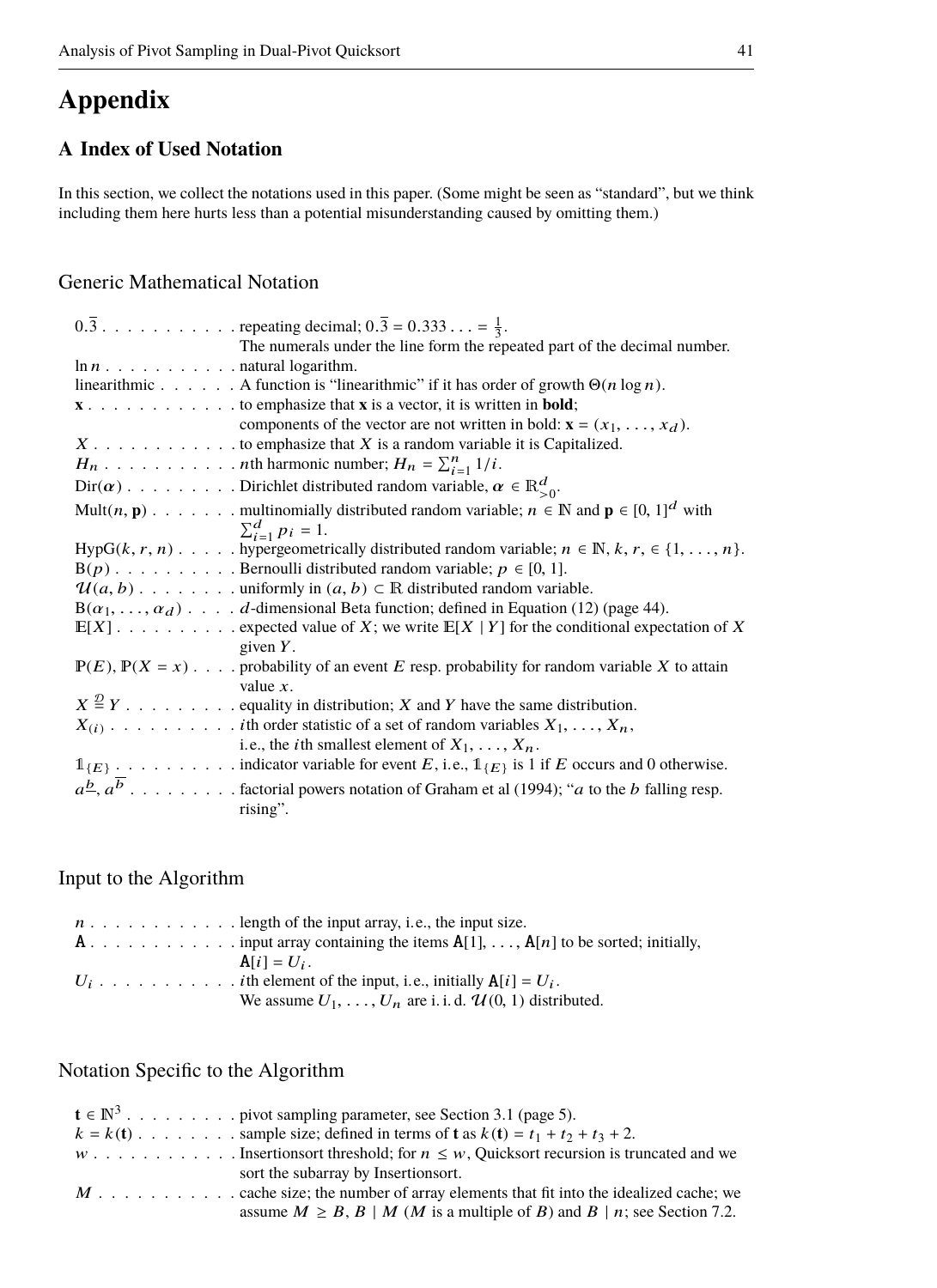|                                                                                                                             | $B \ldots \ldots \ldots \ldots$ block size; the number of array elements that fit into one cache block/line; see<br>also $M$ .                                                                                                                                                                                                                                                    |
|-----------------------------------------------------------------------------------------------------------------------------|-----------------------------------------------------------------------------------------------------------------------------------------------------------------------------------------------------------------------------------------------------------------------------------------------------------------------------------------------------------------------------------|
|                                                                                                                             | YQS, YQS $^W$ . abbreviation for dual-pivot Quicksort with Yaroslavskiy's partitioning method,<br>where pivots are chosen by generalized pivot sampling with parameter t and<br>where we switch to Insertions of solution of size at most $w$ .                                                                                                                                   |
|                                                                                                                             | CQS abbreviation for classic (single-pivot) Quicksort using Hoare's partitioning,<br>see e.g. (Sedgewick 1977, p. 329); a variety of notations are with CQS in the<br>superscript to denote the corresponding quantities for classic Quicksort,<br>e.g., $C_n^{\overline{CQ}}$ is the number of (partitioning) comparisons needed by CQS on a<br>random permutation of size $n$ . |
|                                                                                                                             | $\mathbf{V}\in\mathbb{N}^k$ (random) sample for choosing pivots in the first partitioning step.                                                                                                                                                                                                                                                                                   |
|                                                                                                                             | $P, Q, \ldots, \ldots,$ (random) values of chosen pivots in the first partitioning step.                                                                                                                                                                                                                                                                                          |
|                                                                                                                             | small element element U is small if $U < P$ .                                                                                                                                                                                                                                                                                                                                     |
|                                                                                                                             | medium element element U is medium if $P < U < Q$ .<br>large element element U is large if $Q < U$ .                                                                                                                                                                                                                                                                              |
|                                                                                                                             | sampled-out element the $k - 2$ elements of the sample that are <i>not</i> chosen as pivots.                                                                                                                                                                                                                                                                                      |
|                                                                                                                             | ordinary element the $n - k$ elements that have not been part of the sample.                                                                                                                                                                                                                                                                                                      |
|                                                                                                                             | $k, g, \ell, \ldots, \ldots$ index variables used in Yaroslavskiy's partitioning method, see Algorithm 1                                                                                                                                                                                                                                                                          |
|                                                                                                                             | (page 7).                                                                                                                                                                                                                                                                                                                                                                         |
|                                                                                                                             | $\mathcal{K}, \mathcal{G}, \mathcal{L}$ set of all (index) values attained by pointers k, g resp. $\ell$ during the first                                                                                                                                                                                                                                                         |
|                                                                                                                             | partitioning step; see Section 3.2 (page 6) and proof of Lemma 5.1 (page 17).                                                                                                                                                                                                                                                                                                     |
|                                                                                                                             | (random) number of $c$ -type (small, <i>medium</i> or <i>large</i> ) elements that are                                                                                                                                                                                                                                                                                            |
|                                                                                                                             | initially located at positions in $P$ , i.e., $c \circ P =  \{i \in P : U_i \text{ has type } c\} $ .                                                                                                                                                                                                                                                                             |
| $l \mathcal{Q} \mathcal{K}$ , $s \mathcal{Q} \mathcal{K}$ , $s \mathcal{Q} \mathcal{G}$ . . see $c \mathcal{Q} \mathcal{P}$ |                                                                                                                                                                                                                                                                                                                                                                                   |
|                                                                                                                             |                                                                                                                                                                                                                                                                                                                                                                                   |
|                                                                                                                             |                                                                                                                                                                                                                                                                                                                                                                                   |
|                                                                                                                             | $\delta = \mathbb{1}_{\{U_Y > Q\}}.$<br>$C_n^{\text{type}}$ with type $\in$ {root, left, middle, right}; (random) costs of a (recursive)                                                                                                                                                                                                                                          |
|                                                                                                                             | call to GENERALIZED YAROSLAVSKIY( $A$ , <i>left</i> , <i>right</i> , type) where $A[left.:right]$                                                                                                                                                                                                                                                                                 |
|                                                                                                                             | contains <i>n</i> elements, i.e., <i>right</i> – <i>left</i> + 1 = <i>n</i> . The array elements are assumed                                                                                                                                                                                                                                                                      |
|                                                                                                                             | to be in random order, except for the $t_1$ , resp. $t_2$ leftmost elements for $C_n^{\text{left}}$<br>and $C_n^{\text{middle}}$ and the $t_3$ rightmost elements for $C_n^{\text{right}}$ ;<br>for all types holds $C_n^{\text{type}} \stackrel{\text{g}}{=} C_n + O(n)$ , see Section 5.1.                                                                                      |
|                                                                                                                             |                                                                                                                                                                                                                                                                                                                                                                                   |
| $T_n^{\text{type}}$                                                                                                         | with type $\in$ {root, left, middle, right}; the costs of the first partitioning                                                                                                                                                                                                                                                                                                  |
|                                                                                                                             | step of a call to GENERALIZED YAROSLAVSKIY(A, left, right, type); for all<br>types holds $T_n^{\text{type}} \stackrel{\mathcal{D}}{=} T_n + O(1)$ , see Section 5.1.                                                                                                                                                                                                              |
|                                                                                                                             | $T_n$ the costs of the first partitioning step, where <i>only</i> costs of procedure PARTITION<br>are counted, see Section 5.1.                                                                                                                                                                                                                                                   |
| $W_n^{\text{type}}$<br>$\ddot{\phantom{a}}$                                                                                 | with type $\in$ {root, left, middle, right}; as $C_n^{\text{type}}$ , but the calls are                                                                                                                                                                                                                                                                                           |
|                                                                                                                             | INSERTIONSORTLEFT(A, left, right, 1) for $W_n^{\text{root}}$ ,                                                                                                                                                                                                                                                                                                                    |
|                                                                                                                             | $\label{eq:thm:Ker} \begin{array}{ll} \mbox{InsertionSortLET}(\mathbf{A}, \mathit{left}, \mathit{right}, \max\{t_1, 1\}) \mbox{ for } W^{\text{left}}_n \\ \mbox{InsertionsSortLET}(\mathbf{A}, \mathit{left}, \mathit{right}, \max\{t_2, 1\}) \mbox{ for } W^{\text{middle}}_n \mbox{ and } \\ \end{array}$                                                                      |
|                                                                                                                             | INSERTIONSORTRIGHT(A, <i>left</i> , <i>right</i> , max $\{t_2, 1\}$ ) for $W_n^n$<br>INSERTIONSORTRIGHT(A, <i>left</i> , <i>right</i> , max $\{t_3, 1\}$ ) for $W_n^{\text{right}}$ .                                                                                                                                                                                             |
|                                                                                                                             |                                                                                                                                                                                                                                                                                                                                                                                   |
|                                                                                                                             | $C_n$ , $S_n$ , $BC_n$ , $SE_n$ . (random) number of comparisons/swaps/Bytecodes/scanned elements of                                                                                                                                                                                                                                                                              |
|                                                                                                                             | $YQS_t^w$ on a random permutation of size <i>n</i> that are caused in procedure                                                                                                                                                                                                                                                                                                   |
|                                                                                                                             | PARTITION; see Section 1.1 for more information on the cost measures; in<br>Section 5.1, $C_n$ is used as general placeholder for any of the above cost                                                                                                                                                                                                                           |
|                                                                                                                             | measures.                                                                                                                                                                                                                                                                                                                                                                         |
|                                                                                                                             | $T_C$ , $T_S$ , $T_{BC}$ , $T_{SE}$ (random) number of comparisons/swaps/Bytecodes/element scans of the                                                                                                                                                                                                                                                                           |
|                                                                                                                             | first partitioning step of YQS <sup><i>w</i></sup> on a random permutation of size <i>n</i> ;                                                                                                                                                                                                                                                                                     |
|                                                                                                                             | $T_C(n)$ , $T_S(n)$ and $T_{BC}(n)$ when we want to emphasize dependence on n.                                                                                                                                                                                                                                                                                                    |
|                                                                                                                             | $a_C, a_S, a_{BC}, a_{SE}$ coefficient of the linear term of $\mathbb{E}[T_C(n)]$ , $\mathbb{E}[T_S(n)]$ , $\mathbb{E}[T_{BC}(n)]$ and                                                                                                                                                                                                                                            |
|                                                                                                                             | $\mathbb{E}[T_{SE}(n)]$ ; see Theorem 4.1 (page 13).<br>$H \dots \dots \dots$ discrete entropy; defined in Equation (1) (page 13).                                                                                                                                                                                                                                                |
|                                                                                                                             | $\mathcal{H}^*(\mathbf{p})$ . continuous (Shannon) entropy with basis e; defined in Equation (2) (page 13).                                                                                                                                                                                                                                                                       |
|                                                                                                                             | $\mathbf{J} \in \mathbb{N}^3$ (random) vector of subproblem sizes for recursive calls;                                                                                                                                                                                                                                                                                            |
|                                                                                                                             | for initial size <i>n</i> , we have $J \in \{0, , n-2\}^3$ with $J_1 + J_2 + J_3 = n - 2$ .                                                                                                                                                                                                                                                                                       |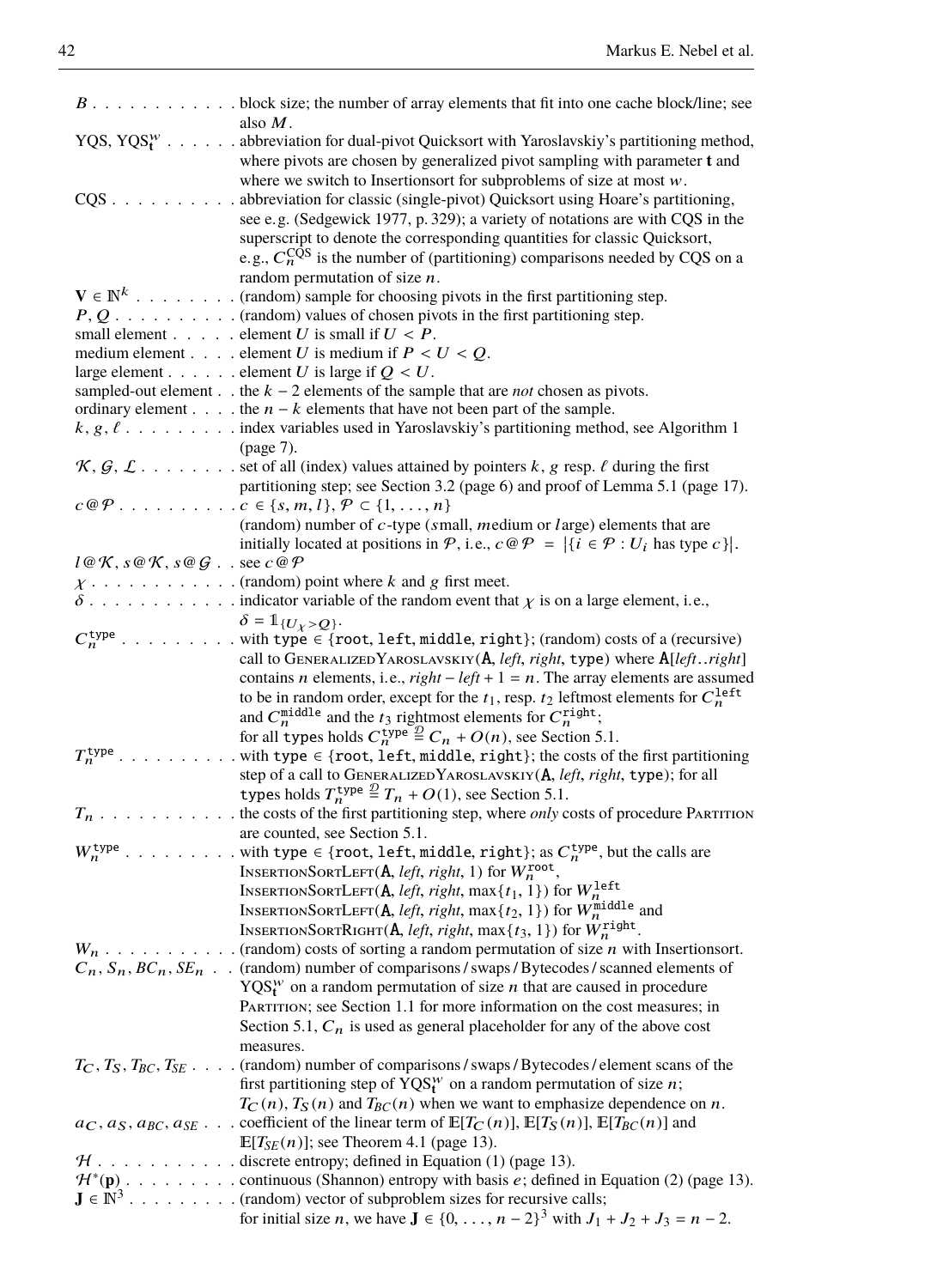| $I \in \mathbb{N}^3$ (random) vector of partition sizes, i.e., the number of small, medium resp.                                                  |
|---------------------------------------------------------------------------------------------------------------------------------------------------|
| large <i>ordinary</i> elements; for initial size <i>n</i> , we have $I \in \{0, , n-k\}^3$ with                                                   |
| $I_1 + I_2 + I_3 = n - k$ ;                                                                                                                       |
| $\mathbf{J} = \mathbf{I} + \mathbf{t}$ and conditional on <b>D</b> we have $\mathbf{I} \stackrel{\mathcal{D}}{=} \text{Mult}(n - k, \mathbf{D}).$ |
| $\mathbf{D} \in [0, 1]^3$ (random) spacings of the unit interval $(0, 1)$ induced by the pivots P and Q,                                          |
| i.e., $\mathbf{D} = (P, Q - P, 1 - Q); \mathbf{D} \stackrel{\mathcal{D}}{=} \text{Dir}(\mathbf{t} + 1).$                                          |
| $a_C^*, a_S^*, a_{BC}^*, a_{SE}^*$ limit of $a_C, a_S, a_{BC}$ resp. $a_{SE}$ for the optimal sampling parameter t when                           |
| $k \rightarrow \infty$                                                                                                                            |
| $\tau_{C}^*, \tau_{SC}^*, \tau_{BC}^*, \tau_{SE}^*$ optimal limiting ratio $t/k \to \tau_{C}^*$ such that $a_C \to a_C^*$ (resp. for S, BC and    |
| SE).                                                                                                                                              |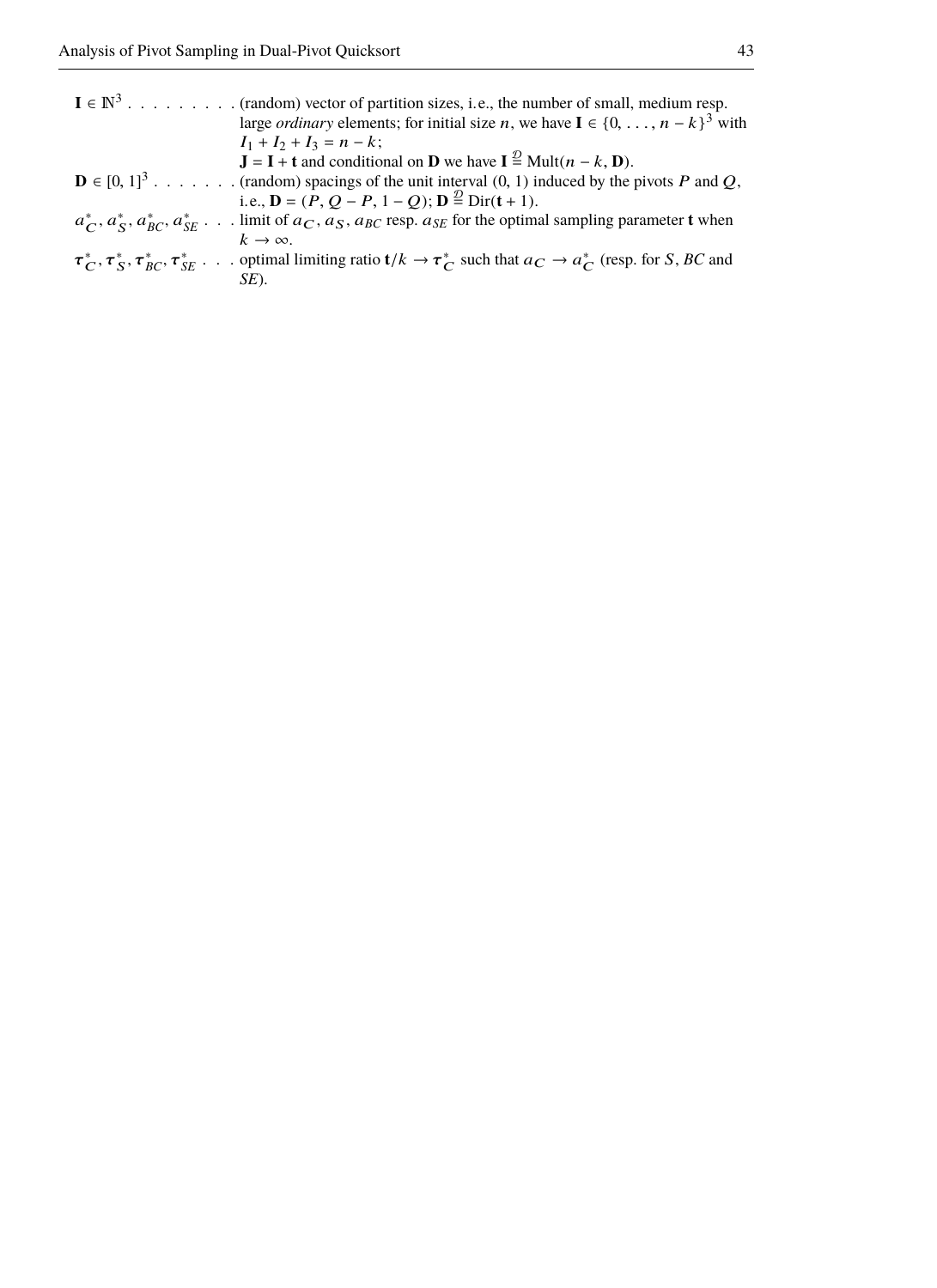#### **B Properties of Distributions**

We herein collect definitions and basic properties of the distributions used in this paper. They will be needed for computing expected values in [Appendix C.](#page-45-0) This appendix is an update of Appendix C in [\(Nebel](#page-39-0) [and Wild 2014\)](#page-39-0), which we include here for the reader's convenience.

We use the notation  $x^{\overline{n}}$  and  $x^{\underline{n}}$  of [Graham et al](#page-38-14) [\(1994\)](#page-38-14) for rising and falling factorial powers, respectively.

#### B.1 Dirichlet Distribution and Beta Function

For  $d \text{ ∈ } \mathbb{N}$  let  $\Delta_d$  be the standard  $(d - 1)$ -dimensional simplex, i.e.,

$$
\Delta_d := \left\{ x = (x_1, ..., x_d) : \forall i : x_i \ge 0 \land \sum_{1 \le i \le d} x_i = 1 \right\}.
$$
 (10)

Let  $\alpha_1, \ldots, \alpha_d > 0$  be positive reals. A random variable  $X \in \mathbb{R}^d$  is said to have the *Dirichlet distribution* with *shape parameter*  $\alpha := (\alpha_1, \dots, \alpha_d)$  — abbreviated as  $X \stackrel{\mathcal{D}}{=} \text{Dir}(\alpha)$  — if it has a density given by

$$
f_{\mathbf{X}}(x_1, \dots, x_d) := \begin{cases} \frac{1}{B(\alpha)} \cdot x_1^{\alpha_1 - 1} \cdots x_d^{\alpha_d - 1}, & \text{if } \mathbf{x} \in \Delta_d ; \\ 0, & \text{otherwise.} \end{cases}
$$
(11)

Here,  $B(\alpha)$  is the *d-dimensional Beta function* defined as the following Lebesgue integral:

$$
\mathcal{B}(\alpha_1,\ldots,\alpha_d) \; \coloneqq \; \int_{\Delta_d} x_1^{\alpha_1-1} \cdots x_d^{\alpha_d-1} \, \mu(d\mathbf{x}) \; . \tag{12}
$$

The integrand is exactly the density without the normalization constant  $\frac{1}{B(\alpha)}$ , hence  $\int f_X d\mu = 1$  as needed for probability distributions for probability distributions.

The Beta function can be written in terms of the Gamma function  $\Gamma(t) = \int_0^\infty x^{t-1} e^{-x} dx$  as

<span id="page-43-2"></span><span id="page-43-1"></span><span id="page-43-0"></span>
$$
B(\alpha_1, ..., \alpha_d) = \frac{\Gamma(\alpha_1) \cdots \Gamma(\alpha_d)}{\Gamma(\alpha_1 + \cdots + \alpha_d)}.
$$
 (13)

(For integral parameters  $\alpha$ , a simple inductive argument and partial integration suffice to prove [\(13\)](#page-43-2).) Note that Dir(1, ..., 1) corresponds to the uniform distribution over  $\Delta_d$ . For integral parameters  $\alpha \in \mathbb{N}^d$ ,  $Dir(\alpha)$  is the distribution of the *spacings* or *consecutive differences* induced by appropriate order statistics of i. i. d. uniformly in (0, 1) distributed random variables, as summarized in the following proposition.

**Proposition B.1 [\(David and Nagaraja 2003,](#page-38-15) Section 6.4):** *Let*  $\alpha \in \mathbb{N}^d$  *be a vector of positive integers and set*  $k := -1 + \sum_{i=1}^{d} \alpha_i$ . *Further let*  $V_1, \ldots, V_k$  *be* k *random variables i. i. d. uniformly in* (0, 1) distributed. Denote by  $V_{(1)} \leq \cdots \leq V_{(k)}$  their corresponding order statistics. We select some of the order *statistics according to*  $\alpha$ *: for*  $j = 1, ..., d - 1$  *define*  $W_j := V_{(p_j)}$ *, where*  $p_j := \sum_{i=1}^j \alpha_i$ *. Additionally, we set*  $W_0 := 0$  *and*  $W_d := 1$ .

*Then, the consecutive distances (or spacings)*  $D_j := W_j - W_{j-1}$  *for*  $j = 1, \ldots, d$  *induced by the selected order statistics*  $W_1, \ldots, W_{d-1}$  *are Dirichlet distributed with parameter*  $\alpha$ *:* 

<span id="page-43-3"></span>
$$
(D_1, \ldots, D_d) \stackrel{\mathcal{D}}{=} \text{Dir}(\alpha_1, \ldots, \alpha_d) . \square
$$

In the computations of [Section 6.1,](#page-19-1) mixed moments of Dirichlet distributed variables will show up, which can be dealt with using the following general statement.

**Lemma B.2:** *Let*  $X = (X_1, \ldots, X_d) \in \mathbb{R}^d$  *be a* Dir( $\alpha$ ) *distributed random variable with parameter*  $\alpha = (\alpha_1, \ldots, \alpha_d)$ *. Let further*  $m_1, \ldots, m_d \in \mathbb{N}$  *be non-negative integers and abbreviate the sums*  $A \coloneqq \sum_{i=1}^d \alpha_i$  and  $M \coloneqq \sum_{i=1}^d m_i$ . Then we have

$$
\mathbb{E}[X_1^{m_1} \cdots X_d^{m_d}] = \frac{\alpha_1^{\overline{m_1}} \cdots \alpha_d^{\overline{m_d}}}{A^{\overline{M}}}.
$$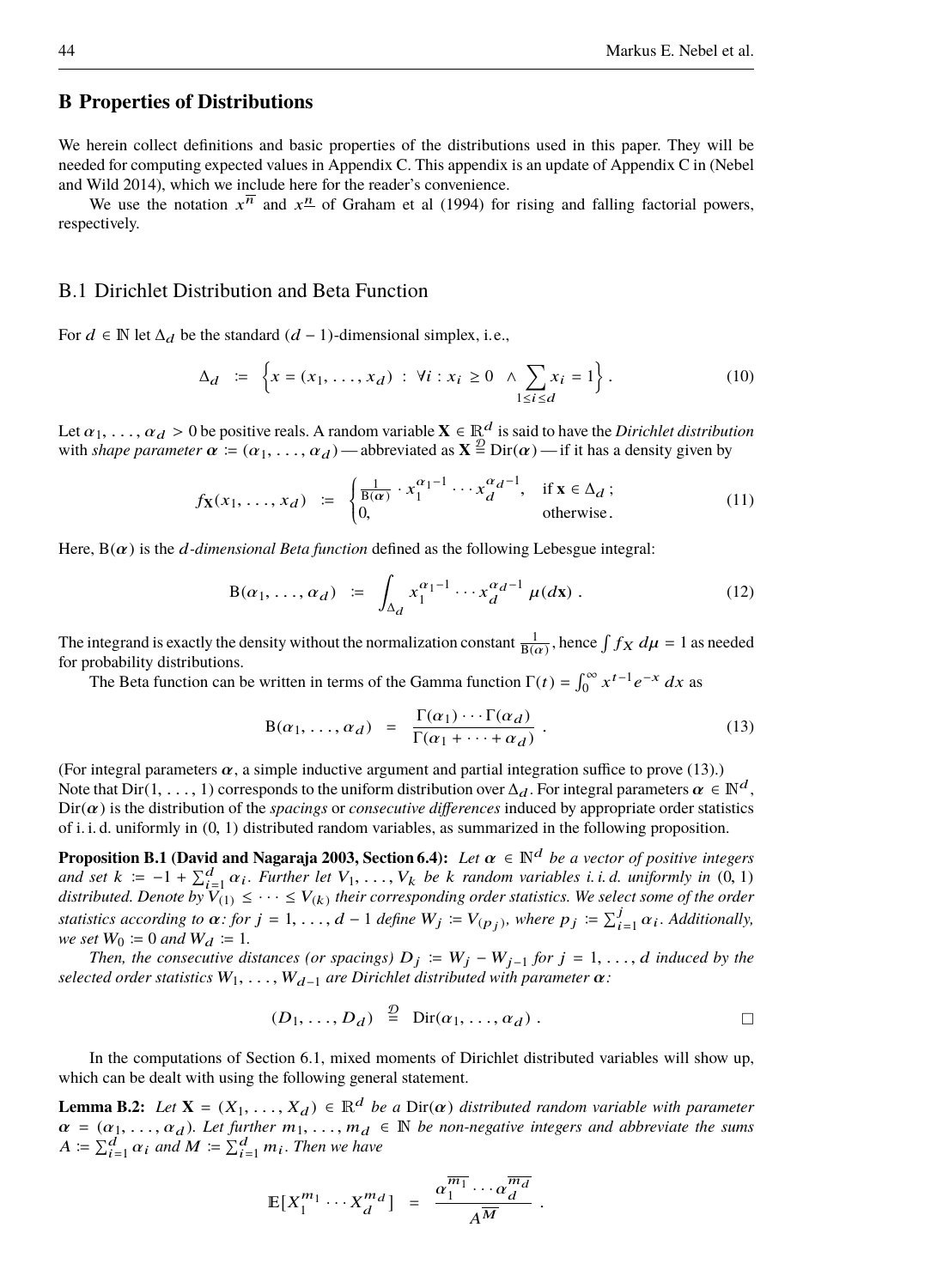**Proof:** Using  $\frac{\Gamma(z+n)}{\Gamma(z)} = z^{\overline{n}}$  for all  $z \in \mathbb{R}_{>0}$  and  $n \in \mathbb{N}$ , we compute

$$
\mathbb{E}[X_1^{m_1} \cdots X_d^{m_d}] = \int_{\Delta_d} x_1^{m_1} \cdots x_d^{m_d} \cdot \frac{x_1^{\alpha_1 - 1} \cdots x_d^{\alpha_d - 1}}{B(\alpha)} \mu(dx) \tag{14}
$$

$$
= \frac{B(\alpha_1 + m_1, \dots, \alpha_d + m_d)}{B(\alpha_1, \dots, \alpha_d)} \tag{15}
$$

<span id="page-44-0"></span>
$$
\lim_{(13)} \frac{\alpha_1^{\overline{m_1}} \cdots \alpha_d^{\overline{m_d}}}{A^{\overline{M}}} \tag{16}
$$

For completeness, we state here a two-dimensional Beta integral with an additional logarithmic factor that is needed in [Appendix D](#page-46-0) (see also [Martínez and Roura 2001,](#page-39-5) Appendix B):

$$
B_{\ln}(\alpha_1, \alpha_2) \quad := \quad -\int_0^1 x^{\alpha_1 - 1} (1 - x)^{\alpha_2 - 1} \ln x \, dx
$$
\n
$$
= \quad B(\alpha_1, \alpha_2) (H_{\alpha_1 + \alpha_2 - 1} - H_{\alpha_1 - 1}) \ . \tag{17}
$$

For integral parameters  $\alpha$ , the proof is elementary: By partial integration, we can find a recurrence equation for  $B_{ln}$ :

$$
B_{\ln}(\alpha_1, \alpha_2) = \frac{1}{\alpha_1} B(\alpha_1, \alpha_2) + \frac{\alpha_2 - 1}{\alpha_1} B_{\ln}(\alpha_1 + 1, \alpha_2 - 1) .
$$

Iterating this recurrence until we reach the base case  $B_{\text{ln}}(a, 0) = \frac{1}{a^2}$  and using [\(13\)](#page-43-2) to expand the Beta function, we obtain [\(17\)](#page-44-0).

#### B.2 Multinomial Distribution

Let  $n, d \in \mathbb{N}$  and  $k_1, \ldots, k_d \in \mathbb{N}$ . *Multinomial coefficients* are the multidimensional extension of binomials:

$$
\binom{n}{k_1, k_2, \dots, k_d} \coloneqq \begin{cases} \frac{n!}{k_1! k_2! \cdots k_d!}, & \text{if } n = \sum_{i=1}^d k_i ; \\ 0, & \text{otherwise.} \end{cases}
$$

Combinatorially,  ${n \choose k_1,...,k_d}$  is the number of ways to partition a set of n objects into d subsets of respective  $\sum_{k=1}^{\infty}$ ,  $\sum_{k=1}^{\infty}$ ,  $\sum_{k=1}^{\infty}$ ,  $\sum_{k=1}^{\infty}$  is the number of ways to partition a set of *n* objecture.

$$
(x_1 + \dots + x_d)^n = \sum_{\substack{i_1, \dots, i_d \in \mathbb{N} \\ i_1 + \dots + i_d = n}} \binom{n}{i_1, \dots, i_d} x_1^{i_1} \cdots x_d^{i_d} \qquad \text{for } n \in \mathbb{N}. \tag{18}
$$

Let  $p_1, \ldots, p_d \in [0, 1]$  such that  $\sum_{i=1}^d p_i = 1$ . A random variable  $X \in \mathbb{N}^d$  is said to have *multinomial distribution* with parameters *n* and  $\mathbf{p} = (p_1, \ldots, p_d)$  — written shortly as  $\mathbf{X} \stackrel{\mathcal{D}}{=} \text{Mult}(n, \mathbf{p})$  if for any  $\mathbf{i} = (i_1, \ldots, i_d) \in \mathbb{N}^d$  holds

<span id="page-44-1"></span>
$$
\mathbb{P}(\mathbf{X} = \mathbf{i}) = \begin{pmatrix} n \\ i_1, \dots, i_d \end{pmatrix} p_1^{i_1} \cdots p_d^{i_d}.
$$

We need some expected values involving multinomial variables. They can be expressed as special cases of the following mixed factorial moments.

<span id="page-44-2"></span>**Lemma B.3:** Let  $p_1, \ldots, p_d \in [0, 1]$  such that  $\sum_{i=1}^d p_i = 1$  and consider a Mult $(n, \mathbf{p})$  distributed *variable* **X** = ( $X_1$ , ...,  $V_d$  ∈ [0, 1] such that  $\Delta_{i=1} P_i$  = 1 and consider a wanter, **p**) assimilated variable **X** = ( $X_1$ , ...,  $X_d$ ) ∈  $\mathbb{N}^d$ . Let further  $m_1$ , ...,  $m_d$  ∈  $\mathbb{N}$  be non-negative inte their sum as  $M \coloneqq \sum_{i=1}^d m_i$ . Then we have

$$
\mathbb{E}[(X_1)^{\frac{m_1}{\cdots}}\cdots(X_d)^{\frac{m_d}{\cdots}}] = n^{\frac{M}{2}}p_1^{m_1}\cdots p_d^{m_d}.
$$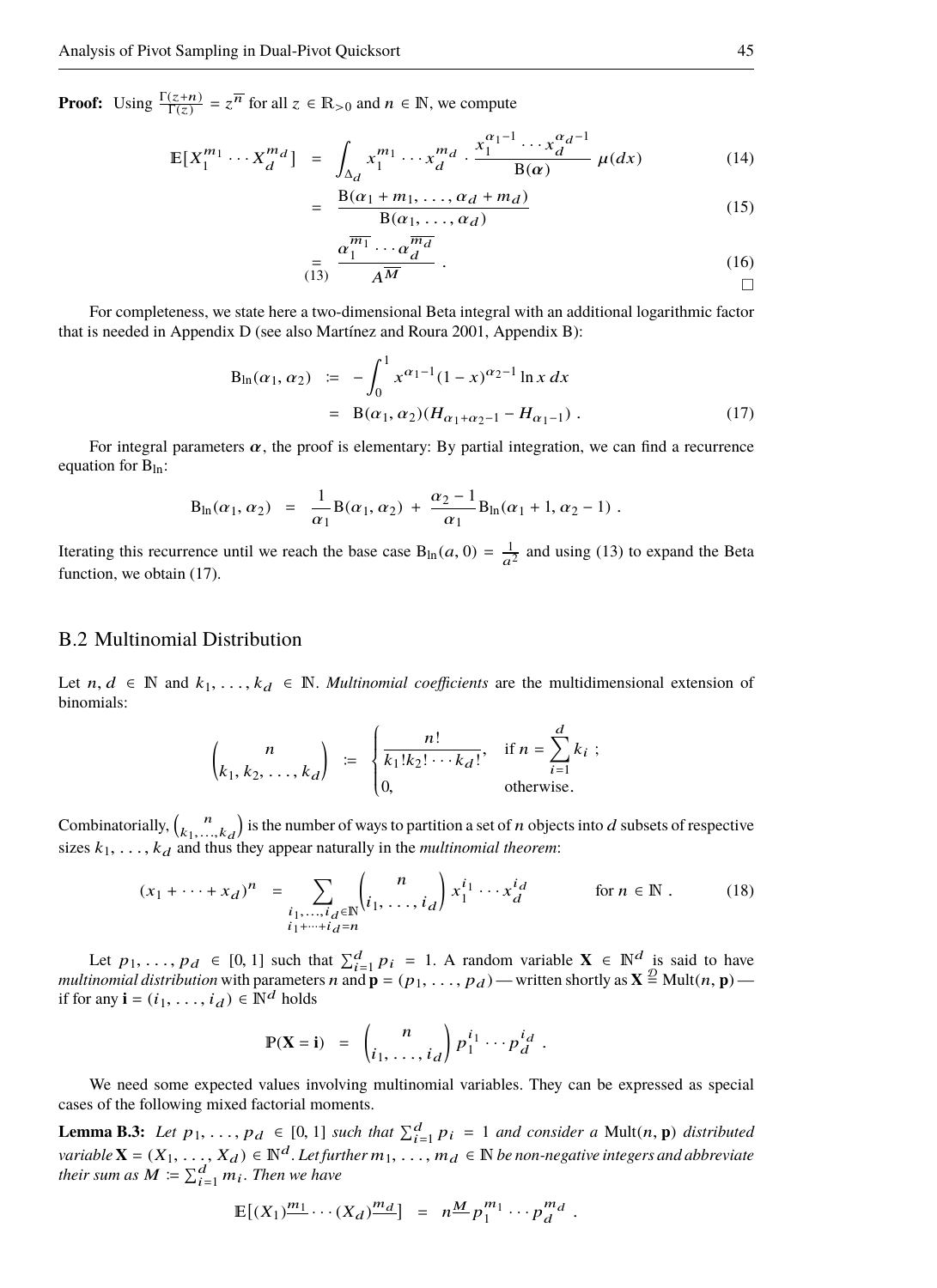**Proof:** We compute

$$
\mathbb{E}[(X_1)^{\underline{m_1}} \cdots (X_d)^{\underline{m_d}}] = \sum_{\mathbf{x} \in \mathbb{N}^d} x_1^{\underline{m_1}} \cdots x_d^{\underline{m_d}} {n \choose x_1, \dots, x_d} p_1^{x_1} \cdots p_d^{x_d}
$$
  
\n
$$
= n^{\underline{M}} p_1^{m_1} \cdots p_d^{m_d} \times \sum_{\substack{\mathbf{x} \in \mathbb{N}^d: \\ \forall i: x_i \ge m_i}} {n - M \choose x_1 - m_1, \dots, x_d - m_d} p_1^{x_1 - m_1} \cdots p_d^{x_d - m_d}
$$
  
\n
$$
= n^{\underline{M}} p_1^{m_1} \cdots p_d^{m_d} \left( \underbrace{p_1 + \cdots + p_d}_{=1} \right)^{n - M}
$$
  
\n
$$
= n^{\underline{M}} p_1^{m_1} \cdots p_d^{m_d} .
$$
 (19)

# <span id="page-45-0"></span>**C Proof of [Lemma 6.1](#page-19-3)**

In this appendix, we give the computations needed to prove [Lemma 6.1.](#page-19-3) They were also given in Appendix D of [\(Nebel and Wild 2014\)](#page-39-0), but we reproduce them here for the reader's convenience.

We recall that  $\mathbf{D} \stackrel{\mathcal{D}}{=} \text{Dir}(\mathbf{t} + 1)$  and  $\mathbf{I} \stackrel{\mathcal{D}}{=} \text{Mult}(n - k, \mathbf{D})$  and start with the simple ingredients:  $\mathbb{E}[I_j]$  for  $j = 1, 2, 3.$ 

$$
\mathbb{E}[I_j] = \mathbb{E}_{\mathbf{D}}[\mathbb{E}[I_j | \mathbf{D} = \mathbf{d}]]
$$
  
\nLemma B.3  
\n
$$
\mathbb{E}_{\mathbf{D}}[D_j(n-k)]
$$
  
\nLemma B.2  
\n
$$
(n-k)\frac{t_j+1}{k+1}.
$$
\n(20)

The term  $\mathbb{E}[B(\frac{I_3}{n-k})]$  is then easily computed using [\(20\)](#page-45-1):

$$
\mathbb{E}[B(\frac{I_3}{n-k})] = \frac{\mathbb{E}[I_3]}{n-k} = \frac{t_3+1}{k+1} = \Theta(1).
$$
 (21)

This leaves us with the hypergeometric variables; using the well-known formula  $E[HypG(k, r, n)] = k\frac{r}{n}$ , we find f

$$
\mathbb{E}[\text{HypG}(I_1 + I_2, I_3, n - k)] = \mathbb{E}_{\mathbf{I}} \Big[ \mathbb{E}[\text{HypG}(i_1 + i_2, i_3, n - k) | \mathbf{I} = \mathbf{i}] \Big]
$$
  
\n
$$
= \mathbb{E} \Big[ \frac{(I_1 + I_2)I_3}{n - k} \Big]
$$
  
\n
$$
= \mathbb{E}_{\mathbf{D}} \Big[ \frac{\mathbb{E}[I_1 I_3 | \mathbf{D}] + \mathbb{E}[I_2 I_3 | \mathbf{D}]}{n - k} \Big]
$$
  
\nLemma B. $\frac{1}{3}$   
\n
$$
\frac{(n - k)^2 \mathbb{E}[D_1 D_3] + (n - k)^2 \mathbb{E}[D_2 D_3]}{n - k}
$$
  
\nLemma B. $\frac{1}{2}$   
\n
$$
\frac{((t_1 + 1) + (t_2 + 1))(t_3 + 1)}{(k + 1)^2} (n - k - 1) . \tag{22}
$$

The second hypergeometric summand is obtained similarly.

<span id="page-45-1"></span>g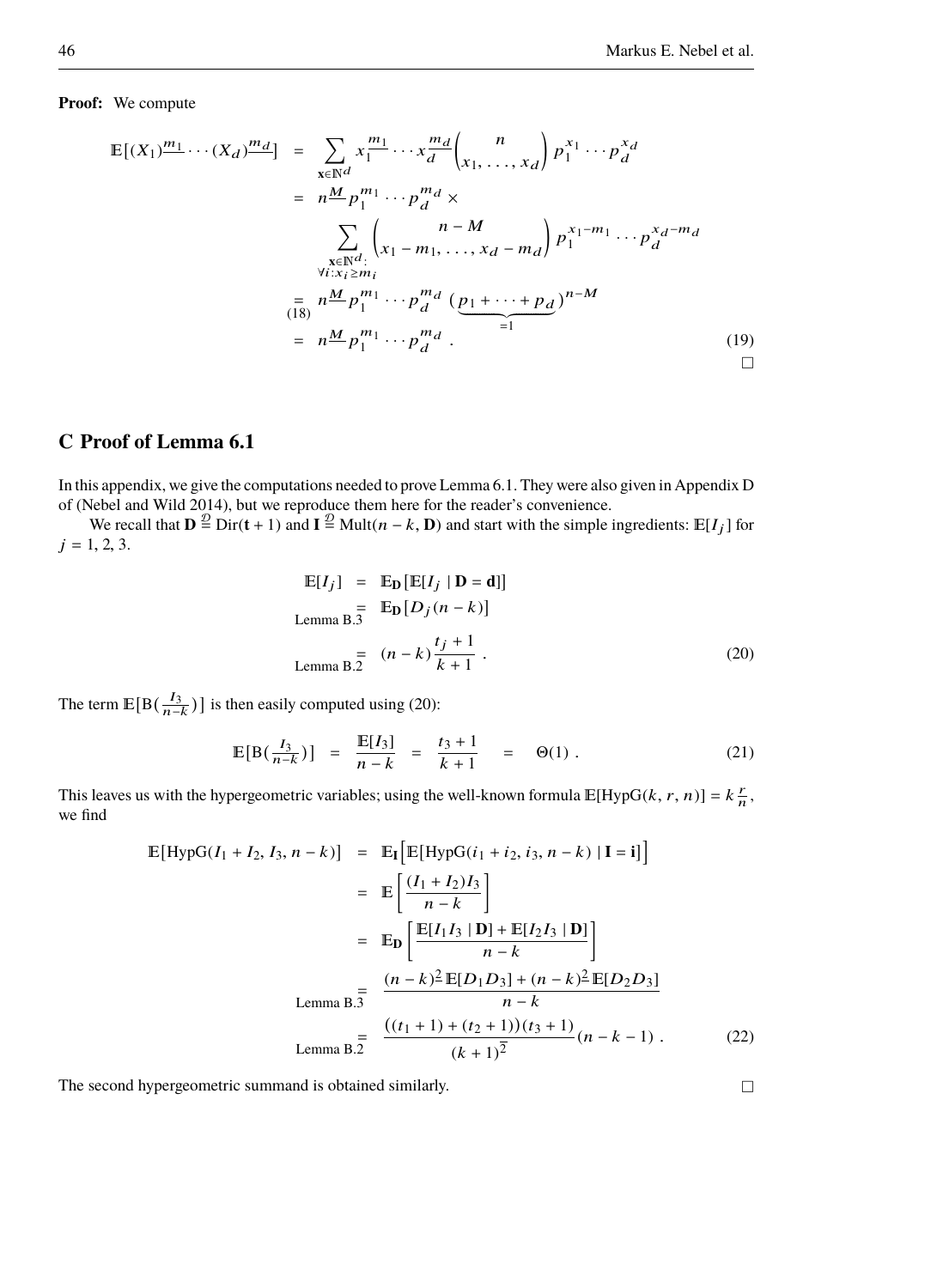#### <span id="page-46-0"></span>**D Solution to the Recurrence**

This appendix is an update of Appendix E in [\(Nebel and Wild 2014\)](#page-39-0), we include it here for the reader's convenience.

An elementary proof can be given for [Theorem 6.2](#page-22-1) using [Roura'](#page-39-14)s *Continuous Master Theorem* (CMT) [\(Roura 2001\)](#page-39-14). The CMT applies to a wide class of full-history recurrences whose coefficients can be wellapproximated asymptotically by a so-called *shape function*  $w : [0, 1] \rightarrow \mathbb{R}$ . The shape function describes the coefficients only depending on the *ratio*  $j/n$  of the subproblem size j and the current size n (not depending on *n* or *j* itself) and it smoothly continues their behavior to any real number  $z \in [0, 1]$ . This continuous point of view also allows to compute precise asymptotics for complex discrete recurrences via fairly simple integrals.

#### <span id="page-46-2"></span>**Theorem D.1 (Martinez and Roura 2001, Theorem 18):** Let  $F_n$  be recursively defined by

<span id="page-46-4"></span><span id="page-46-3"></span>
$$
F_n = \begin{cases} b_n, & \text{for } 0 \le n < N; \\ t_n + \sum_{j=0}^{n-1} w_{n,j} \, F_j, & \text{for } n \ge N \end{cases} \tag{23}
$$

*where the toll function satisfies*  $t_n \sim Kn^{\alpha} \log^{\beta}(n)$  *as*  $n \to \infty$  *for constants*  $K \neq 0$ ,  $\alpha \geq 0$  *and*  $\beta > -1$ *. Assume there exists a function*  $w : [0, 1] \rightarrow \mathbb{R}$ *, such that* 

$$
\sum_{j=0}^{n-1} \left| w_{n,j} - \int_{j/n}^{(j+1)/n} w(z) \, dz \right| \ = \ O(n^{-d}), \qquad (n \to \infty), \tag{24}
$$

*for a constant d* > 0. With  $H \coloneqq 1 - \int_0^1$  $\int_{0}^{a} z^{\alpha} w(z) dz$ , we have the following cases:

<span id="page-46-5"></span>*1. If*  $H > 0$ , then  $F_n \sim \frac{t_n}{H}$  $\frac{m}{H}$ . *2. If*  $H = 0$ *, then*  $F_n \sim \frac{t_n \ln n}{\tilde{H}}$  $\frac{\ln n}{\tilde{H}}$  with  $\tilde{H} = -(\beta + 1) \int_0^1$  $\int_0^{\infty} z^{\alpha} \ln(z) w(z) dz.$ *3. If*  $H < 0$ *, then*  $F_n \sim \Theta(n^c)$  *for the unique*  $c \in \mathbb{R}$  *with*  $\int_0^1 z^c w(z) dz = 1$ .

<span id="page-46-1"></span>The analysis of single-pivot Quicksort with pivot sampling is the application par excellence for the CMT [\(Martínez and Roura 2001\)](#page-39-5). We will generalize this work of [Martínez and Roura](#page-39-5) to the dual-pivot case.

Note that the recurrence for  $F_n$  depends *linearly* on  $t_n$ , so whenever  $t_n = t'_n + t''_n$ , we can apply the CMT to both the summands of the toll function separately and sum up the results. In particular, if we have an asymptotic expansion for  $t_n$ , we get an asymptotic expansion for  $F_n$ ; the latter might however get truncated in precision when we end up in [case 3](#page-46-1) of [Theorem D.1.](#page-46-2)

Our [Equation \(6\) on page 21](#page-20-0) has the form of [\(23\)](#page-46-3) with

$$
w_{n,j} = \sum_{r=1}^{3} \mathbb{P}(J_r = j) .
$$

Recall that  $J = I + t$  and that  $I \stackrel{\mathcal{D}}{=}$  Mult $(n - k, D)$  conditional on **D**, which in turn is a random variable with distribution  $\mathbf{D} \stackrel{\mathcal{D}}{=} \text{Dir}(\mathbf{t} + 1)$ .

The probabilities  $\mathbb{P}(J_r = j) = \mathbb{P}(I_r = j - t_r)$  can be computed using that the marginal distribution of  $I_r$  is binomial Bin(N,  $D_r$ ), where we abbreviate by  $N = n - k$  the number of ordinary elements. It is convenient to consider  $\mathbf{\tilde{D}} = (D_r, 1 - D_r)$ , which is distributed like  $\mathbf{\tilde{D}} \stackrel{\text{d}}{=} \text{Dir}(t_r + 1, k - t_r)$ . For  $i \in [0..N]$  holds

$$
\mathbb{P}(I_r = i) = \mathbb{E}_{\mathbf{D}}[\mathbb{E}_{\mathbf{J}}[\mathbf{1}_{\{I_r=i\}} | \mathbf{D}]]
$$
  
\n
$$
= \mathbb{E}_{\mathbf{D}}[(\begin{array}{c} N \\ i \end{array}) \tilde{D}_1^i \tilde{D}_2^{N-i}]
$$
  
\n
$$
= \begin{pmatrix} N \\ i \end{pmatrix} \frac{(t_r + 1)^{\overline{i}}(k - t_r)^{\overline{N-i}}}{(k + 1)^{\overline{N}}}.
$$
 (25)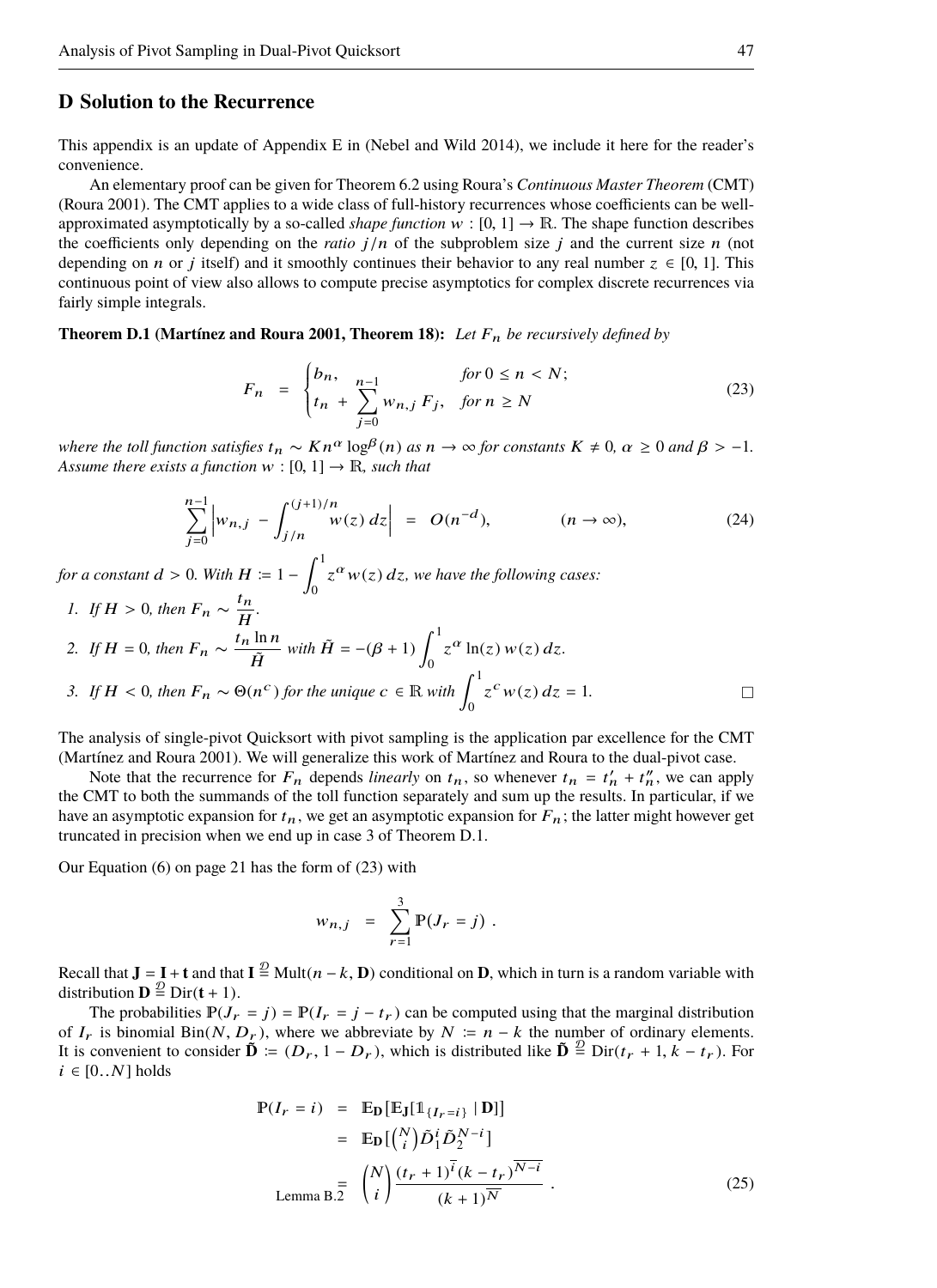#### D.1 Finding a Shape Function

In general, a good guess for the shape function is  $w(z) = \lim_{n \to \infty} n w_{n, z}$  [\(Roura 2001\)](#page-39-14) and, indeed, this will work out for our weights. We start by considering the behavior for large n of the terms  $P(I_r = zn + \rho)$ for  $r = 1, 2, 3$ , where  $\rho$  does not depend on *n*. Assuming  $zn + \rho \in \{0, \ldots, n\}$ , we compute

$$
\mathbb{P}(I_r = zn + \rho) = \binom{N}{zn + \rho} \frac{(t_r + 1)^{\overline{zn + \rho}}(k - t_r)^{(1 - z)n - \rho}}{(k + 1)^{\overline{N}}}
$$
\n
$$
= \frac{N!}{(zn + \rho)!((1 - z)n - \rho)!} \frac{\frac{(zn + \rho + t_r)!}{(k - t_r - 1)!} \frac{((1 - z)n - \rho + k - t_r - 1)!}{(k - t_r - 1)!}}{\frac{(k + N)!}{k!}}
$$
\n
$$
= \frac{k!}{\frac{tr!}{(kr!(k - t_r - 1)!}} \frac{(zn + \rho + t_r)\frac{tr}{(1 - z)n - \rho + k - t_r - 1)\frac{k - tr - 1}{k}}{n^{\underline{k}}}, \quad (26)
$$

and since this is a *rational* function in n ,

$$
= \frac{1}{B(t_r+1, k-t_r)} \frac{(zn)^{tr}((1-z)n)^{k-t_r-1}}{n^k} \cdot (1+O(n^{-1}))
$$
  

$$
= \frac{1}{\frac{B(t_r+1, k-t_r)}{z^{tr}(1-z)^{k-t_r-1}} \cdot (n^{-1}+O(n^{-2}))}, \qquad (n \to \infty). \quad (27)
$$

Thus  $nP(J_r = zn) = nP(I_r = zn - t_r) \sim w_r(z)$ , and our candidate for the shape function is

$$
w(z) = \sum_{r=1}^{3} w_r(z) = \sum_{r=1}^{3} \frac{z^{tr} (1-z)^{k-t_r-1}}{B(t_r+1, k-t_r)}.
$$

Note that  $w_r(z)$  is the density function of a Dir( $t_r + 1$ ,  $k - t_r$ ) distributed random variable.

It remains to verify condition [\(24\)](#page-46-4). We first note using [\(27\)](#page-47-0) that

<span id="page-47-2"></span><span id="page-47-1"></span><span id="page-47-0"></span>
$$
n w_{n,zn} = w(z) + O(n^{-1}). \tag{28}
$$

Furthermore as  $w(z)$  is a *polynomial* in z, its derivative exists and is finite in the compact interval [0, 1], so its absolute value is bounded by a constant  $C_w$ . Thus  $w : [0, 1] \rightarrow \mathbb{R}$  is *Lipschitz-continuous* with Lipschitz constant  $C_w$ :

$$
\forall z, z' \in [0, 1] : |w(z) - w(z')| \le C_w |z - z'|.
$$
 (29)

For the integral from [\(24\)](#page-46-4), we then have

$$
\sum_{j=0}^{n-1} \left| w_{n,j} - \int_{j/n}^{(j+1)/n} w(z) \, dz \right| \ = \ \sum_{j=0}^{n-1} \left| \int_{j/n}^{(j+1)/n} n w_{n,j} - w(z) \, dz \right|
$$
\n
$$
\leq \ \sum_{j=0}^{n-1} \frac{1}{n} \cdot \max_{z \in \left[ \frac{j}{n}, \frac{j+1}{n} \right]} \left| n w_{n,j} - w(z) \right|
$$
\n
$$
\frac{1}{(28)} \sum_{j=0}^{n-1} \frac{1}{n} \cdot \left[ \max_{z \in \left[ \frac{j}{n}, \frac{j+1}{n} \right]} \left| w(j/n) - w(z) \right| + O(n^{-1}) \right]
$$
\n
$$
\leq O(n^{-1}) + \max_{z, z' \in [0, 1]:} \left| w(z) - w(z') \right|
$$
\n
$$
\leq O(n^{-1}) + C_w \frac{1}{n}
$$
\n
$$
\leq O(n^{-1}),
$$

which shows that our  $w(z)$  is indeed a shape function of our recurrence (with  $d = 1$ ).